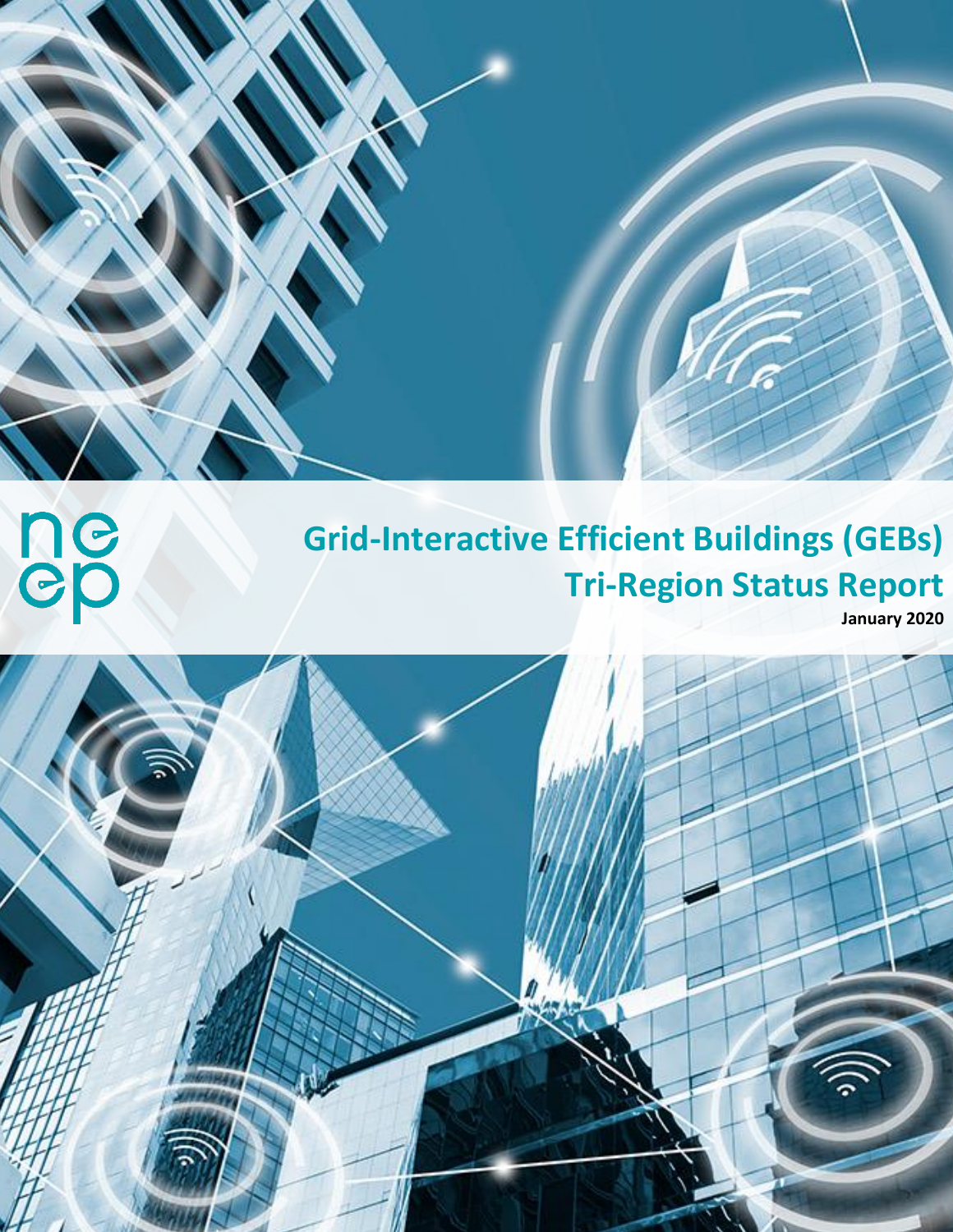# ne<br>ep

### **Table of Contents**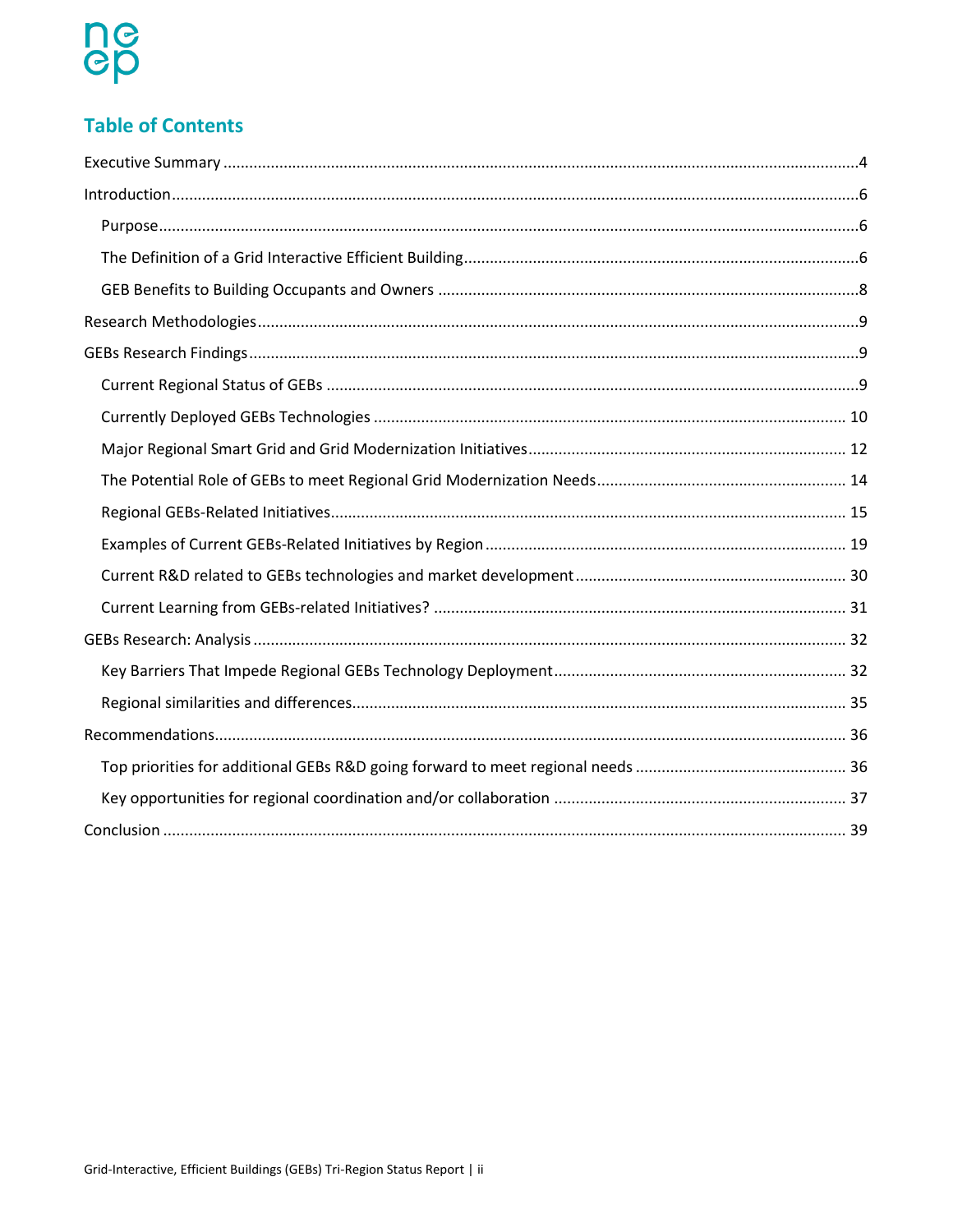### **Acknowledgements**

This report reflects the invaluable contributions of multiple individuals.

We would like to recognize the report's lead author, Giselle Procaccianti, Commercial and Industrial Energy Efficiency Manager at NEEP. Several other NEEP staff served key roles in the development of the report including Dave Lis, Director of Technology and Market Solutions, and Derek Koundakjian, Buildings and Technologies Associate. Formatting and edits were provided by Lisa Cascio, Director of Partner Engagement, and Victoria Salvatore, Marketing Associate.

NEEP would like to recognize and thank members of the Southwest Energy Efficiency Project (SWEEP) and Midwest Energy Efficiency Alliance (MEEA) for their participation in contributing to this report and providing input into the creation of this document. These individuals include Justin Brant, Senior Associate in the Utility Program of the Southwest Energy Efficiency Project; Alison Lindburg, Building Energy Policy Manager at Midwest Energy Efficiency Alliance; and Paulomi Nandy, Senior Building Policy Associate at Midwest Energy Efficiency Alliance.

NEEP would also like to extend special thanks to U.S. Department of Energy (DOE)[, Building Technologies](https://www.energy.gov/eere/buildings/building-technologies-office) Office (BTO), for sponsoring this project.

### **About NEEP**

Founded in 1996, NEEP is a non-profit whose goal is to assist the Northeast and Mid-Atlantic region to reduce building sector energy consumption three percent per year and carbon emissions 40 percent by 2030 (relative to 2001). Our mission is to accelerate regional collaboration to promote advanced energy efficiency and related solutions in homes, buildings, industry, and communities. We do this by fostering collaboration and innovation, developing tools, and disseminating knowledge to drive market transformation. We envision the region's homes, buildings, and communities transformed into efficient, affordable, low-carbon, resilient places to live, work, and play. To learn more about NEEP, visit our website at [http://www.neep.org.](http://www.neep.org/)

**Disclaimer:** NEEP verified the data used for this white paper to the best of our ability. This paper reflects the opinion and judgments of the NEEP staff and does not necessarily reflect those of NEEP Board members, NEEP Sponsors, or project participants and funders.

©Northeast Energy Efficiency Partnerships, Inc. 2020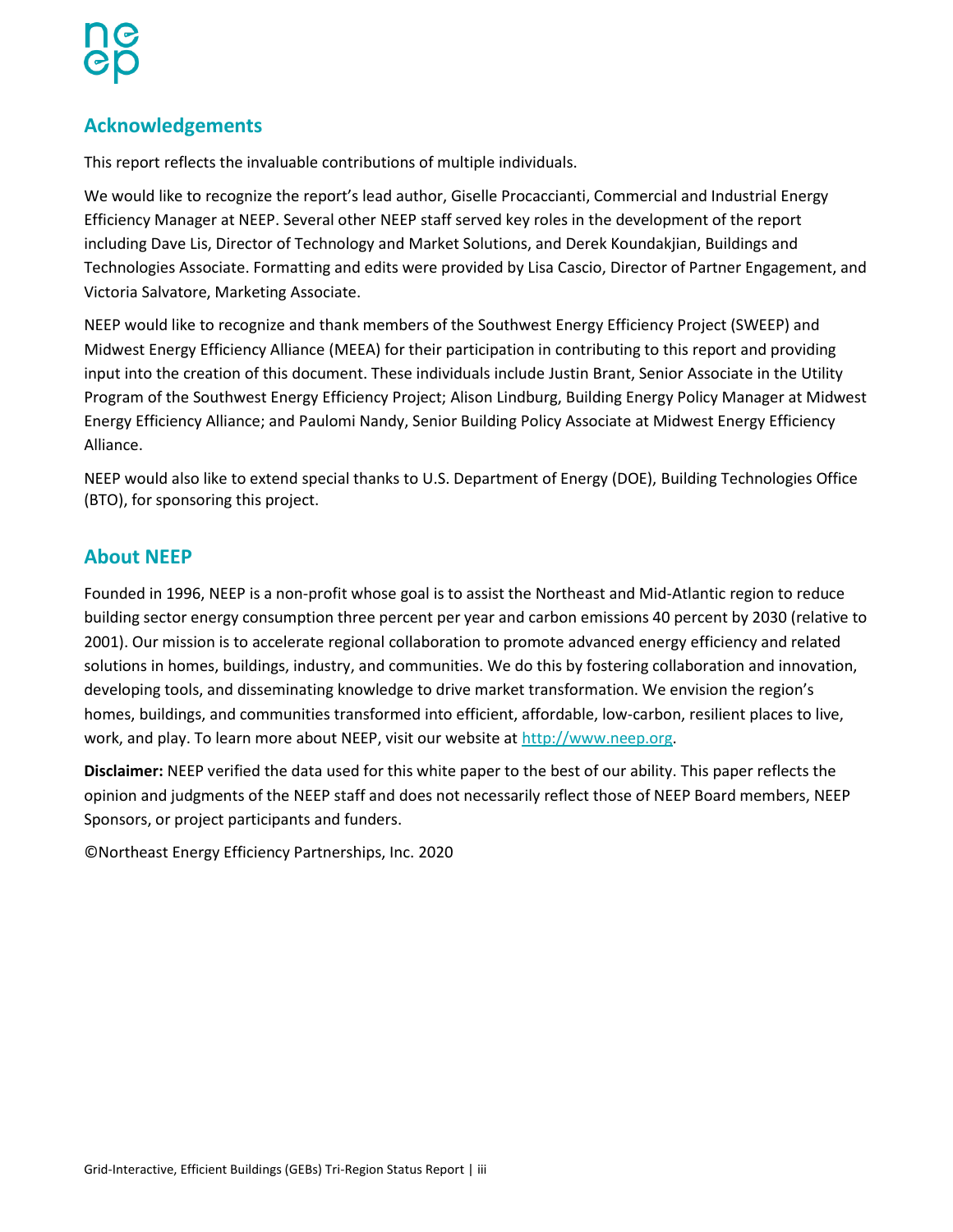### <span id="page-3-0"></span>**Executive Summary**

The Grid Interactive Efficient Buildings (GEBs) concept was introduced by the U.S. Department of Energy's [Building Technologies Office \(BTO\).](https://www.energy.gov/eere/buildings/building-technologies-office) The basis of the concept is the vision of a future in which buildings operate dynamically with the grid to make electricity more affordable and integrate distributed energy resources (DERs) while meeting the needs of building occupants. For the purpose of this report, GEBs are defined as buildings that integrate and continuously optimize DERs for the benefit of building owners and occupants, as well as the grid<sup>1</sup>.

Although GEBs are becoming more recognized by policymakers and utilities in Northeast, Midwest, and Southwest regions as critical to the realization of a more reliable, affordable, and clean energy system, the concept is not currently widely known or understood. Today's trends show that behind-the-meter distributed energy resources (DERs), which include energy efficiency, demand response, solar PV, electric vehicles (EVs), and battery storage, are typically valued, scheduled, implemented, and managed separately. That being said, some states have begun to link their energy efficiency investments in homes and buildings with demand response and energy storage to provide grid reliability services. States like Colorado, Massachusetts, and New York are revising their existing regulatory frameworks for delivering electricity, and are introducing legislation that would create more integrated environments for their customers to participate in energy efficiency, demand response, and distributed generation.

Common drivers for currently deployed initiatives relevant to GEBs within the Northeast, Midwest, and Southwest regions include meeting federal and state climate change and emissions targets, economic improvement, environmental stewardship, demand flexibility, whole building energy optimization, customer satisfaction, and keeping up with changing technologies.

The report shows that the major GEBs-related technologies that are currently deployed in all three regions fall into the categories of load management and energy efficiency. Other GEBs-related technologies that are being implemented include distributed generation, building energy modeling, microgrids, and cybersecurity. To support the ongoing advancement of these initiatives, research and development (R&D) institutions have been carrying out extensive studies in this area that are typically funded by federal and state government, manufacturers, and direct university grants. In the Northeast region, based on a sample set of 20 R&D institutions, most of the research is focused on distributed energy resources, building efficiency, energy storage, simulation, and building energy modeling.

Today's electric grids are currently being modernized in an effort to counter the challenges associated with the growth of peak electricity demand, the increase in renewable electricity generation, and the degradation of transmission and distribution infrastructure. The roadmaps for grid modernization, in many Northeast, Midwest, and Southwest states have been outlined in their respective grid modernization plans. This report reveals that most states without formal grid modernization plans do at least have grid modernization goals in place towards which they are working. A study of current grid modernization plans from all three regions reveals that most

 $\overline{a}$ 

<sup>1</sup> U.S. DOE's Grid Interactive Efficient Buildings Fact Sheet. [https://www.energy.gov/sites/prod/files/2019/04/f62/bto-geb-factsheet-](https://www.energy.gov/sites/prod/files/2019/04/f62/bto-geb-factsheet-41119.pdf)[41119.pdf](https://www.energy.gov/sites/prod/files/2019/04/f62/bto-geb-factsheet-41119.pdf)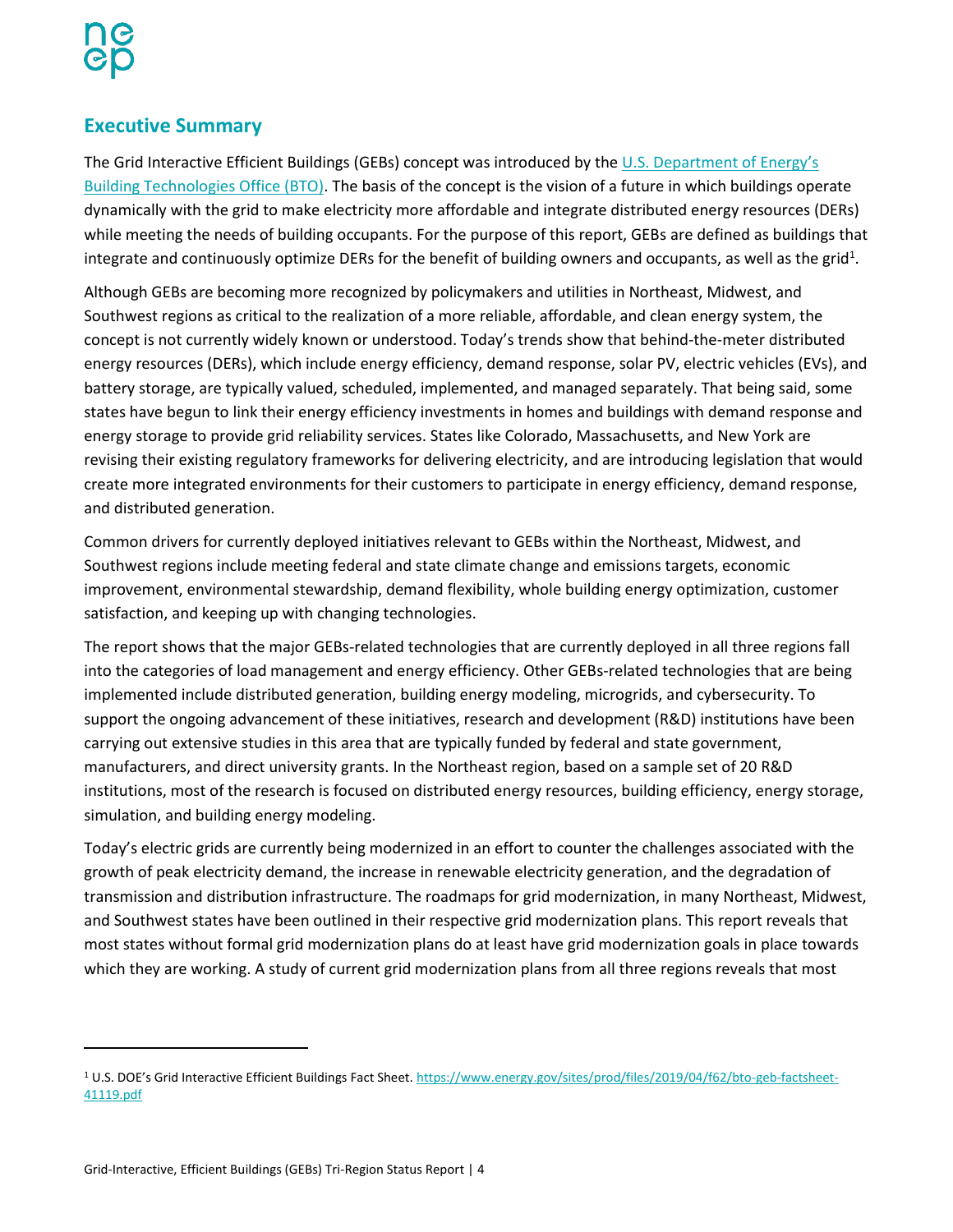plans propose the implementation of advanced metering infrastructure, bi-directional communication systems, meter communications networks, direct load control devices, and distribution automation systems.

For all three regions, there are many technology, marketing, policy, and information barriers that currently prevent the GEBs evolution from taking place more quickly. As shown in the report, all GEBs stakeholders – federal, state and local government, regulatory and policy organizations, utilities, vendors, consumers, R&D organizations, financial institutions, and advocacy and environmental groups – have a role to play in order to overcome these barriers.

Based on the research that was conducted for the Northeast, Midwest, and Southwest regions, it is evident that GEBs deployment can yield many benefits – maintained affordability, enhanced resilience, reduced emissions, reduced peak loads, moderated ramping of demand, additional grid service, enhanced energy efficiency, and integrated distributed and renewable energy resources. However, research has also shown that most states are in the very rudimentary stages of understanding GEBs and their associated benefits. Hence, recommended actions that all three regions can undertake to advance the GEB strategy and highlight the role that buildings play in energy system operation and planning include: educating and training regional GEBs stakeholders on the benefits of approaching behind-the-meter planning with a GEBs vision in mind; gathering, sharing, and archiving updated GEBs information; and conducting in-depth studies on how utilities, government, manufacturers, vendors, and R&D institutions can work together to realize the benefits of GEBs.

It should be noted that not all sections of this report include information from all three regions. This report was prepared by the Northeast Energy Efficiency Partnerships (NEEP) and combines separate studies that were conducted by the Midwest Energy Efficiency Alliance (MEEA) and the Southwest Energy Efficiency Project (SWEEP). All regional organizations shared common goals and methodologies, but the extent of each region's scope varied. SWEEP's research findings have also been published in its own regional GEBs report<sup>2</sup>.

 $\overline{a}$ 

<sup>&</sup>lt;sup>2</sup> Grid-Interactive Efficient Buildings: Providing Energy Demand Flexibility for Utilities in the Southwest: <http://www.swenergy.org/pubs/grid-interactive-efficient-buildings-report>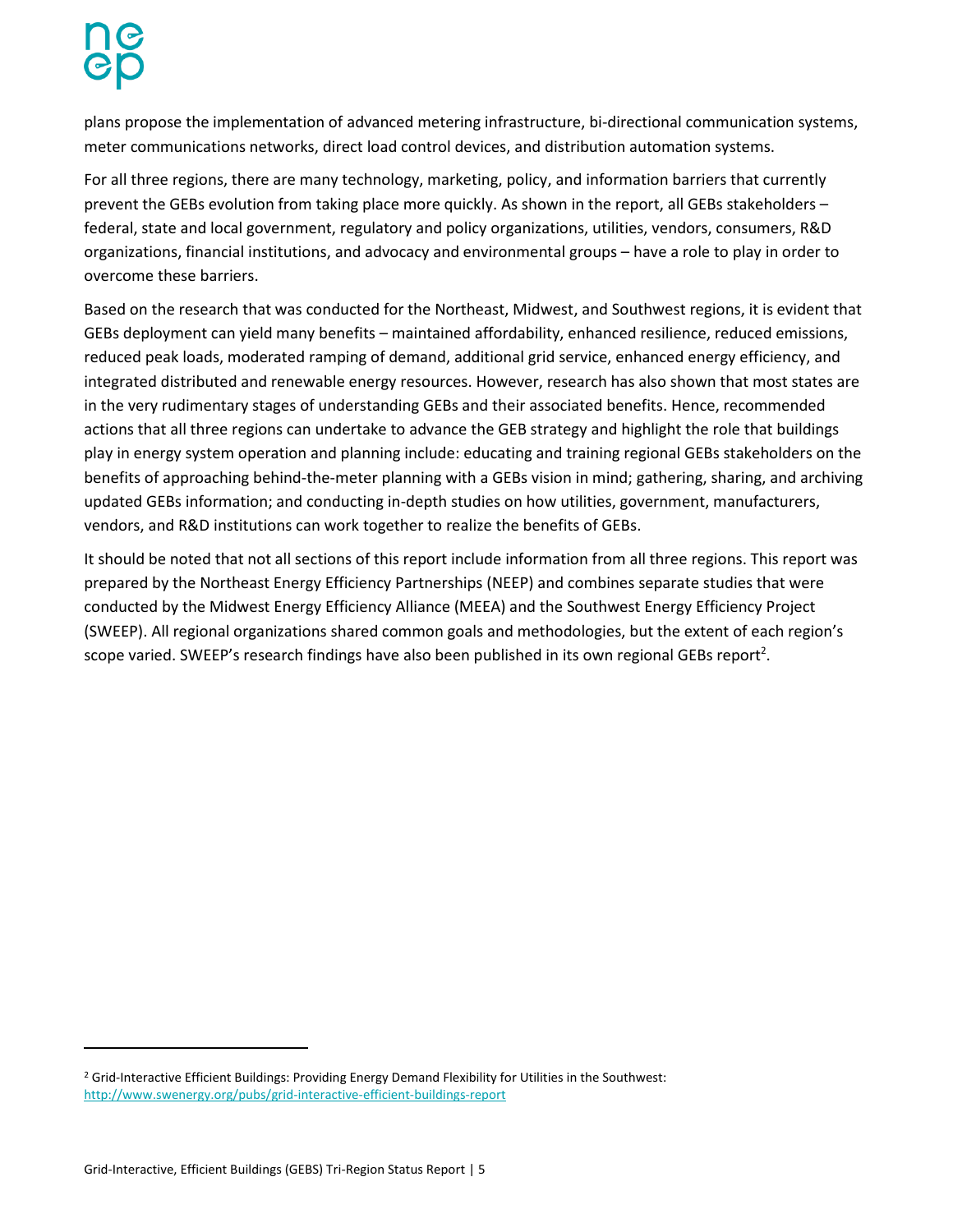### <span id="page-5-0"></span>**Introduction**

The energy industry in the United States is rapidly evolving – the installation of smaller generation plants is becoming a trend, renewable energy generation is expanding, coal-generated electric plants are being retired, and modern interconnected and energy-efficient technologies are being developed. To keep pace with these changes, utilities are capitalizing on both the opportunities and challenges they present, and are putting plans in place to modernize the grid.

As the grid transforms, buildings are in a unique position to assist in the actualization of grid modernization goals. In recognition of this the U.S. Department of Energy's Building Technologies Office (BTO) introduced the concept of Grid Interactive Efficient Buildings (GEBs) – a concept that envisions a future in which buildings operate dynamically with the grid to make electricity more affordable and integrate distributed energy resources while meeting the needs of building occupants.

The Rocky Mountain Institute (RMI) estimates that the demand flexibility available in buildings has the capability to reduce peak energy demand by eight percent in the United States, avoiding \$9 billion per year in utility capital investments. RMI also estimates that flexible buildings can supply an additional \$4 billion per year in value to the electric grid by shifting energy usage to lower cost hours of the day and providing energy services back to the grid.<sup>3</sup> Thus, the opportunity for integrated and flexible buildings to play a pivotal role in grid modernization is a very tangible and cost-effective one.

### <span id="page-5-1"></span>*Purpose*

l

The purpose of this report is to highlight the advancement of GEBs in the Northeast, Midwest, and Southwest regions of the U.S. Based on regional research that was conducted over the last eight months, this report focuses on the following:

- Current GEBs status, drivers and barriers;
- Current GEBs research and development (R&D) initiatives;
- Priorities for GEBs R&D and opportunities for coordination and collaboration.

This report will also provide recommendations for how states, utilities, building technology researchers (academia and non-academia), building technology manufacturers, national laboratories, and other GEBs stakeholders can help to accelerate research, development, testing, and adoption throughout the regions.

### <span id="page-5-2"></span>*The Definition of a Grid Interactive Efficient Building*

Grid Interactive Efficient Buildings (GEBs) integrate and continuously optimize distributed energy resources (DERs) for the benefit of building owners and occupants, as well as the grid. GEBs utilize analytics and controls to optimize energy use for occupant patterns and preferences, utility price signals, weather forecasts, and available on-site generation and storage.

<sup>3</sup> Dyson, Mark, James Mandel, et al. "The Economics of Demand Flexibility: How "flexiwatts" create quantifiable value for customers and the grid." Rocky Mountain Institute, August 2015.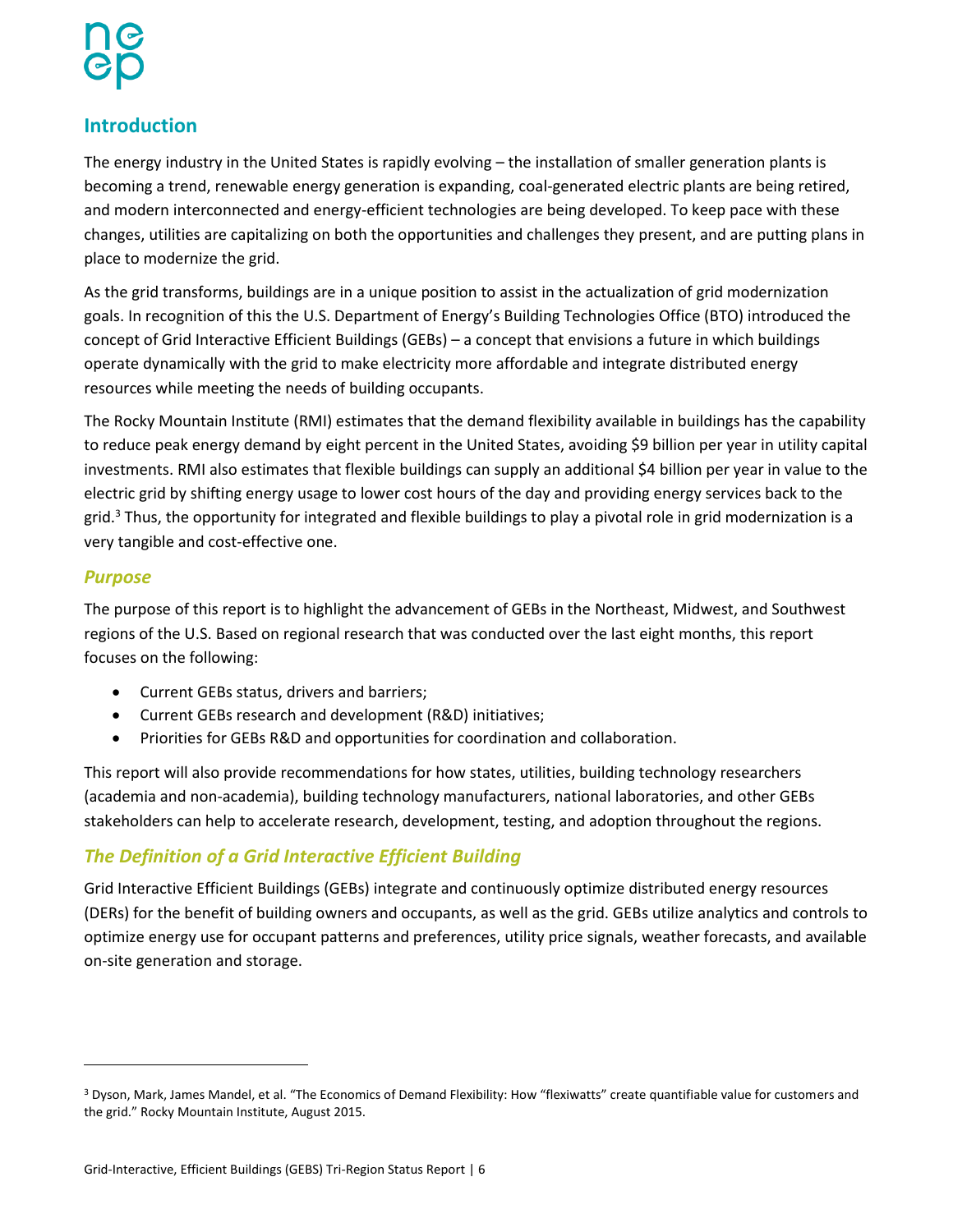



GEBs have four key characteristics, as shown in Figure 1. GEBs are energy efficient – they contain high-quality walls and windows, high-performance appliances and equipment, and optimized building designs are used to reduce both net energy consumption and peak demand. GEBs are connected – they have the ability to send and receive signals, a characteristic that is required to respond to grid needs that are time dependent. GEBs are smart – they use analytics supported by sensors and controls that are necessary to optimally manage multiple behind-the-meter DERs in ways that are beneficial to the grid, building owners, and occupants. Finally, GEBs are flexible – their building energy loads can be dynamically shaped and optimized across behind-the-meter generation, electric vehicles (EVs), and energy storage.

According to the U.S. Department of Energy, there are five demand-side management strategies that can be implemented in buildings to manage load:

- 1. **Efficiency**: the ongoing reduction in energy use while providing the same or improved level of building function.
- 2. **Load Shed:** the ability to reduce electricity use for a short time period and typically on short notice. Shedding is typically dispatched during peak demand periods and during emergencies.
- 3. **Load Shift:** the ability to change the timing of electricity use. In some situations, a shift may lead to changing the amount of electricity that is consumed. Load shift in the [GEB Technical Report Series](https://www1.eere.energy.gov/buildings/pdfs/75470.pdf) focuses on intentional, planned shifting for reasons such as minimizing demand during peak periods, taking advantage of the cheapest electricity prices, or reducing the need for renewable curtailment. For some technologies, there are times when a load shed can lead to some level of load shifting.
- 4. **Modulate:** the ability to balance power supply/demand or reactive power draw/supply autonomously (within seconds to sub seconds) in response to a signal from the grid operator during the dispatch period.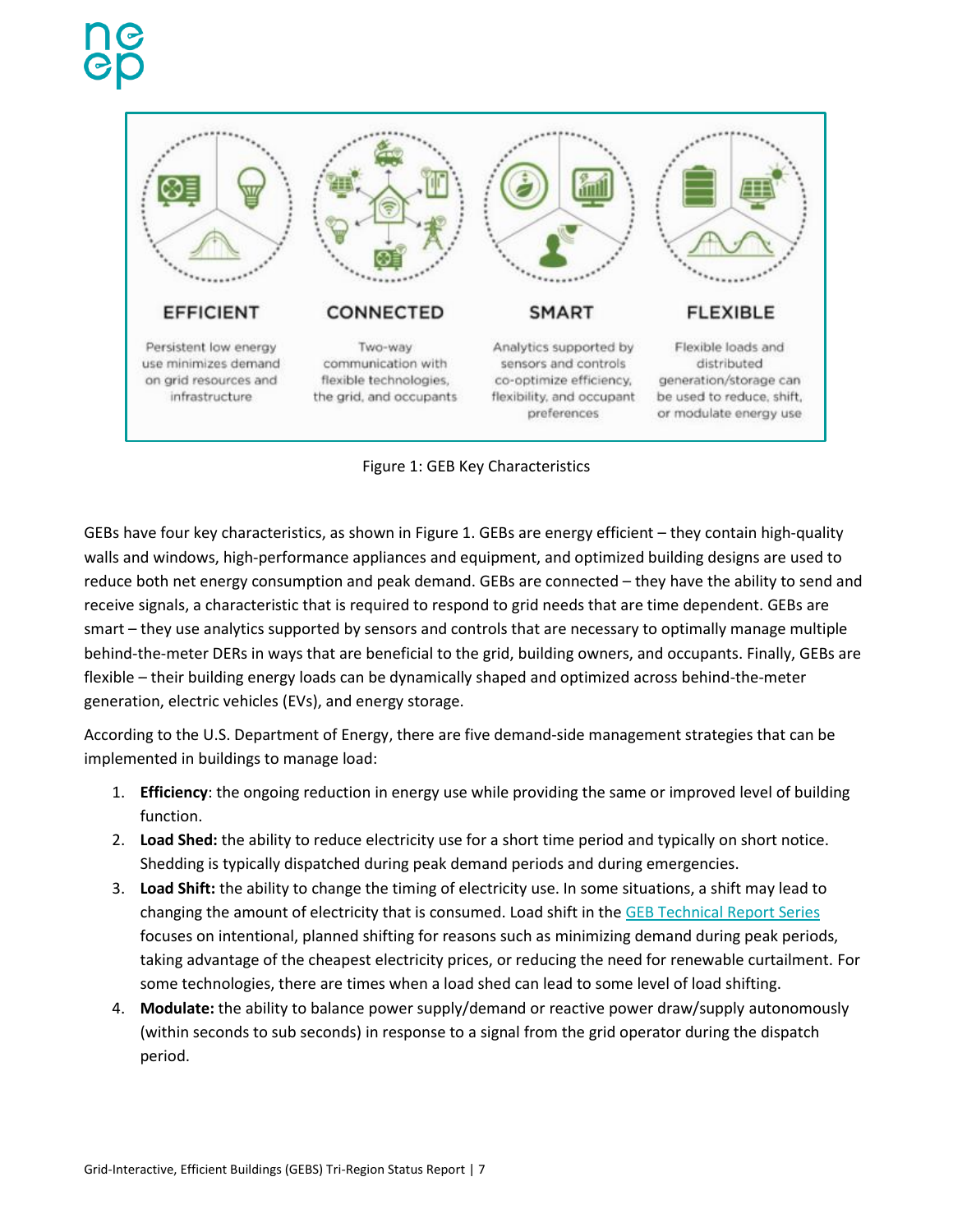**5. Generate:** the ability to generate electricity for on-site consumption and even dispatch electricity to the grid in response to a signal from the grid. Batteries are often included in this discussion, as they improve the process of dispatching such generated power.



### <span id="page-7-0"></span>*GEB Benefits to Building Occupants and Owners*

#### **Continued Focus on Energy Savings**

Energy efficiency has long been recognized by utilities as a cost-effective load management strategy. Efficient appliances, equipment, and whole-building energy optimization reduce both overall energy consumption and peak demand. Energy efficiency measures combined with load flexibility, including demand response and storage, can further reduce utility bills by shifting peak load costs. GEBs go beyond efficiency by harnessing the flexibility of their equipment and loads, deploy that flexibility as a new value stream, and provide solutions to grid needs.

#### **Improved Functions: Resilience & Comfort**

 $\overline{\phantom{a}}$ 

Smart devices connected to the internet offer building occupants a new level of functionality and convenience. Some 200,000 smart devices are being connected worldwide every hour, and the U.S. market is growing at roughly 20 percent annually<sup>4</sup>. Homes and offices that include these connected devices can produce new levels of

<sup>4</sup> Projected hourly new devices from Gartner, Inc., Nov. 2015; http://www.gartner.com/newsroom/id/3165317. Size of U.S. market from Statista, Inc. "Energy Management Smart Home Revenue in Selected Countries Worldwide in 2015." (2015); http://www.statista.com/statistics/484511/global-comparison-energy-management-smart-home-revenue-digital-market-outlook/. Projected growth in U.S. market Parks Associates and Consumer Electronics Association. "Smart Home Ecosystem: IoT and Consumers."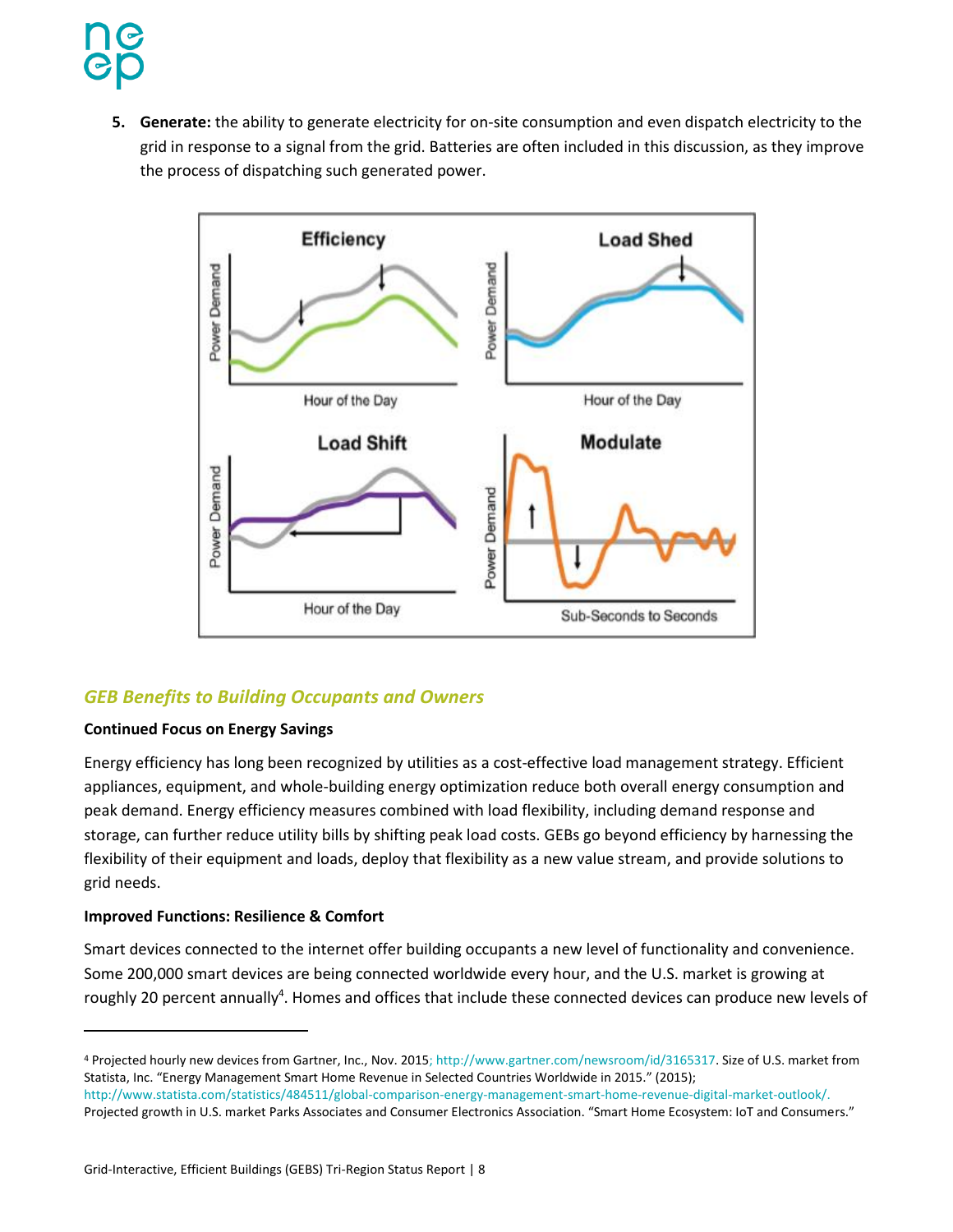comfort while providing building owners and operators added control and flexibility through room-level heating and cooling capabilities, tunable lighting, smart devices and appliances, and automated building management. Additionally, buildings with advanced controls can integrate DERs and prioritize critical loads for resiliency while increasing comfort and minimizing energy waste.

### <span id="page-8-0"></span>**Research Methodologies**

The types of research methodologies used for this report were different for NEEP, MEEA, and SWEEP, and were chosen based on each Regional Energy Efficiency Organization's (REEO's) individual deliverables to U.S. DOE. The methodologies included questionnaires, surveys, interviews with government organizations, utilities, manufacturers and R&D organizations, engagement with national groups, and web research.

NEEP and MEEA conducted their research using the following approaches:

- Engagement with national groups
- Questionnaires
- Interviews with government organizations, utilities, manufacturers, R&D organizations
- Web Research

SWEEP's research was primarily conducted through interviews with Southwest-based utilities (with a focus on demand side management programs). SWEEP also captured information for its report via online searches and utility demand-side management reports.

### <span id="page-8-1"></span>**GEBs Research Findings**

Through implementation of the GEBs strategy, U.S. DOE hopes to integrate and continuously optimize DERs to advance the role that buildings can play in energy system operations and planning. To support this effort, NEEP, MEEA, and SWEEP conducted research within the Northeast, Midwest, and Southwest regions to capture each respective region's current status of GEBs, currently deployed GEBs technologies, major regional smart grid and grid modernization initiatives, potential role of GEBs to meet regional grid modernization needs, and currently deployed GEBs initiatives. The extent of research conducted for this report varied according to each region's scope and methodologies.

### <span id="page-8-2"></span>*Current Regional Status of GEBs*

### **The Status of GEBs in the Northeast Region**

In the Northeast region, state awareness of the GEBs concept is not ubiquitous. While most states that are aware of the concept understand its benefits and are working towards integrating their buildings with the electric grid, they are still in the infancy stages of managing their building energy holistically. That being said, there are currently many technologies being deployed, researched, and developed that support the GEBs concept. Most states have expressed that if the electric grid continues to be modernized to support the

(2014);

 $\overline{a}$ 

http://www.parksassociates.com/bento/shop/whitepapers/files/Parks%20Assoc%20CEA%20Smart%20Home%20Ecosystem%20WP.pdf. No Federal source exists for this information; these are considered reliable industry sources.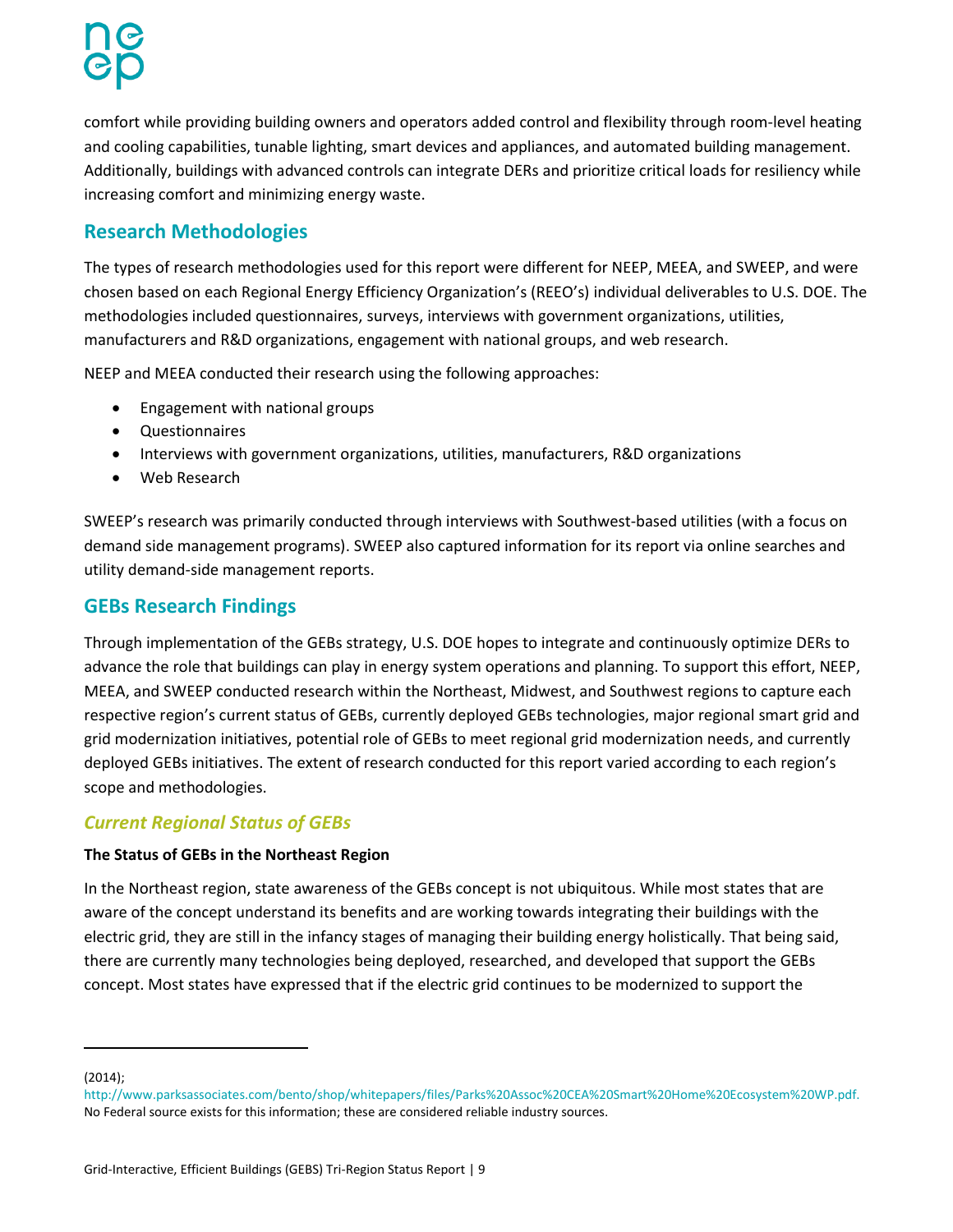integration of distributed energy resources (DERs) and to take advantage of cutting-edge technologies, measures will have to be put in place to accelerate the rate at which buildings currently integrate with the grid.

#### **The Status of GEBs in the Midwest Region**

The level of awareness of GEBs in the Midwest is very similar to that in the Northeast. MEEA's research has indicated that GEBs-related technologies are currently being deployed as part of energy efficiency and load management programs run by the utilities. Illinois, Ohio, and Minnesota have either ongoing or completed stakeholder meetings to identify pathways for a modernized grid in their state.

#### **The Status of GEBs in the Southwest Region**

Even though the GEBs concept is steadily advancing in the Southwest, GEBs-related technology deployment is seldom initiated with the sole purpose of advancing the GEBs concept. This is much like the Northeast and Midwest. Rather, GEBs-related technologies are instituted to support energy efficiency, load management and renewable energy priorities. But since GEBs technologies are able to offer precise timing and sensitivity to changes in the grid that can hardly be matched by any other means, SWEEP projects that they will become a mainstay of its efficiency and grid-related efforts.

### <span id="page-9-0"></span>*Currently Deployed GEBs Technologies*

Grid integrated buildings leverage many technologies in order to support a holistic and optimized blend of energy efficiency, energy storage, distributed energy generation, and load-flexible technologies and controls. These technologies mainly include: integration of distributed generation, energy storage technologies that provide load shifting, smart controls and other technologies that provide load flexibility, building energy efficient technologies, building energy modeling, microgrids, and cybersecurity systems. For the Northeast, Midwest, and Southwest regions, most of the currently deployed GEBs-related technologies fall into the following categories:

#### **Demand flexibility**

Demand flexibility technologies adjust a building's load profile across different timescales. Energy flexibility and load flexibility are often used interchangeably with demand flexibility. Examples include smart EV charging, appliances and plug load devices with smart control, and smart energy intensive equipment (HVAC, pool pumps, refrigerators etc.)

#### **Energy Efficiency**

Energy efficiency means using less energy to provide the same service. For buildings, energy efficient technologies target the following strategies: operational, electrical, envelope, and site. They range from efficient lighting, heating, cooling, and ventilation technologies to building management system technologies that provide whole building solutions.

#### **Building Energy Modeling**

Building energy modeling is the virtual or computerized simulation of a building that focuses on energy consumption, utility bills, and life cycle costs of various energy related items such as air conditioning, lights, and hot water. Building energy modeling supports building design, planning, and valuation.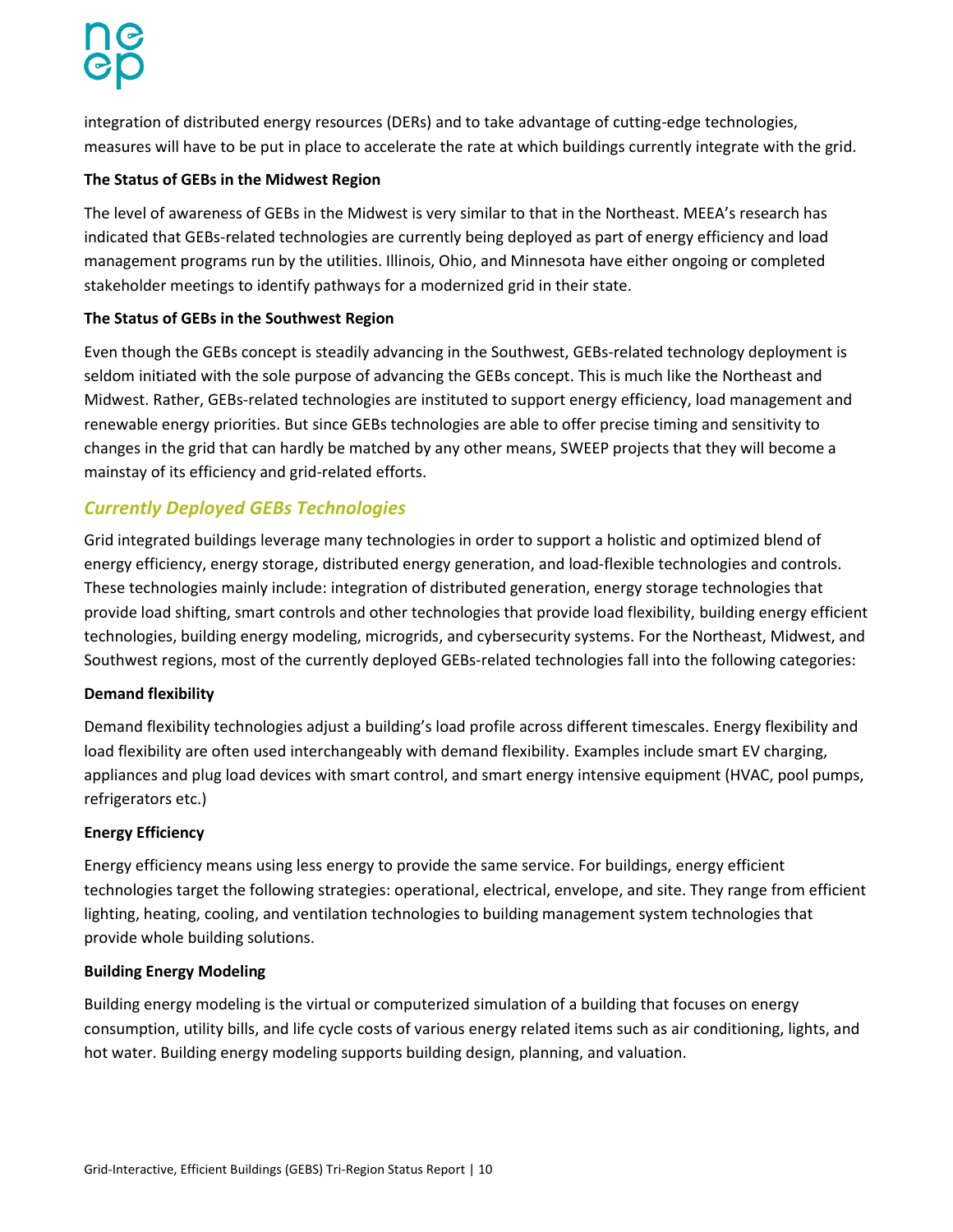#### **Distributed generation**

Distributed generation refers to a variety of technologies that generate electricity at or near where it will be used. These technologies include combined heat and power systems, solar photovoltaic panels, wind turbines, hydropower, biomass combustion or co-firing, solid waste incineration, fuel cells fired by natural gas or biomass, and backup generators.

Cybersecurity and microgrids are not considered technologies but play a role in the realization of the GEBs concept:

#### **Microgrids**

A microgrid is a group of interconnected loads and distributed energy resources within clearly defined electrical boundaries that acts as a single controllable entity with respect to the grid. A microgrid can connect and disconnect from the grid to enable it to operate in both grid-connected or island-mode.

#### **Cybersecurity**

Cybersecurity protects systems, networks, and programs from digital attacks. For buildings, this will mean multiple layers of protection spread across computers, networks, programs, and data. Successful cybersecurity management systems accelerate key security functions like detection, investigation, and remediation.

#### **GEBs Technologies Currently Deployed in the Northeast Region**

Through a questionnaire and online research, NEEP gathered information that GEBs-related technologies are currently deployed by 10 states in the Northeast. This information is captured in the graph below.

It should be noted that two of the 10 states represented in this graph – Massachusetts and New York – currently deploy all of the depicted technologies. It should also be noted that all states deploy distributed generation, load shifting, load flexibility, and energy efficiency technologies, while few states show marked deployment of building energy modeling and cybersecurity technologies.



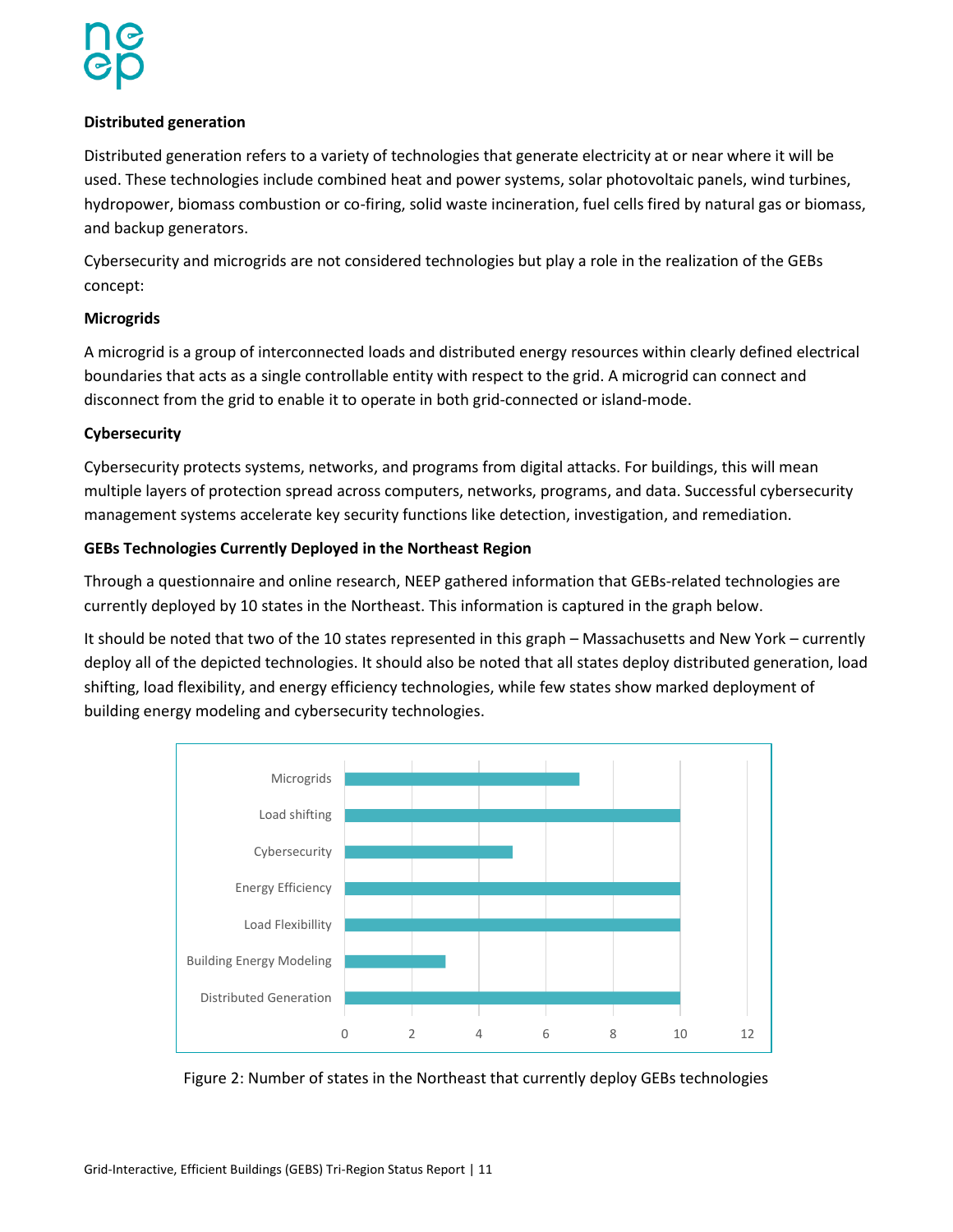#### **GEBs Technologies Currently Deployed in the Midwest Region**

Based on information gathered from state agencies and utilities in the Midwest, MEEA's research has shown that most of the technologies deployed fall into the categories of energy efficiency, load shifting, load flexibility, and distributed generation.

#### **GEBs Technologies Currently Deployed in the Southwest Region**

Demand flexibility is the most common driver for the deployment of GEBs-related technologies in the Southwest region. For this report, SWEEP's research focused on demand-side management (DSM), which can be achieved through load shifting, load shedding, or load modulating programs. Many utilities in the Southwest run load shifting programs, but load shedding programs are rare in residential and small commercial approaches, and load modulating programs are still largely in their infancy. Major utilities in the Southwest are using gridinteractive buildings as a resource to help with the integration of variable renewable generation and to provide other grid services that create value for customers.

### <span id="page-11-0"></span>*Major Regional Smart Grid and Grid Modernization Initiatives*

A modernized grid aims to mitigate the stress that is usually put on the electric grid due to growing peak electricity demand, transmission and distribution infrastructures constraints and increasing renewable energy generation. Over the last decade or so, many states have put initiatives in place to modernize their grids. However, in more recent years, many factors like growing volumes of renewable energy, increasing amounts of data, and powerful new software have been driving the need for more structured grid modernization approaches.

#### **Major Smart Grid and Grid Modernization Initiatives in the Northeast**

In the Northeast, structured approaches to grid modernization vary from comprehensive plans to initiatives that target specific aspects of grid modernization. For example, in 2014, Massachusetts' Department of Public Utilities issued grid modernization orders that solicited plans from the state's utilities. Two major utilities – National Grid and Eversource – responded to these orders with grid modernization plans in 2015. Similarly, in New York, in response to the New York Public Service Commission's vision (Distributed System Platform "DSP" vision) for a more dynamic and integrated grid, Con Edison released its Distributed System Implementation Plan (DSIP) in 2016. Meanwhile, in New Jersey, the utilities – Atlantic City Electric, Jersey Central Power & Light, and PSE&G New Jersey – do not have actual grid modernization plans but a variety of investments and incentive programs.

Most grid modernization plans and efforts in the Northeast focus on the following initiatives:

- Advanced Metering Infrastructure
- Bi-directional communication systems
- Smart Meters
- Meter Communications Networks
- Meter Data Management Systems
- Time-based rate programs
- Direct Load control devices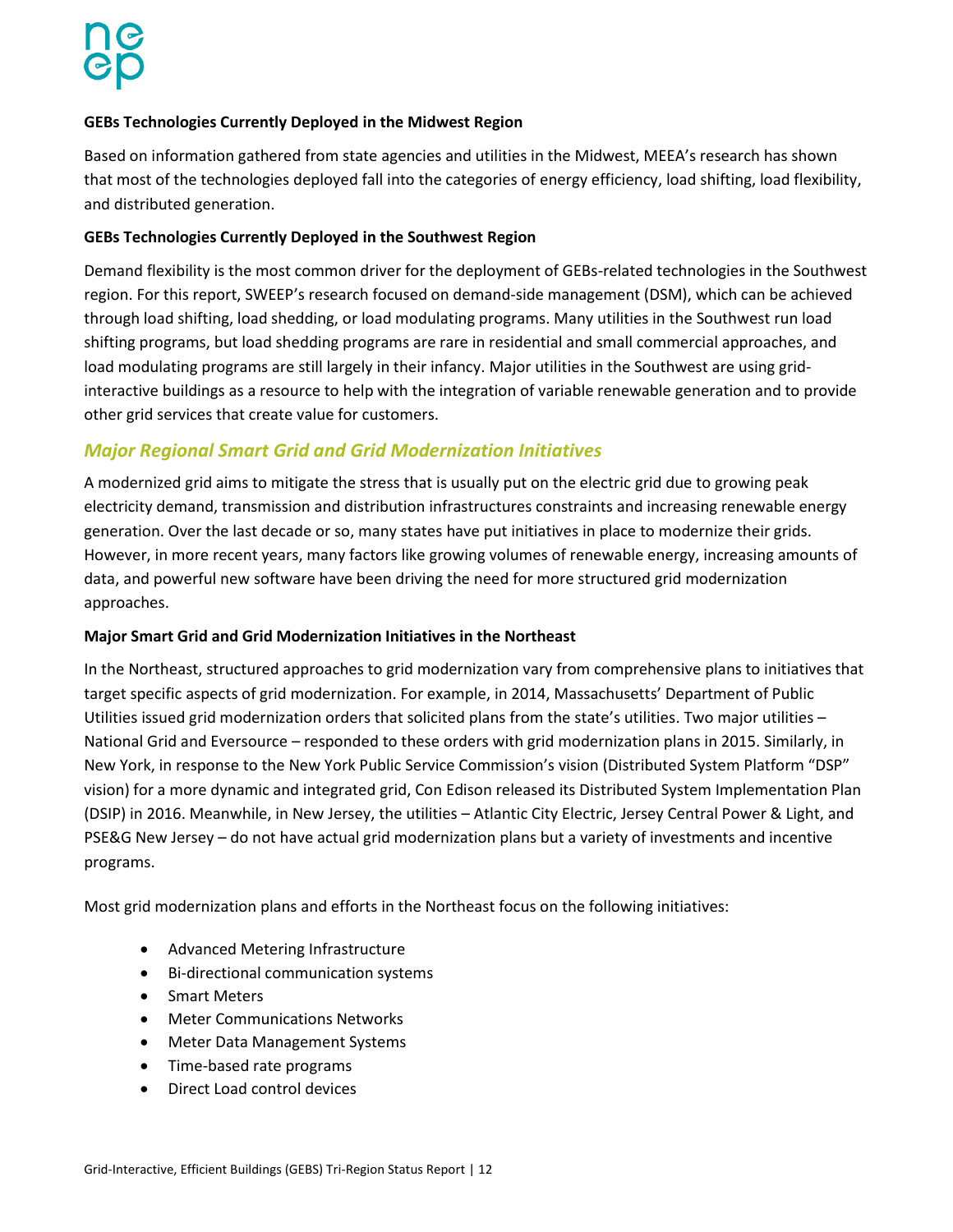- Distribution automation systems
- Cybersecurity

Based on a sample set of 11 grid modernization plans from 11 different Northeast states, the following graph shows how many plans include these initiatives. Information on grid modernization plans by state can be found on the NC Clean Energy Technology Center's website<sup>5</sup>.



Figure 3: Number of Grid Modernization plans that include specific initiatives

#### **Major Smart Grid and Grid Modernization Initiatives in the Midwest**

Grid modernization in the Midwest is also steadily advancing in increased investments and comprehensive resource planning. Many Midwest states have recently finalized their grid modernization plans to develop foundational knowledge, identify challenges and opportunities, and explore policy, market-based, and technological solutions. For example, the [Minnesota Public Utilities Commission](https://mn.gov/puc/) is exploring policy to promote distribution system investment and time of use rate offerings, and has a 2025 Energy Action Plan to develop indicators and action plans to advance strategies for clean and efficient technologies which came about as part of a larger stakeholder-led initiative called E21<sup>6</sup>. Michigan recently launched its grid modernization initiatives via the [MI Power Grid Program,](https://www.michigan.gov/mpsc/0,9535,7-395-93307_93312_93593---,00.html) which focuses on customer engagement, integrating emerging technology, and optimizing grid performance and investments. Also, the Ohio PUC has the PowerForward<sup>7</sup> initiative, which is

 $\overline{\phantom{a}}$ 

<sup>5</sup> The Fifty States of Grid Modernization. [https://nccleantech.ncsu.edu/2019/02/07/the-50-states-of-grid-modernization-grid](https://nccleantech.ncsu.edu/2019/02/07/the-50-states-of-grid-modernization-grid-modernization-action-increases-by-60-in-2018/)[modernization-action-increases-by-60-in-2018/](https://nccleantech.ncsu.edu/2019/02/07/the-50-states-of-grid-modernization-grid-modernization-action-increases-by-60-in-2018/)

<sup>6</sup> <https://e21initiative.org/>

<sup>7</sup> <https://www.puco.ohio.gov/industry-information/industry-topics/powerforward/>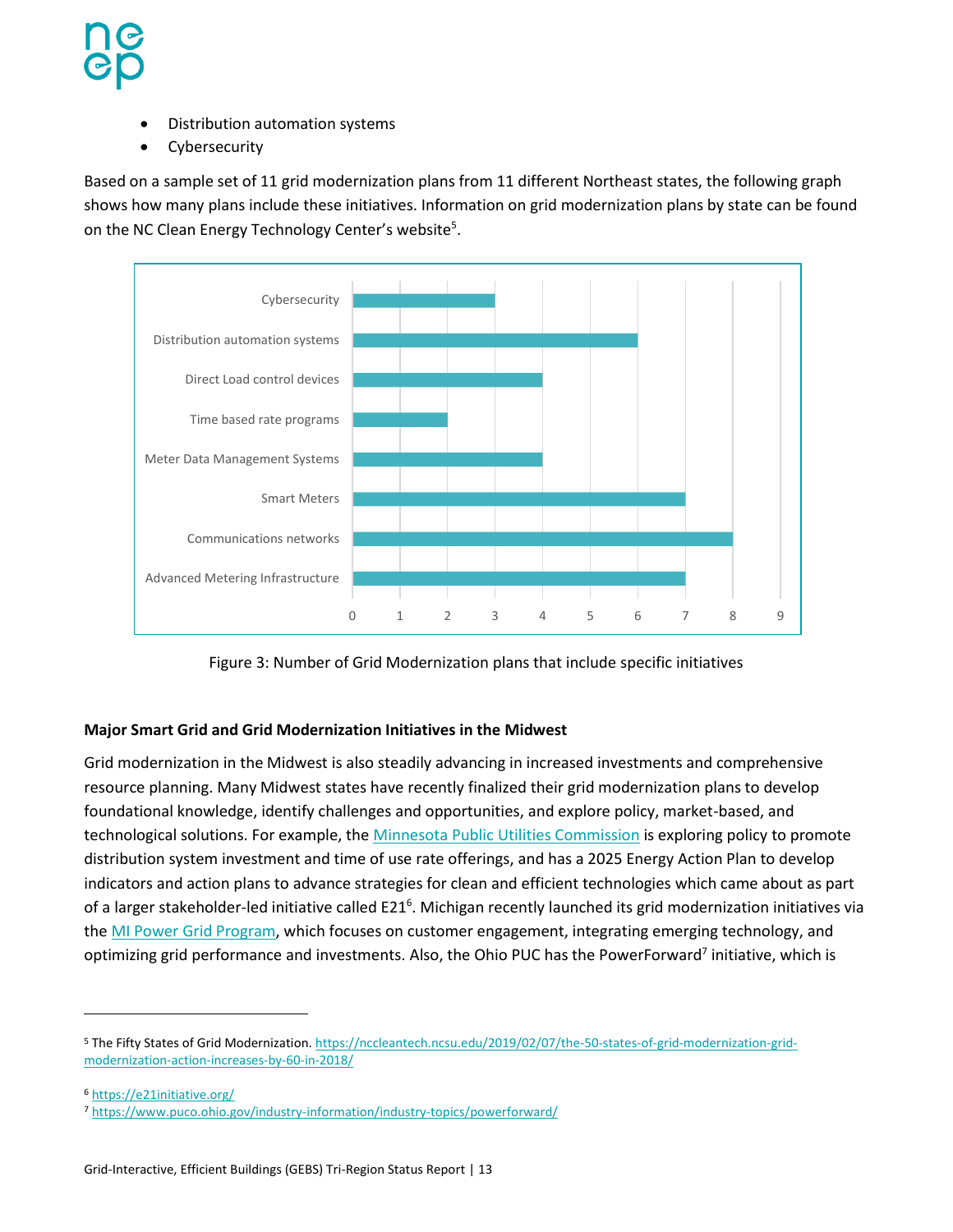addressing the future of electricity in the state; and Illinois mandated the creation of a stakeholder group called the Smart Grid Advisory Council<sup>8</sup>.

Based on the research that MEEA conducted for this report, most grid modernization plans and efforts in the Midwest focus on the following initiatives:

- Advanced Metering Infrastructure Deployment
- Bi-directional Communication Systems
- Smart Meters
- Meter Communications Networks
- Distributed Energy Resources
- Performance-based Ratemaking
- Direct Load Control Devices
- Transmission and Distribution Automation
- Conservation Voltage Reduction

#### **Major Smart Grid and Grid Modernization Initiatives in the Southwest**

Grid modernization is a large priority in the Southwest region. Utilities are beginning to utilize grid-integrated appliances and other devices to facilitate grid modernization and minimize costs, as well as reduce greenhouse gas emissions. An in-depth study of grid modernization in the Southwest region was not conducted for this report. However, more information on grid modernization plans in the Southwest region can be found on th[e NC](file:///C:/Users/gprocaccianti/Desktop/Connector/NC%20Clean%20Energy%20Technology%20Center’s%20website)  [Clean Energy Technology Center's website](file:///C:/Users/gprocaccianti/Desktop/Connector/NC%20Clean%20Energy%20Technology%20Center’s%20website).

### <span id="page-13-0"></span>*The Potential Role of GEBs to meet Regional Grid Modernization Needs*

GEBs have the potential to advance the role that buildings play in response to regional grid modernization. To fully appreciate the role that buildings can play, many states believe that there is a need to understand all of the players that contribute to achieving the modern grid and how GEBs can optimally work in conjunction with them.

#### **The Potential Role of GEBs to meet the Grid Modernization Needs of the Northeast**

Most states in the Northeast have similar grid modernization goals. They aim to make their grids more reliable, secure, affordable, economical, efficient, environmentally friendly, and safe. While many of these states do not fully understand what GEBs are, or how they fit into the big picture of grid modernization, they do believe that they are well positioned to advance the role that buildings play in meeting their grid modernization needs. Utilities and government agencies have voiced that two important factors would accelerate the rate at which buildings can become optimal grid assets – having the right technologies in place and getting the right stakeholders on board. Both of these are elaborated on in the next section.

#### **Major Smart Grid and Grid Modernization Initiatives in the Midwest**

For the Midwest, the potential of GEBs to meet state grid modernization goals is similar to the Northeast region.

 $\overline{\phantom{a}}$ 

<sup>8</sup> <https://codes.findlaw.com/il/chapter-220-utilities/il-st-sect-220-5-16-108-6.html>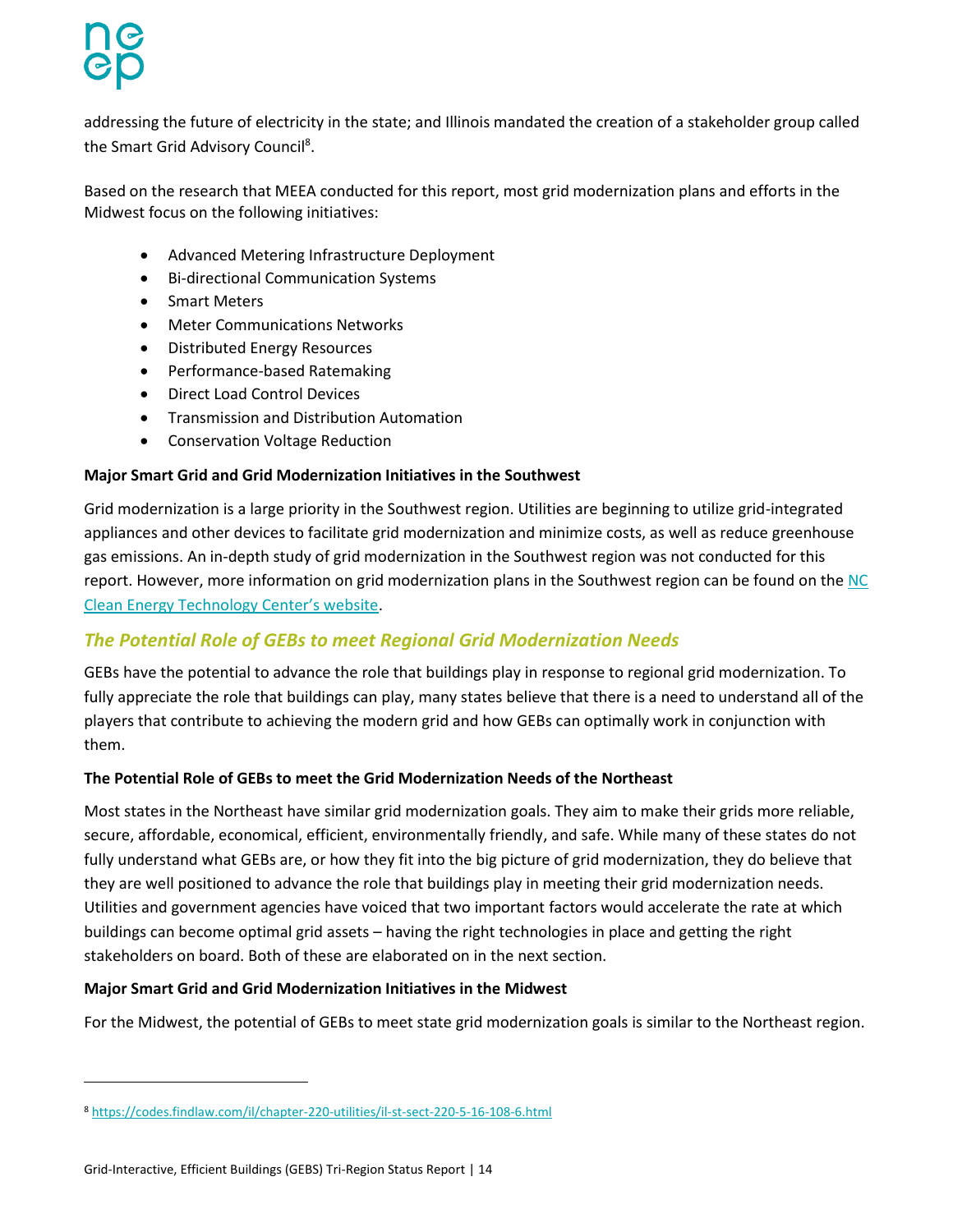#### **Major Smart Grid and Grid Modernization Initiatives in the Southwest**

Similar to the Northeast and Midwest, utilities in the Southwest are well positioned to advance GEBs within their region. They are beginning to find innovative ways to utilize GEBs appliances and other GEBs-related technologies to facilitate grid modernization and minimize costs, as well as reduce greenhouse gas emissions.

### <span id="page-14-0"></span>*Regional GEBs-Related Initiatives*

Through state programs, utility programs, and focused R&D, many states in the Northeast, Midwest and Southwest are undertaking initiatives that support the integration of buildings with the electric grid. This section covers the purpose of these initiatives, the stakeholders involved in these initiatives, how and by whom the initiatives are being funded, the level of commercial and residential focus of these initiatives, and specific GEBs technologies as they relate to individual initiatives. The next section of this report highlights several examples of these initiatives by region.

#### **Purpose of these initiatives**

Program administrators and implementers would like to see a more holistic approach towards the integration of GEBs-related technologies in the future and have expressed that such an approach would be inevitable if buildings are to keep up with the rapidly evolving grid. Most have expressed that integrating current initiatives will ultimately save resources for both utilities and their customers, but the major drivers for these initiatives would not change. These include:

- Meeting federal and state climate change and emissions targets
- Environmental stewardship
- Customer education
- Customer satisfaction (mainly safety, resilience, and comfort)
- Demand flexibility
- Whole-building energy optimization
- Keeping up with changing technologies

#### **Who is involved in these initiatives?**

Many key players involved in GEBs-related initiatives include:

- Government federal, state, and local
- Policy and regulation PUCs (Public Utility Commissions), FERC (Federal Energy Regulatory Commission), NERC (North American Electric Reliability Commission), NARUC (National Association of Regulatory Utility Commissioners)
- Utilities IOUs (Investor owned utilities), Publics, and RTOs (Regional Transmission Organizations)
- Consumers commercial and residential
- Vendors technology and service
- R&D Organizations universities, colleges, and other R&D institutions
- Others advocacy groups, environmental groups, finance firms, EPRI (Electric Power Research Institute)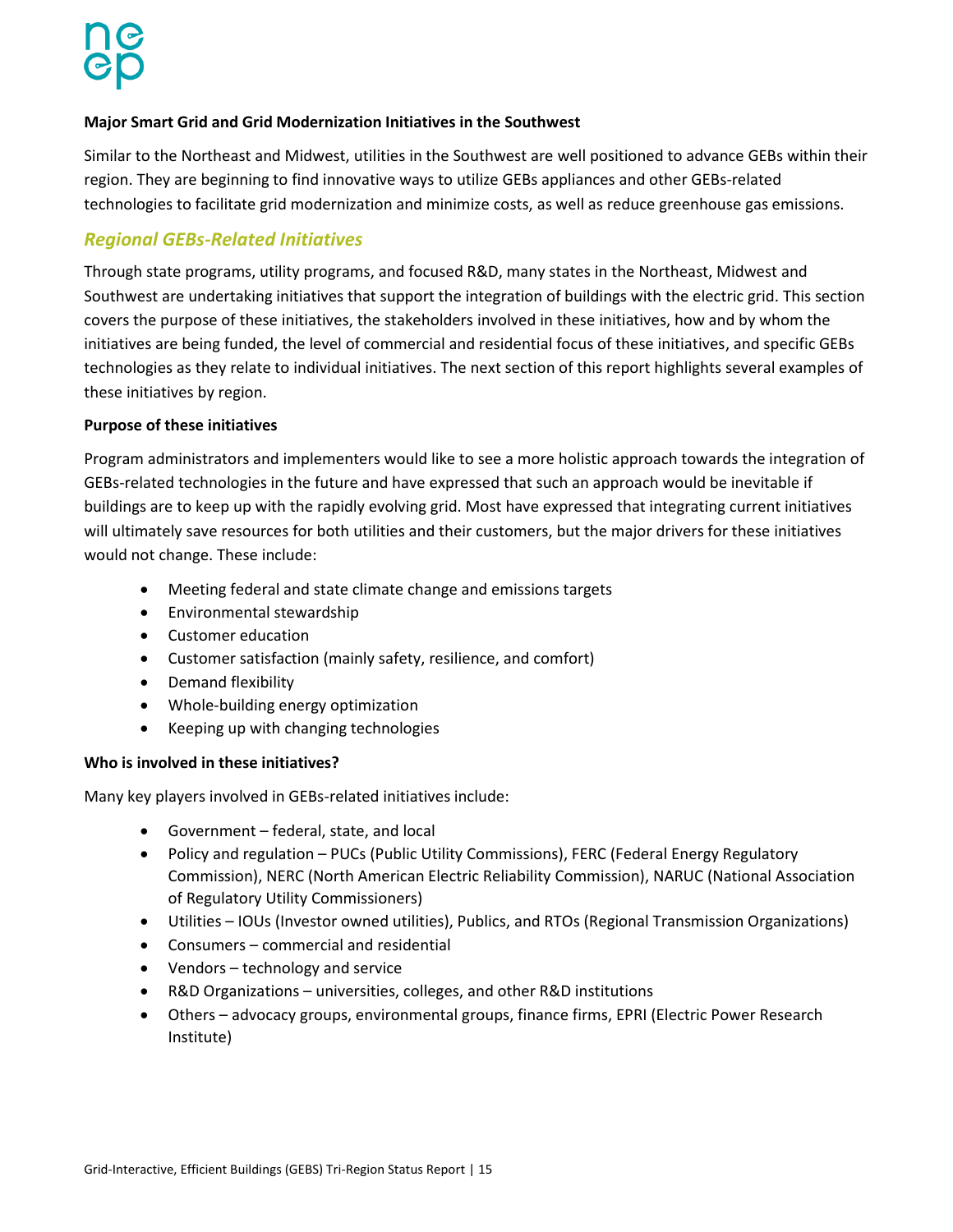#### **How are these initiatives being funded?**

Based on research that has been conducted for this report, most individual GEBs-related initiatives are funded by one or more of the following entities:

- Federal government
- State government
- Public Utility Commissions (or equivalent)
- Utility ratepayer programs
- Manufacturers

#### **Level of commercial and residential focus of these initiatives**

Many utilities and state government agencies have indicated that they try to operate fairly and offer a comparable number of residential and commercial programs. Depending on their annual goals and deadlines however, utilities change their focus so at any given time, the number of residential initiatives may exceed the number of commercial initiatives and vice versa. Research and development institutions have also indicated that their focus on each sector fluctuates and is dependent hugely on where their funding comes from.

#### **Specific GEBs technologies as they relate to individual initiatives**

GEBs-related initiatives involve the research, development, demonstration, and deployment of many technologies. The technologies being researched and developed are discussed later on in the report. This section gives an account of the technologies that are currently being demonstrated and deployed by demonstration projects and utility programs in the Northeast, Midwest, and Southwest.

#### **Load flexibility programs**

Load flexibility programs focus on reducing, shedding, shifting modulating or generating electricity. The following technologies are commonly deployed in load flexibility programs in:

- Connected Lighting
- Thermal storage
- Thermostat setpoints
- Refrigeration setpoints
- Battery storage
- Multi-speed and variable speed motors
- EV charging
- Dynamic Glazing
- Advanced sensors and controls
- Software for optimizing building design and operation
- Interoperable building communication systems

#### **Energy Efficiency programs**

The technological potential for reducing energy consumption and carbon emissions in the buildings sector is considerable. Many energy programs that focus on energy efficient buildings deploy the following GEBs-related technologies: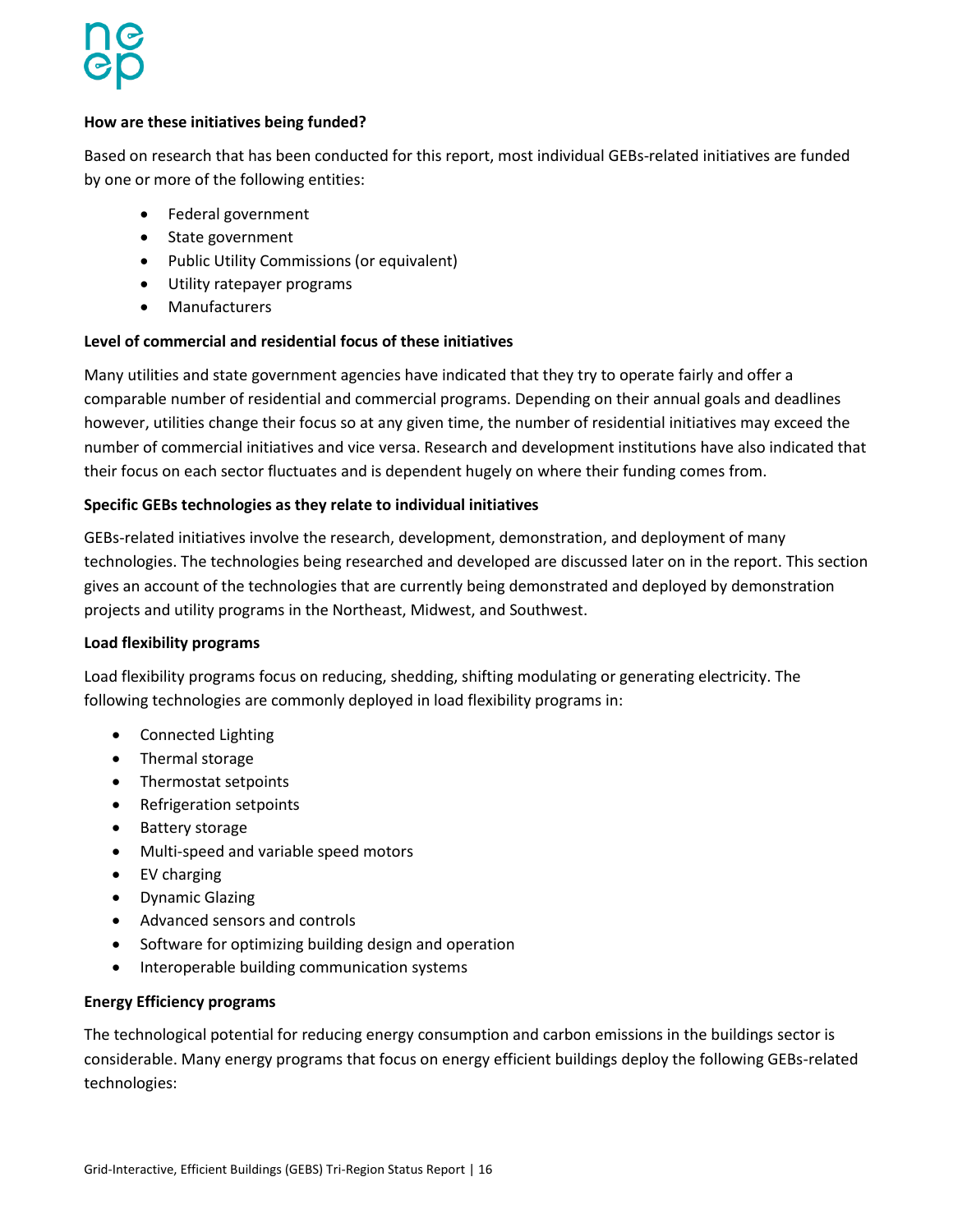- High efficiency lighting devices
- Smart appliances
- High efficiency heat pumps
- Thermal storage
- Thin insulating materials
- Dynamic Glazing
- Advanced sensors and controls
- Software for optimizing building design and operation
- Interoperable building communication systems

#### **Distributed Energy Generation programs**

Programs to encourage the deployment of distributed generation have been active for quite some time. More recently however, there has been a focus on technologies that integrate renewable energy resources by managing energy demand for an adequate balance of supplied energy and loads. The following list covers the major distributed generation technologies that are currently in deployment:

- Wind turbines
- Photovoltaics
- Fuel cells
- Hydroelectric power
- Biomass power
- Geothermal power
- Distributed energy resource management systems

#### **Whole building energy modeling programs**

States deploy whole-building energy modeling technologies to help ensure that predicted energy performance during design is achieved once a building is in use. Based on the research conducted for this report, only a few states have programs that support whole-building energy modeling. The technologies used in whole-building energy modeling include:

- Data collection meters
- Building energy management systems
- Computer based data analysis software
- Computer based simulation software

#### **Product demonstration programs**

Many utilities conduct demonstration projects to show how new products and services can capture latent value to the grid, and how new business models can monetize and distribute that value across third parties, utilities, and customers. Demonstrated technologies include:

- Aggregated behind the meter energy storage
- Integrated electric vehicle charging and battery storage systems
- Distributed generation interconnection systems
- Commercial battery storage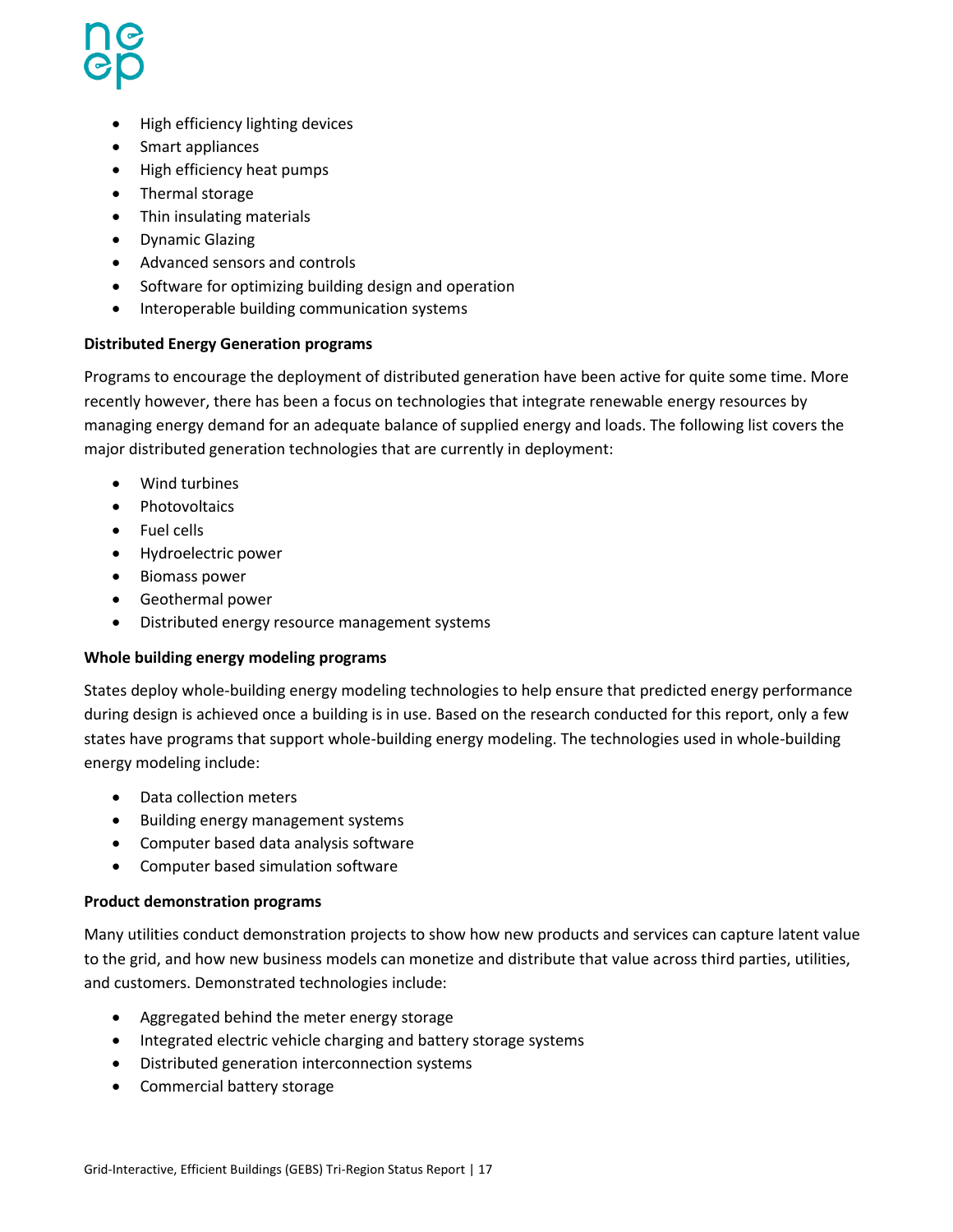- Ice storage (thermal storage technology)
- Phase change material (thermal storage technology)
- Digital queueing of electric loads
- Dynamic load management

#### **Deployed technologies that may not be program-based**

#### Microgrid Technology

Microgrids are a group of interconnected loads and distributed energy resources with clearly defined boundaries that act as a single, controllable entity and can connect and disconnect from the grid to operate in both gridconnected or island mode. Many states in the Northeast offer microgrid programs as they recognize microgrid technology as a solution to many of the challenges facing the electric grid.

#### Cybersecurity Technology

Cybersecurity is the practice of protecting systems, networks, and programs from digital attacks. Common technologies used to protect vulnerable building devices are firewalls, DNS filtering, malware protection, and antivirus software and email security solutions. Many utilities in the Northeast understand that there is an increasingly critical need to have cybersecurity technologies on board as the level of data moving between the grid and the customer increases. Utilities are currently investing in predictive cybersecurity models and are increasing customer awareness on residential and commercial building safety.

#### **Advanced Evaluation, Measurement and Verification – important GEBs program tools**

Evaluation, measurement, and verification (EM&V) is a set of practices and protocols to test the impact of energy efficiency measures, projects, and programs. EM&V is not in itself a GEBs-related technology, but its methods help regulators to ensure that energy efficiency program administrators are meeting their targets, ratepayer funds are being spent wisely, and energy efficiency programs are cost effective. The use of deemed savings or stipulated metrics to measure energy savings had been prevalent for several years. More recently however, with new data analytics technologies that allow for measurement savings at the meter, energy savings are being calculated with advanced M&V or M&V2.0 methods. Technologies used for M&V2.0 include:

- High-resolution smart meters
- Communicating smart thermostats
- Nonintrusive load-submetering devices
- Energy management and information systems
- Cloud-based data access software
- Cloud-based data analysis software
- Data modeling software

It should be noted that some states in the Northeast are currently conducting pilot programs to test and compare the predictive accuracy of M&V2.0 tools. Connecticut conducted its commercial testing pilot in 2017 and 2018, and commenced a residential pilot in 2019.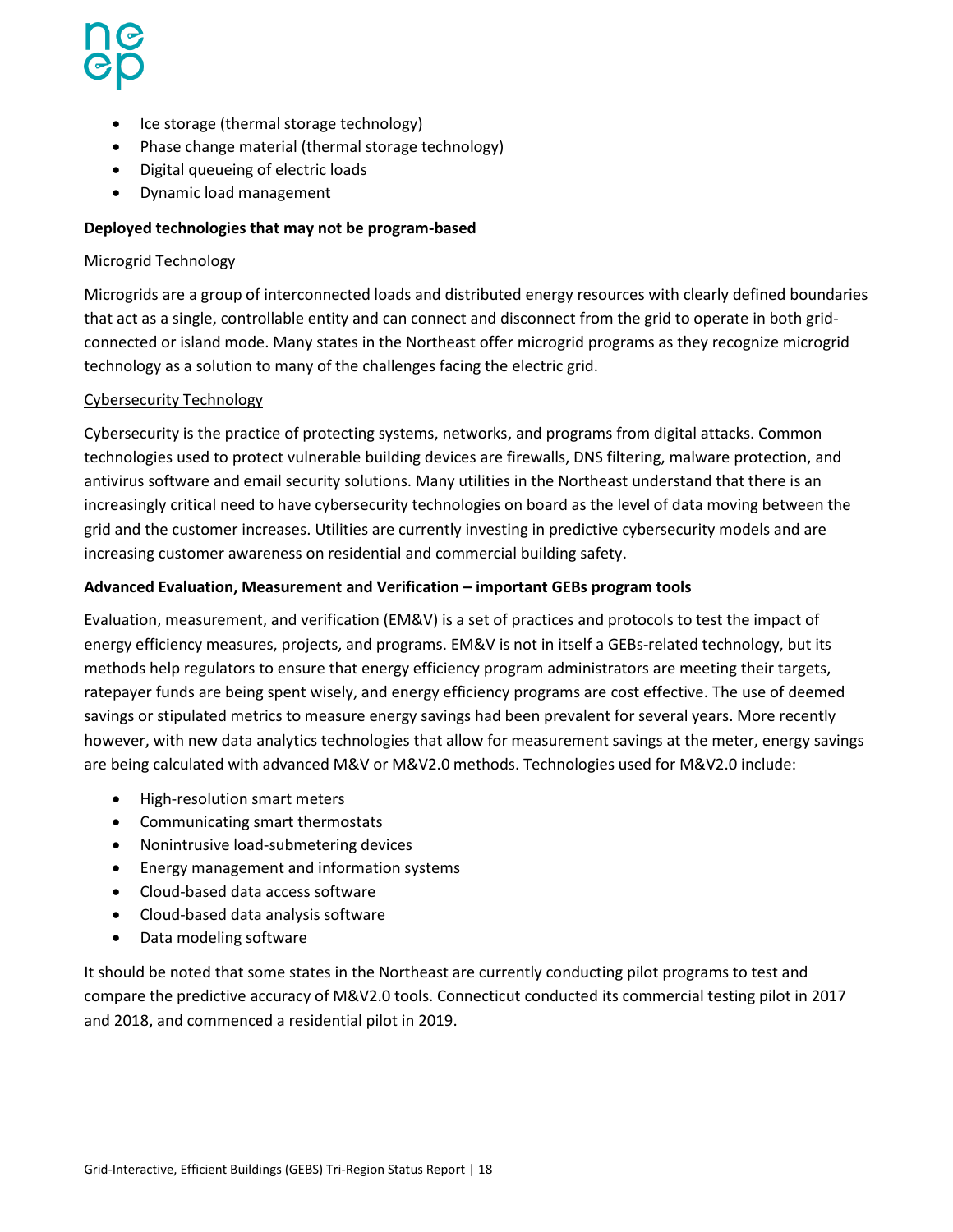### <span id="page-18-0"></span>*Examples of Current GEBs-Related Initiatives by Region*

This section highlights examples of GEBs-related initiatives by region.

#### **GEBs-Related Initiatives in the Northeast Region**

#### **Load Management Programs**

#### Advancing Commonwealth Energy Storage (ACES) Program

This Massachusetts program is part of a two-phase, \$10 million-dollar Energy Storage Initiative (ESI) that was announced in 2015 by the Baker-Polito Administration. The ESI aims to advance the energy storage segment of the Massachusetts clean energy industry by expanding storage technology markets, assigning value to storage benefits, accelerating the development of storage technologies, and attracting and supporting energy storage companies throughout the Commonwealth. In the first phase of this initiative, MassCEC partnered with DOER on an energy storage study[, State of Charge](http://www.mass.gov/eea/docs/doer/state-of-charge-report.pdf)*,* to obtain a broad view of energy storage technologies that would inform future policy and programs. In the second phase of this initiative, energy storage demonstration projects were solicited through [the ACES RFP](https://www.masscec.com/advancing-commonwealth-energy-storage-rfp) with the design of the RFP informed by recommendations from the study.

[Massachusetts' ACES program](https://www.masscec.com/advancing-commonwealth-energy-storage-aces) promotes leadership and innovation in energy storage deployment and business model demonstration. ACES is the state's first substantial investment in energy storage projects and is designed to significantly catalyze the market. While technology demonstration programs are common, this program is unique in its business model demonstration objectives.

#### New York State Energy Research and Development Authority's (NYSERDA) Energy Storage Program

The [NYSERDA Energy Storage Program](https://www.nyserda.ny.gov/All%20Programs/Programs/Energy%20Storage/Energy%20Storage%20for%20Your%20Business) offers a single up-front payment at a fixed incentive amount per kilowatt hour (kWh) of usable energy storage for projects up to five megawatts (MW). The incentives vary throughout the state and the NYSERDA energy storage [incentive dashboard](https://www.nyserda.ny.gov/All-Programs/Programs/Energy-Storage/Developers-Contractors-and-Vendors/Retail-Incentive-Offer/Incentive-Dashboard) provides the incentive amount by region. Eligible participants include small businesses, large commercial and industrial businesses, demand-metered customers installing standalone storage or adding storage to a completed solar project, and PSEG Long Island customers in Nassau or Suffolk County. In order to receive the energy storage incentive, interested parties must [work with participating contractors](https://www.nyserda.ny.gov/Contractors/Find-a-Contractor/Energy-Storage-Participating-Contractors) who will apply for the incentive on their behalf.

#### Con Edison's SmartCharge New York Electric Vehicle Program

In 2017, Con Edison and FleetCarma, a connected car technology provider specializing in plug-in electric vehicle applications, began th[e SmartCharge New York](https://www.fleetcarma.com/smartchargenewyork/) electric vehicle program to incentivize off-peak charging of plugin electric vehicles. The program is designed to attract plug-in electric vehicle owners who regularly charge their vehicles in New York City and Westchester County by offering incentives for participation, including a free FleetCarma device that provides EV drivers with feedback on how they compare to other EV owners and how to earn rewards for charging during more preferable times for the electricity grid. Through the program, Con Edison will gain insights on how the increasing number of EVs will impact its electric-delivery system. Con Edison will use that information to guide investments in its system and maintain its industry-leading reliability.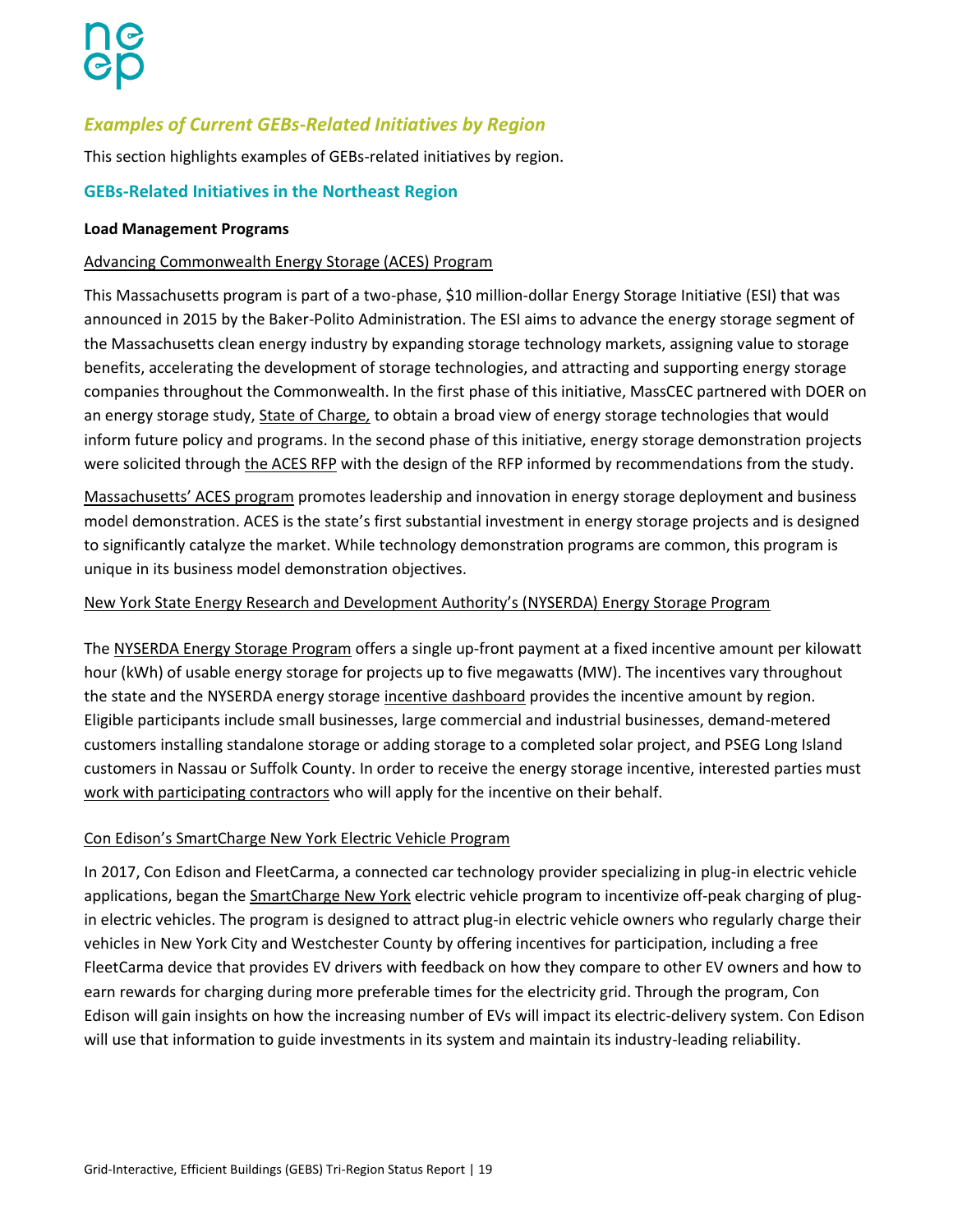#### NYSERDA's Air Source Heat Pump Program

One example of a full-scale load management program is the Air Source Heat Pump (ASHP) program that NYSERDA started in 2017. With \$10.9 million in incentives available to participating installers for the installation of program-qualified ASHP systems in residential sites, the program aims to offer New Yorkers a cleaner, more efficient alternative to conventional heating options. Incentives of \$500 per system were available on a firstcome, first-served basis and installers could decide how best to use the incentives to maximize growth of their ASHP business.

#### **Flexible Rate Programs**

#### Con Edison's Time-of-Use Rates Program

In the summer of 2018, one of New York's utilities, Con Edison started its Time-of-Use [Rates Program](https://www.coned.com/en/save-money/energy-saving-programs/time-of-use) as a way to avoid brownouts and blackouts during hot weather. For this program, residential consumers are charged significantly extra for electricity during times of peak demand and rewarded with sharply reduced rates during non-peak demand hours. From June 1 through September 30, electricity during the "off-peak" hours of midnight to 8:00 a.m. costs customer 1.54 cents per kilowatt/hour. During the "peak" hours of 8:00 a.m. to midnight, the rates increase to 21.80 cents. Rates are even higher during the "super-peak hours" of 2:00 to 6:00 p.m. on summertime weekdays. Full-service Con Edison residential customers who switch to the time-of-use rates are required to remain with the program for one year and those who then return to the standard residential rate are then ineligible for time-of-use rates for 18 months.

Owners of electric vehicles who try the time-of-use rates for one year at no risk. After 12 months, Con Edison compares what the vehicle owner should pay under time-of-use rates with what was billed under the standard residential rate. If the former is higher than the latter, Con Edison credits the customer's account with the difference.

#### Eversource's Time-of-Day Rate 7 Program

Eversource's [Time-of-Day Rate 7 Program](https://www.eversource.com/content/ct-c/residential/my-account/billing-payments/about-your-bill/rates-and-tariffs/time-of-day-rate-7) became effective on July 1, 2018. Through this program, Eversource encourages its customers to use most of their electricity before noon and after 8:00 p.m. during the week, and anytime on weekends.

#### National Grid's Time-of-Use Rate Programs

National Grid offers Time-of-Use programs to commercial, industrial, and residential customers. Its [Time-of-Use](https://www9.nationalgridus.com/niagaramohawk/business/rates/4_tou.asp)  [\(G-3\)](https://www9.nationalgridus.com/niagaramohawk/business/rates/4_tou.asp) program is primarily available for large commercial and industrial customers with demand greater than 200 kW. During peak hours, from 8:00 a.m. to 9:00 p.m. daily on Monday through Friday (excluding holidays) customers pay a 1.618¢/kWh distribution rate. For off-peak hours, from 9:00 p.m. to 8:00 a.m. daily Monday through Friday, and all day on Saturdays, Sundays (and holidays), customers pay a 0.865¢/kWh distribution rate.

National Grid's [Residential Voluntary Time-of-Use rate \(SC-1 VTOU\)](https://www.nationalgridus.com/media/pdfs/resi-ways-to-save/vtou-customer-enrollment-form2019.pdf) program allows Upstate NY customers the opportunity to reduce their energy costs by shifting their EV charging – and other appliance use – to the off-peak hours of 11:00 p.m. to 7:00 a.m. (excluding weekends and holidays). After the first year on this rate, National Grid reconciles the total amount paid with what a customer would have paid on the standard, non-time-of-use SC-1 rate. If the customer would have paid less on the SC-1 rate, National Grid provides a one-time bill credit for the difference. This reconcilement only occurs at the end of the first year and not in subsequent years. If a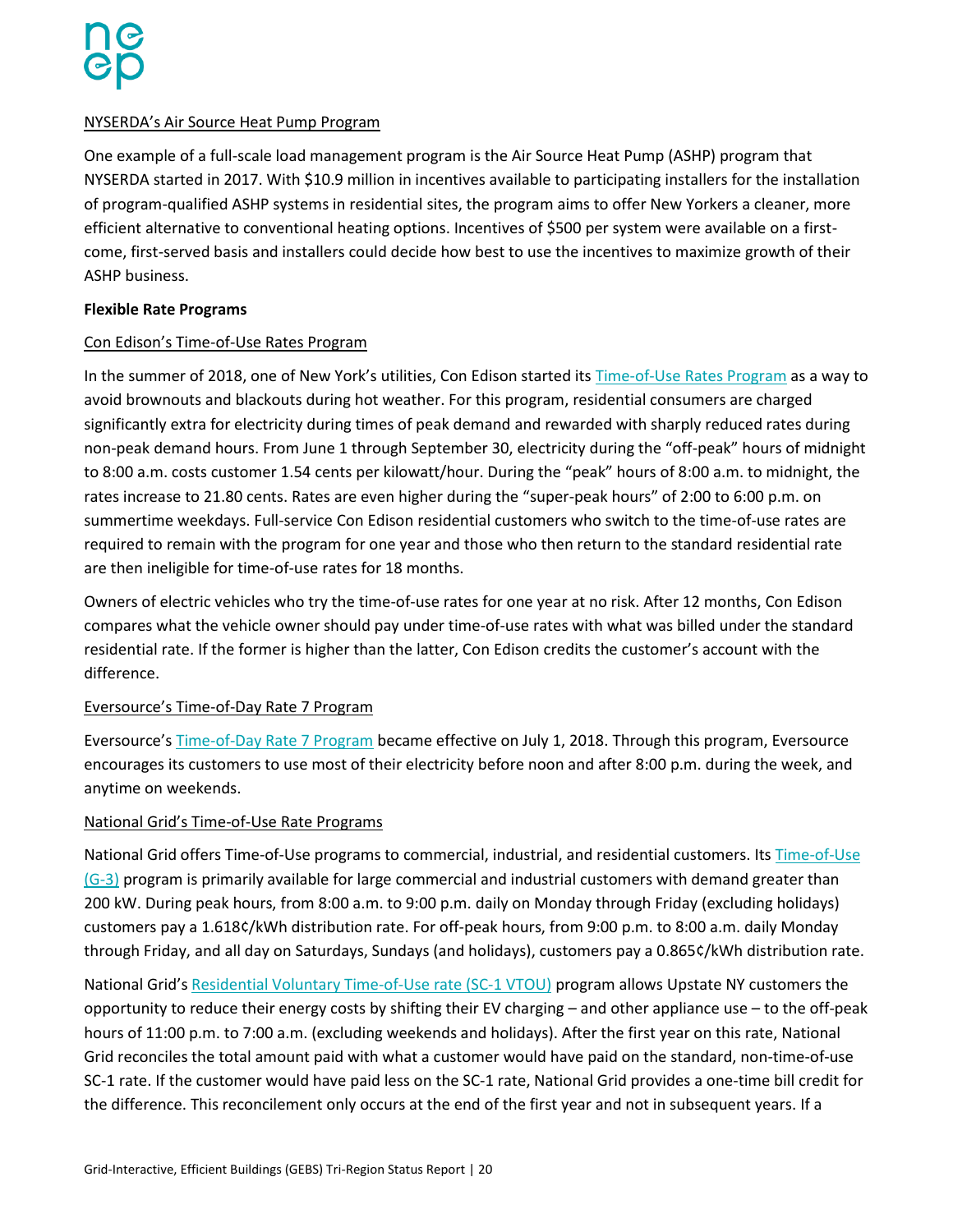customer owns a plug-in electric vehicle (PEV) and receives supply service from National Grid, then that customer has the option of receiving a one-time comparison of one year of charges on the SC-1 VTOU rate versus the SC-1 standard tariff rate.

#### **Distributed Generation Programs**

#### MassCEC's Mass Solar Loan Program

In January 2015 DOER announced its partnership with the Massachusetts Clean Energy Center (MassCEC) as the program central administrator for the [Mass Solar Loan Program.](https://www.masscec.com/loan-support-incentives) This program was launched in an effort to use credit enhancement to encourage solar lending, thereby facilitating homeowner access to attractive solar loans and providing new business opportunities for local lending institutions. Today, the Mass Solar Loan program includes three incentives: the Interest Rate Buy Down incentive, the Loan Loss Reserve incentive, and the Income-Based Loan Support incentive. Eligibility is based on total household income determined by the Total Income line of the tax return (Line 6 2018 – Form 1040) of the federal income tax filing for the most recent year available.

#### Rhode Island's Distributed Generation Standard Contracts Program

The [Distributed Generation Standard Contracts Program](http://www.energy.ri.gov/renewable/dg/) (DG Program) supports the development of new, locally-based renewable energy projects. Enacted in 2011, this program requires electric distribution companies to enter into long-term contracts at a fixed price (with terms of up to 20 years) for 40 MW of newly developed distributed generation projects in the Rhode Island load zone by December 30, 2014. The 40 MW DG program is "carved-out" of the 90 MW Long-Term Contracting Standard for Renewable Energy (LTC) capacity obligation. Although the LTC obligation is "adjusted by capacity factor," the DG program is not. Therefore, a 10 MW facility with a 30 percent capacity factor would be counted as providing 10 MW to the minimum DG capacity obligation. As with the LTC projects, the electric distribution company is required to purchase capacity, energy, and attributes - not simply Renewable Energy Credits (RECs). Unlike the LTC projects, DG projects must be interconnected to the Rhode Island distribution system, so that contracted resources physically meet Rhode Island loads through direct delivery to the Rhode Island distribution system. The DG program created a simple, standard contract for project developers to obviate the need for negotiating complex contracts with the utility. The Distributed Generation Standard Contracts Board sets annual ceiling prices for categories of different renewable energy technologies.

#### New Hampshire's Renewable Energy Fund Programs

Through its [Renewable Energy Fund Programs,](http://www.puc.state.nh.us/Sustainable%20Energy/Renewable%20Energy%20Fund/20191001-ref-report-to-legislature-2019-annual-report.pdf) New Hampshire stimulates investment in low emission renewable energy generation technologies within the state. These programs include:

#### The Competitive Grant Program

As required b[y RSA 362-F:](http://www.gencourt.state.nh.us/rsa/html/XXXIV/362-F/362-F-10.htm) 10, XI, the New Hampshire Public Utilities Commission (PUC) issued an annual request for proposals (RFP) to fund renewable energy projects. The RFP for fiscal year 2019 (FY19) was issued on October 1, 2018 for certain non-residential renewable energy projects located in New Hampshire that are eligible to generate certain renewable energy certificates (RECs) and not eligible to receive funds from other REF incentive programs. The PUC received three proposals requesting a total of \$1.45 million in grant funds. Two projects were selected for funding: a heat recovery system for an existing biomass-fueled electricity generator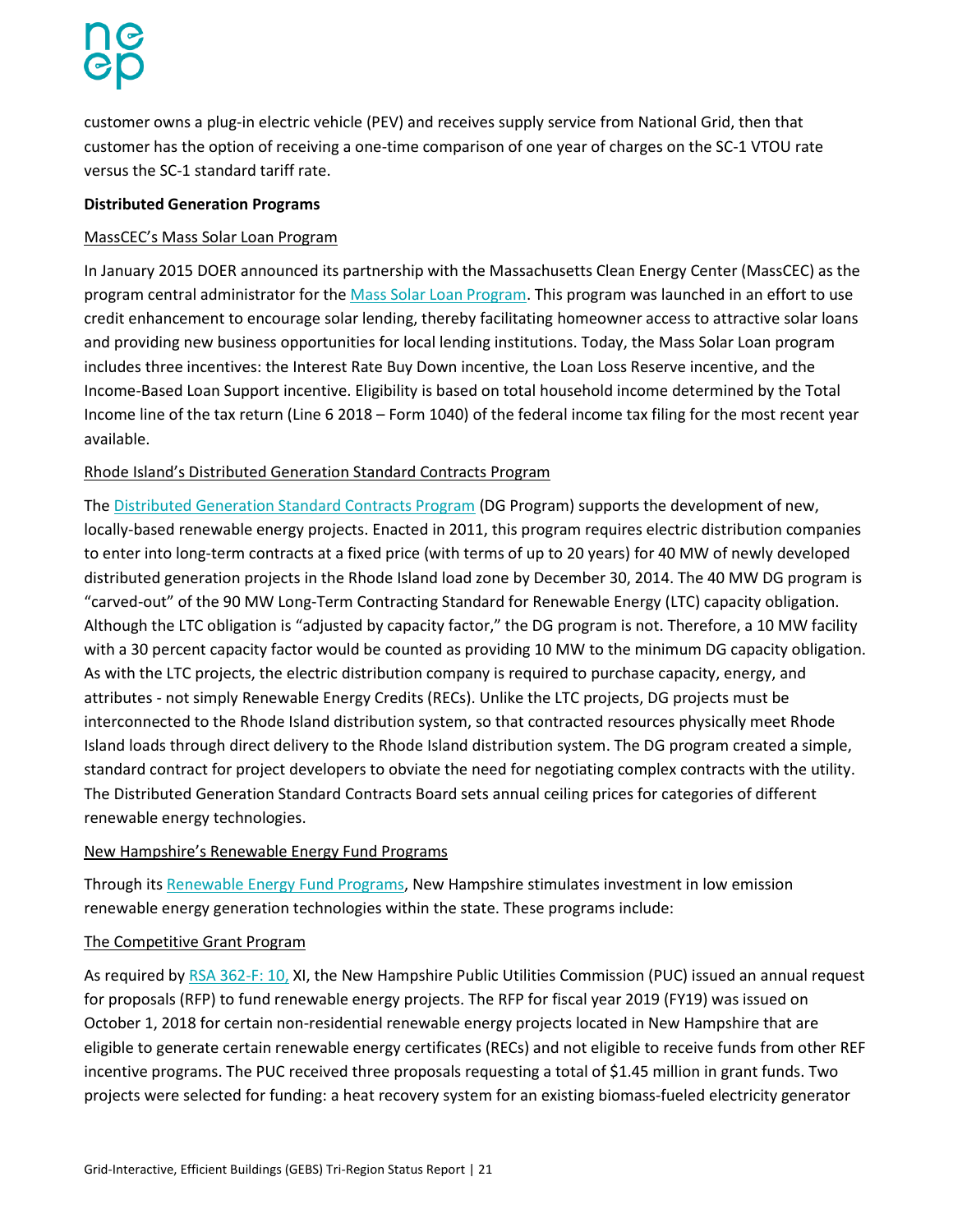which captures waste heat to heat greenhouses, and a wood-chip fueled co-generation system that will be used to dry wood chips and generate electricity for on-site use. The two projects selected received \$950,000 in funding through grant contracts approved by the Governor and Executive Council on May 15, 2019.

#### The Low-Moderate Income Solar Program

The [New Hampshire Clean Energy Jobs and Opportunity Act of 2017,](https://legiscan.com/NH/text/SB129/id/1476954) included a funding allocation requirement for a program intended to reduce market barriers to solar energy participation by low and moderate income (LMI) residential customers. Working closely with stakeholders and the net metering working group, a new LMI competitive grant program was designed and implemented during FY18.

On February 2, 2019, a FY19 RFP was issued seeking proposals for community solar photovoltaic (PV) projects providing direct benefits to New Hampshire LMI residential electric customers. The PUC received four proposals requesting a total of \$700,000 in grant funds for projects with a combined estimated value of \$1.3 million. Three community solar projects were selected to receive \$500,000 total in grant funding, and were approved by the Governor and Executive Council on May 15, 2019.

#### Solar Rebate Programs

With the help of New Hampshire's Solar Rebate Programs, 14 MW of solar PV was interconnected during calendar year 2018. During FY19, the incentive levels of the residential solar program remained at \$0.20 per watt, up to a maximum \$1,000, and \$0.40 per watt, up to a maximum \$50,000 for commercial and industrial (C&I) installations. On July 3, 2019 the C&I solar rebate program was closed to new applications with a waitlist totaling approximately \$20,000. The construction cycle for large C&I projects is, on average, approximately one year.

### Wood Pellet Rebate Programs

During FY19, the incentive levels for the wood pellet furnace and boiler programs remained at 40 percent of eligible project costs, up to a maximum \$10,000 for residential installations and \$65,000 for C&I installations. To encourage larger and more economical wood pellet deliveries, the residential program offers a supplemental rebate adder of \$100 per ton for fuel storage systems larger than the three-ton minimum requirement, up to a maximum of \$500. The C&I program offers additional incentives for the installation of a thermal storage tank and/or production meter to track thermal generation for REC certification.

### **Energy Efficiency Programs**

### Massachusetts' MassSave Program

In Massachusetts, the [MassSave](https://www.masssave.com/) program initiative was created in response to the 2008 Green Communities Act that mandated the acquisition of all cost-effective energy efficiency and stimulated program administrators (PAs) in Massachusetts to rethink the way energy efficiency programs were designed and delivered. This initiative that is still up and running and is sponsored by Massachusetts' natural gas and electric utilities and energy efficiency providers, including National Grid, Eversource, Liberty Utilities, Unitil, Columbia Gas of Massachusetts, Berkshire Gas Company, Blackstone Gas Company and Cape Light Compact. These sponsors work closely with the Massachusetts Department of Energy Resources to provide a wide range of service,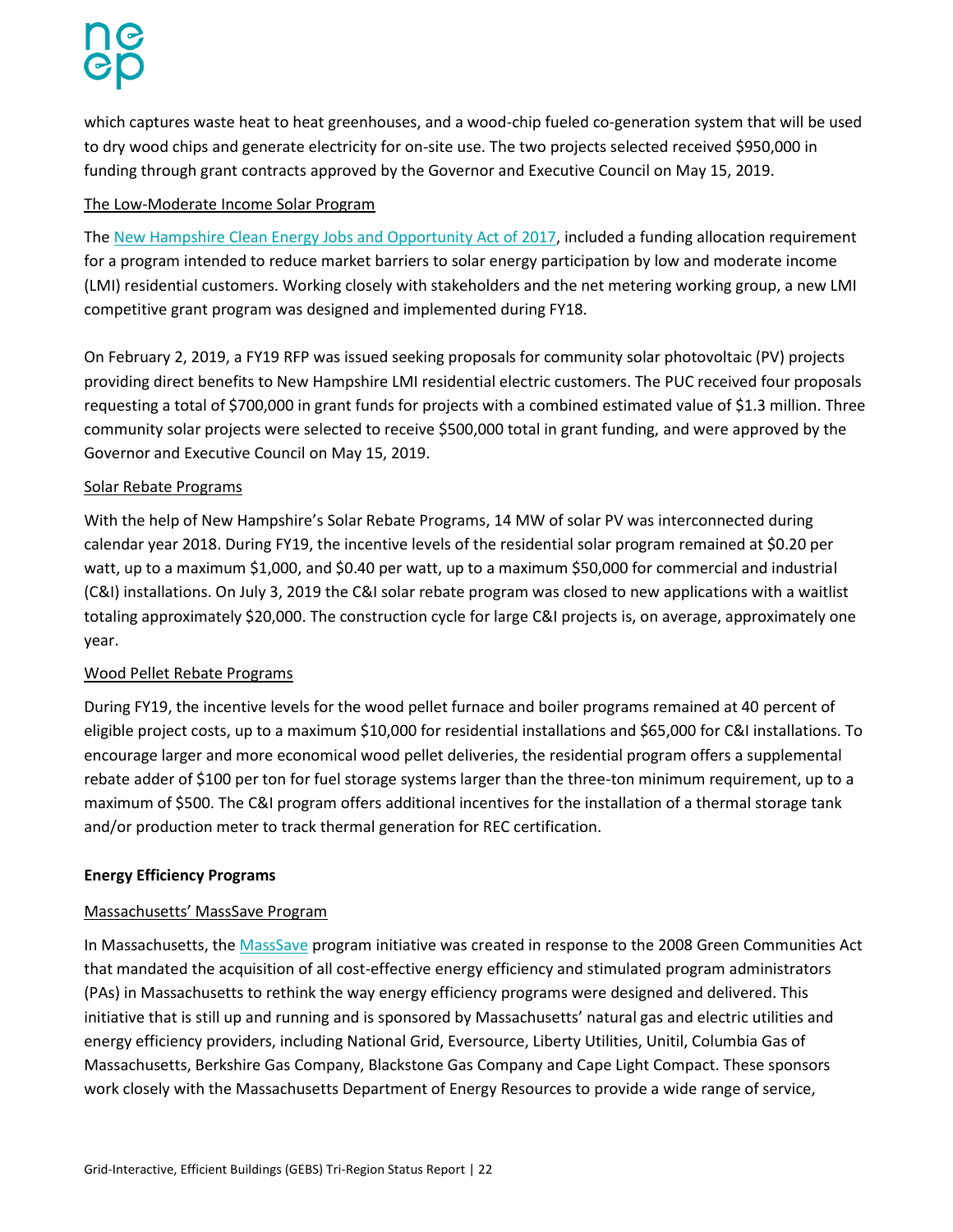incentives, trainings, and information promoting energy efficiency that help residents and businesses manage their energy use and related costs. Having implemented successful energy efficiency programs for over 25 years, participating PAs built upon their successes, experience and strengths to help avoid any disruption that would usually occur with completely new program delivery.

#### Vermont's Energy Efficiency Utility Program

Vermont's Public Utility Commission (PUC) oversees the development, performance, and funding of Vermont's Energy Efficiency Utility (EEU) Program. The EEU Program works to provide energy efficiency services to residential and business electricity, natural gas, and thermal-energy-and-process-fuel consumers throughout Vermont.

Under this program three EEUs to deliver energy efficiency services:

- [Efficiency Vermont](https://www.efficiencyvermont.com/) delivers energy efficiency services throughout most of the state
- [City of Burlington Electric Department \(BED\)](http://www.burlingtonelectric.com/) provides energy efficiency services in its service territory
- [Vermont Gas Systems, Inc. \(VGS\)](https://vermontgas.com/) provides natural gas energy efficiency services in its service territory

#### National Grid's Massachusetts Energy Efficiency Programs

National Grid offers energy efficient solutions for Massachusetts homeowners, renters, and landlords. These [energy savings programs](https://www.nationalgridus.com/MA-Home/Energy-Saving-Programs/) include home energy checkups, home heating, home cooling, lighting, appliance and electronics, renters and multifamily properties, new home construction, connected solutions, residential innovations and additions, and income-eligible services.

#### Rhode Island's Energy Efficiency Programs

[Rhode Island's Energy Efficiency Programs](http://www.energy.ri.gov/energy-efficiency/) offer homeowners, renters, businesses, and municipalities a variety of opportunities to save energy and reduce utility bills. These programs include:

- [Energy Efficiency for Residents](http://www.energy.ri.gov/energy-efficiency/residents/)
- **•** [Energy Efficiency for Businesses](http://www.energy.ri.gov/energy-efficiency/businesses/)
- **•** [Energy Efficiency for Farmers](http://www.energy.ri.gov/policies-programs/programs-incentives/farms.php)
- [Energy Efficiency for Public Entities](http://www.energy.ri.gov/energy-efficiency/municipalities/)
- [Energy Efficiency for Income-Eligible Customers](http://www.energy.ri.gov/energy-efficiency/income-eligible/)

#### Con Edison's Energy Efficiency Programs

Con Edison' [Energy Efficiency Programs](https://www.coned.com/en/save-money/rebates-incentives-tax-credits) offers its customers – renters, homeowners, and business owners – various energy efficiency rebates and incentives. These incentives apply to heating and cooling equipment, home appliances, LED lighting fixtures, prescriptive variable frequency drives and more.

#### District of Columbia Sustainable Energy Utility's Energy Efficiency Programs

The District of Columbia Sustainable Energy Utility (DCSEU) offers energ[y efficiency programs](https://doee.dc.gov/service/dc-sustainable-energy-utility-dcseu) for both its residential and business customers. The programs offer rebates and technical assistance that apply to lighting, appliances, major renovation and new construction projects.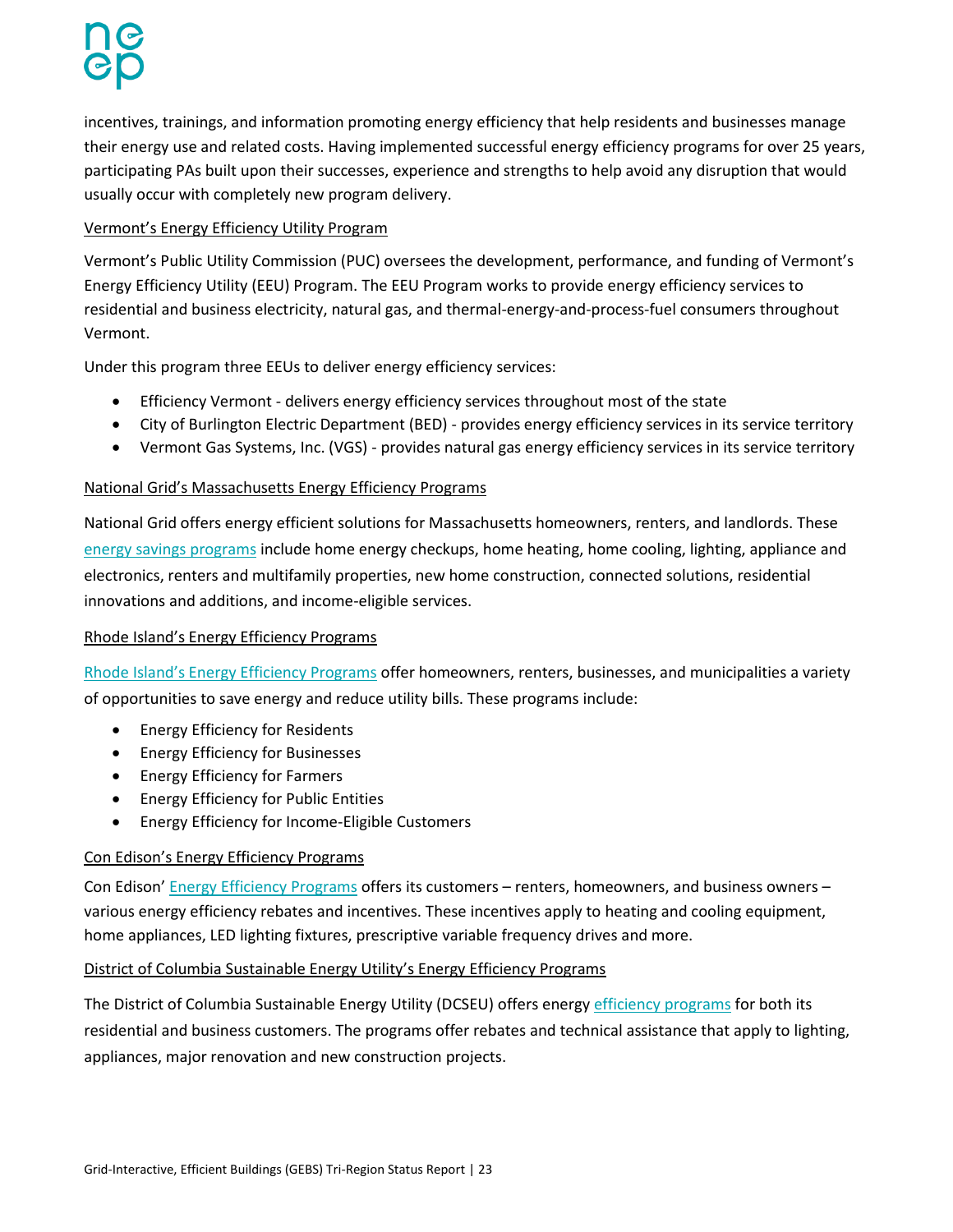#### **Microgrid Programs**

#### MassCEC's Expressions of Interest – Community Microgrids Program

The Massachusetts Clean Energy Center (MassCEC) currently runs [a Community Microgrids Program](https://www.districtenergy.org/blogs/district-energy/2017/06/22/expressions-of-interest-community-microgrids-program) that seeks to catalyze the development of community microgrids throughout Massachusetts to lower customer energy costs, reduce greenhouse gas (GHG) emissions, and provide increased energy resilience. This program intends to award funding for feasibility assessments to advance proposed microgrid projects through the early project origination stages and attract third party investment to these opportunities. Applicants for the feasibility assessment grant must either have the capacity to carry out the feasibility study with a pre-identified team of their own, or may opt to receive a technical and financial assessment from a technical consultant contracted by MassCEC to perform such assessments.

MassCEC is soliciting Expressions of Interest (EOIs) from groups interested in participating in feasibility assessments for community microgrid projects across the Commonwealth. Respondents may include municipalities and their public works departments, electric distribution companies, municipal light plants, emergency services departments, owners of critical infrastructure such as hospitals and financial institutions, self-organized groups of commercial building owners, developers or any other actor that either owns property within a potential microgrid or can demonstrate that they represent stakeholders with the capability of developing a community microgrid.

#### Connecticut's Microgrid Program

Under its [Public Act 12-148, Section 7,](http://www.cga.ct.gov/2012/ACT/Pa/pdf/2012PA-00148-R00SB-00023-PA.pdf) Connecticut created [a Microgrid Program](https://www.ct.gov/deep/cwp/view.asp?a=4405&Q=508780) to help support local distributed energy generation for critical facilities. This act required the Department of Energy and Environmental Protection (DEEP) to establish a pilot of the Microgrid Program. It was created as a result of multiple episodes of severe weather that caused widespread power outages for extended periods and is designed to help create ways to ensure that critical buildings remain powered during electrical grid outages.

Under the Microgrid Program, grants were awarded to recipients to support critical facilities and were generally split between small, medium, and large municipalities if possible. In 2016, the program's bond funding was expanded to provide matching funds or low-interest loans for an energy-storage system or clean distributedgeneration projects for a Microgrid. In August 2017, DEEP issued a request for applications for Round 4 of the Microgrid Program. Of the nine applications submitted for Round 4, three were awarded grants totaling approximately \$13.1 million.

#### **Cybersecurity Programs**

While NEEPs research did not identify any official cybersecurity programs in the Northeast, regulatory bodies and utilities within the region have acknowledged that they are very much aware of the increasing need to address cybersecurity threats to their utilities' corporate and field environments.

#### Connecticut's Cybersecurity Action Plan

On April 6, 2016, Connecticut's Public Utilities Regulatory Authorities (PURA) published the Connecticut Public [Utilities Cybersecurity Action Plan](https://www.ct.gov/pura/lib/pura/electric/cyber_report_April_6_2016.pdf) (Action Plan). When developing the Action Plan, participating utilities were given the option to use a usual adjudicatory proceeding style, or to collaborate informally for change to affect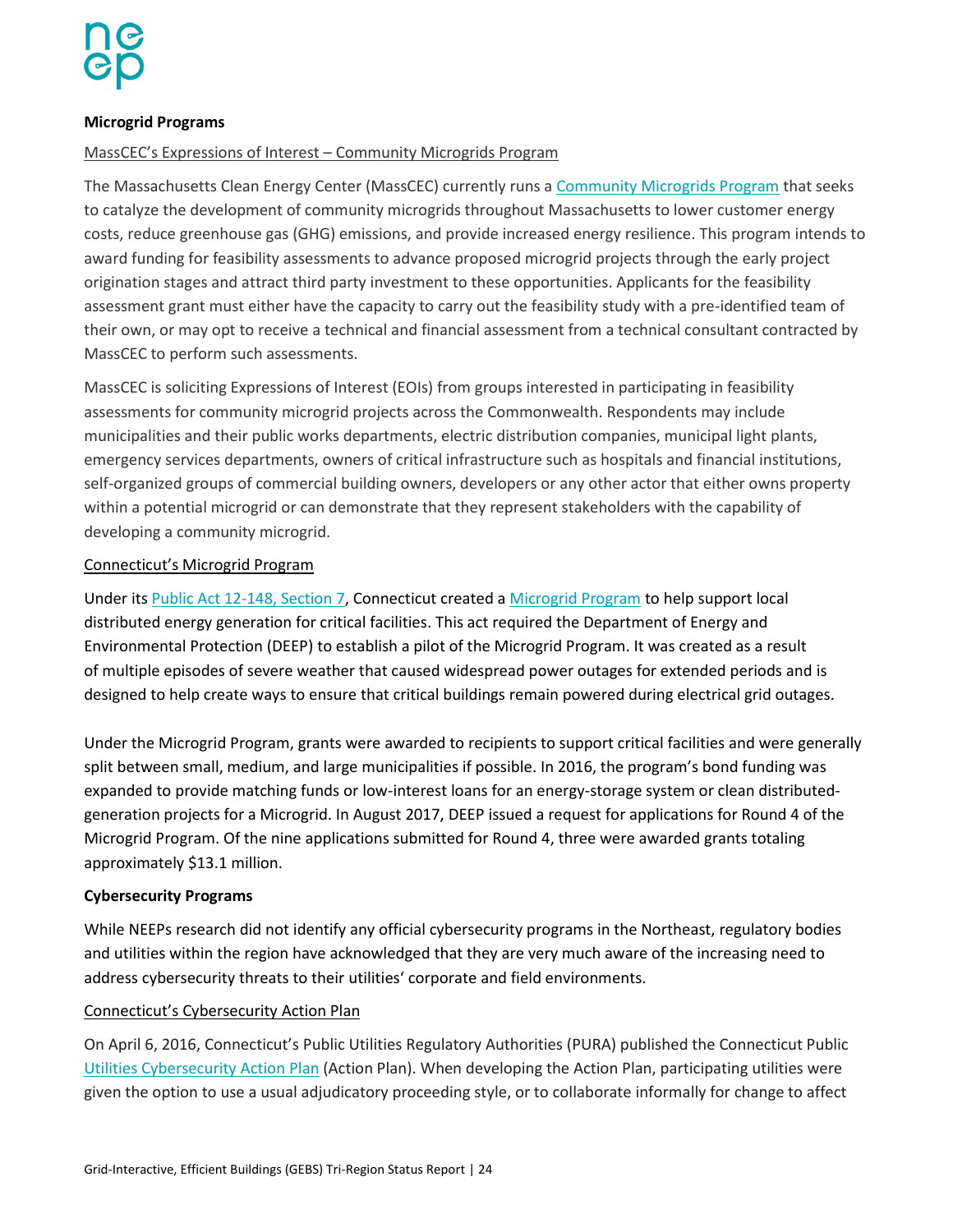the outcome of the Action Plan. The utilities agreed to meet annually with a representative from PURA and Connecticut's Division of Emergency Management and Homeland Security, and to report on their cyber defense programs, registered attacks on their systems, and cybersecurity corrective measures.

#### New York's Cybersecurity Audits

New York's cybersecurity efforts have shown that a lack of jurisdictional authority does not need to be a barrier to developing an understanding of system-wide resilience and cybersecurity efforts. The [New York Public Service](https://www.dps.ny.gov/)  Commission's [Office of Utility Security](https://www.dps.ny.gov/) conducts regular audits and performance of its regulated utilities. The role of the office in improving the security of the distribution system does not stop there. It arranges for information sessions with regulated and non-regulated utilities to create opportunities for the whole sector to discuss emerging issues and best management practices. The Commission is also part of the New York Utility Security working group which is a collaboration between the Commission, the New York Independent System Operator, the New York Power Authority, utilities, and other government offices. By combining the collective efforts of organizations working on different elements of grid physical and cybersecurity, the working group seeks to advance collaborative practices to secure the grid.

#### **GEBs-Related Initiatives in the Midwest Region**

#### **Distributed Generation Programs**

#### Illinois Power Agency's Adjustable Block Program

Illinois Power Agency's [Adjustable Block Program \(ABP\)](https://illinoisabp.com/) covers all distributed solar project under 2 MW. Under the ABP program, qualifying customers and developers installing distributed solar receive 15-year fixed-price renewable energy certificate (REC) contracts, paid out over a five-year period, which significantly improve the economics and payback periods for distributed solar technologies. If this program is successful, it will lead to hundreds of MW of solar in next few years. This is one of several initiatives to reach Illinois goal of 25 percent renewable generation by 2025.

#### **Energy Storage Programs**

#### ComEd's Community Energy Storage pilot program

[ComEd's Community Energy Storage \(CES\)](https://www.comed.com/News/Pages/NewsReleases/2017_03_16.aspx)<sup>9</sup> pilot is being conducted in Beecher, Ill., approximately 40 miles south of Chicago. The pilot focuses on improving power reliability for customers experiencing multiple interruptions. One of the first utilities in the nation to install CES, ComEd will also evaluate the potential of this technology to serve as a proactive tool to drive continuous improvement in service reliability. It features a 25 kWh lithium-ion battery, the CES unit was installed near the existing ComEd equipment that provides power to the homes of Beecher customers selected for the pilot.

#### **Flexible Rate Programs**

 $\overline{\phantom{a}}$ 

Illinois mandates utilities to offer customers the option of market-based hourly pricing through utility procurement from wholesale energy markets operated by either the Midcontinent Independent System Operator (MISO) for Ameren Illinois customers or PJM for ComEd customers. The law requires residential hourly

<sup>9</sup> [https://www.comed.com/News/Pages/NewsReleases/2017\\_03\\_16.aspx](https://www.comed.com/News/Pages/NewsReleases/2017_03_16.aspx)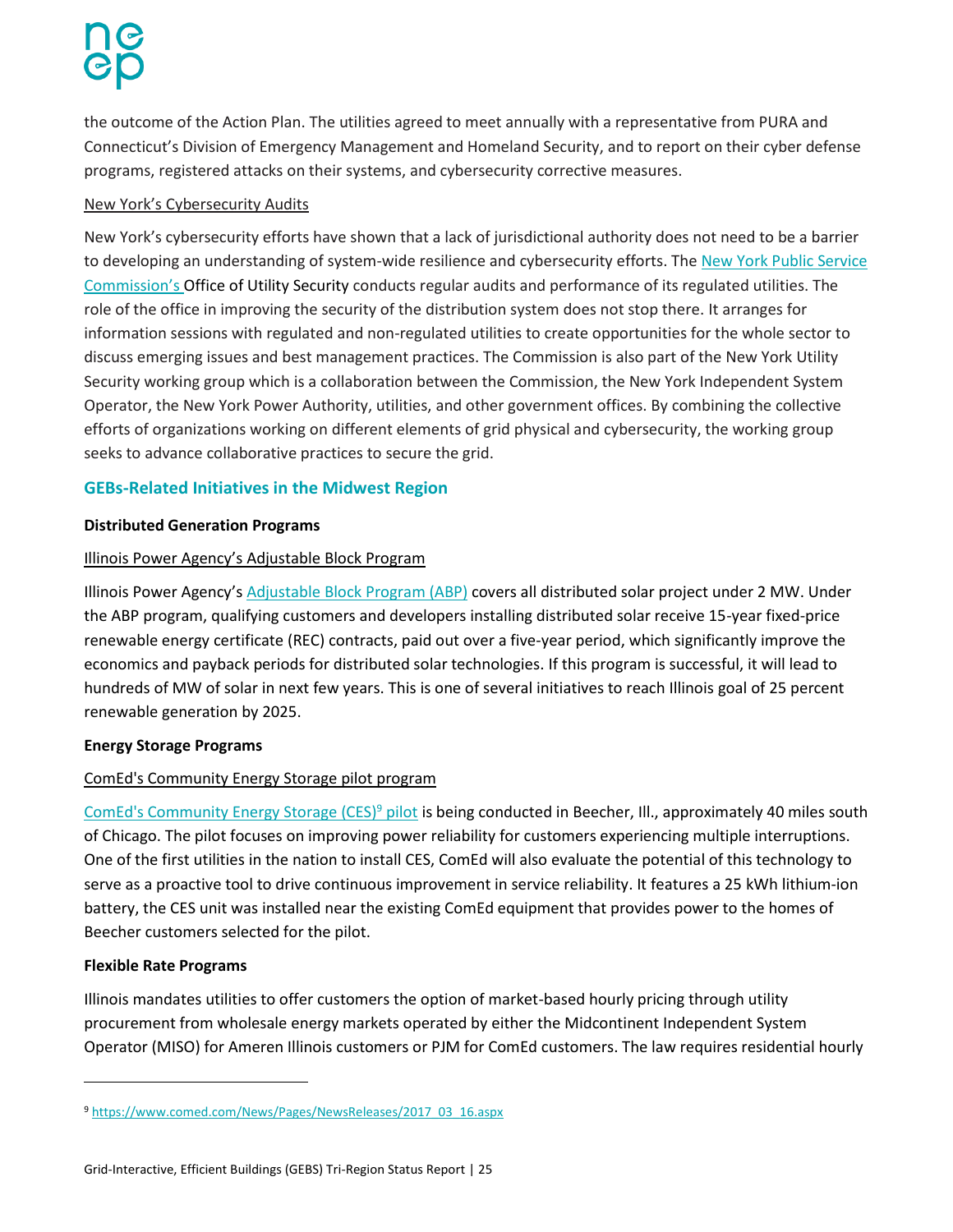pricing programs to be administered by non-utility third parties. Ameren Illinois Power Smart Pricing program uses day-ahead hourly prices, whereas the ComEd Hourly Pricing program uses hourly real-time prices. Since 2007 ComEd and Ameren IL residential hourly pricing programs have seen cost savings of 22 percent and 16 percent respectively.

### Xcel Energy's Time-of-Use (TOU) Rate Program

[Xcel Energy](https://www.xcelenergy.com/company)<sup>10</sup> in Minnesota has proposed a pilot to test time of use rates for residential customers. The pilot would explore if the peak period should be longer since demand spikes immediately after the peak period ends. It would also focus on integration of renewable energy based on Xcel Energy's projection to increase its wind and solar generation for 2024 and 2030 energy resource planning. This two-year pilot will potentially engage 17,500 customers to use Minnesota's wind power. Xcel Energy's market research reveals that there is a substantial need for customer education on variable pricing. The on-peak period of 3:00 p.m. to 8:00 p.m. will be priced at \$0.258/kWh in the summer and \$0.226/kWh in the winter. The off-peak periods will be 6:00 a.m. to 3:00 p.m., and 8:00 p.m. to 12:00 a.m. and will be priced at \$0.121/kWh in the summer and \$0.106/kWh in the winter. The super off-peak period will be midnight to 6am and its year-round price will be \$0.057/kWh. The pilot expects to help deploy 400 MW of new demand response (DR) by 2023.

### Consumers Energy's Peak Power Savers Program

Consumers Energy in Michigan hosts a [Peak Power Savers Program](https://www.consumersenergy.com/residential/rates/electric-rates-and-programs/rate-plan-options/time-of-use-rate-plans)<sup>11</sup> for its residential customers. It is designed to help customers get lower rates during non-peak hours every day and earn additional savings by reducing energy consumption on designated energy saving days. Customers get even lower rates during critical peak hours. They are notified via text, email or phone, and reminded to reduce energy use from 2:00 p.m. to 6:00 p.m.to save even more money. Customers on the Peak Rewards plan during energy saving days receive 95c for every kWh reduction during peak period.

#### Consumer Energy's Savers Club Program

l

Consumers Energy launched [Energy Savers Club,](https://energysaversclub.consumersenergy.com/Content/SE_EnergySaversClub_SwartzCreek_TermsConditions_8-2017.pdf) a pilot program designed to reduce the energy load on Swartz Creek substation. This was a non-wire alternative (NWA) pilot focusing on energy efficiency to help with deferred utility infrastructure investment. The Swartz Creek substation was selected as the targeted location due to its observed potential need for capacity upgrades in future years (not immediate). The substation transformer at Swartz Creek had experienced peak loadings of 92 percent, 94 percent, 80 percent, 79 percent, and 85 percent from 2012 through 2016. The load appeared to be highly dependent upon the weather as no system changes (large transfers or large, new customers) had been observed. A traditional substation capacity increase would be implemented after an observed overload.

Swartz Creek substation was chosen due to the fact that historical loads had been observed close to capacity, but never over. Piloting an NWA at this location was an opportunity to test an NWA solution's feasibility without risking the equipment or customer reliability due to an observed overload the prior year. It addresses the role that intentional targeting of EE and DR programs to specific capacity-constrained geographies can play in managing load and deferring capacity-related investment. The area included in this project is mainly

<sup>10</sup> https://www.utilitydive.com/news/has-xcel-minnesota-designed-the-ideal-residential-time-of-use-rate/513235/

<sup>11</sup> https://www.consumersenergy.com/residential/rates/electric-rates-and-programs/rate-plan-options/time-of-use-rate-plans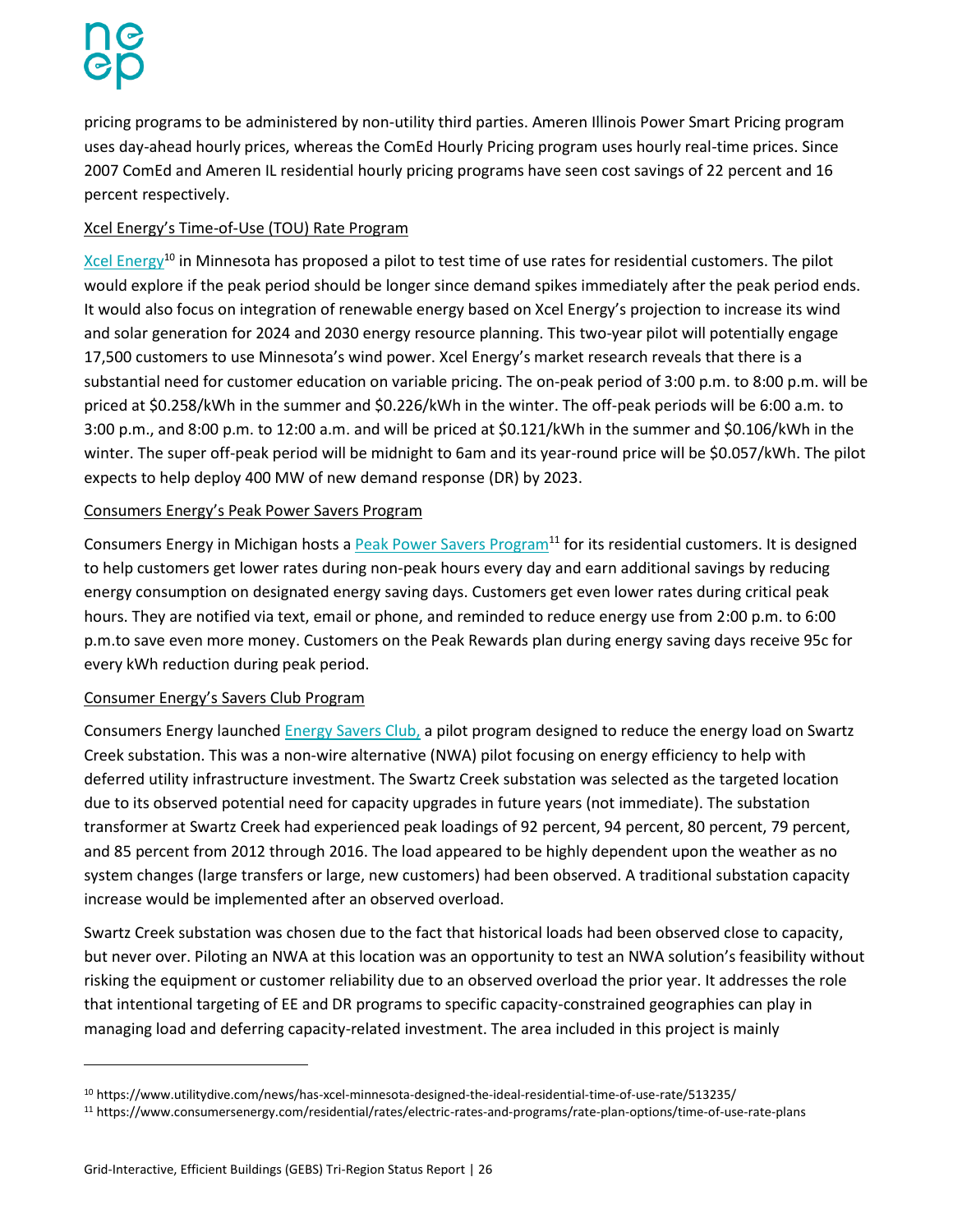suburban/rural and includes a little less than 4,000 residential and 300 commercial accounts. The program utilized education and awareness, program participation behavior change, and customer satisfaction.

#### **Load Flexibility Programs**

#### Indiana Michigan Power's Home Energy Management Program

[I&M's Home Energy Management \(HEM\) Program](https://mi-psc.force.com/sfc/servlet.shepherd/version/download/068t0000004Q5rJAAS) is a load management program for residential customers. It's designed to achieve peak demand reduction and operate on an ongoing basis to reduce customer energy use. The program utilizes smart, Wi-Fi connected thermostats to manage customer HVAC systems to reduce usage during peak load events and to reduce overall energy consumption through more efficient operating conditions. Similarly, for the Work Energy Management (WEM) Program for commercial and industrial (C&I) customers, customers can reduce their energy use during peak demand by using WEM equipment. I&M deploys switches, sensors, control systems, near-real- time communication channels, and back office control software algorithms to manage customers' loads. I&M also has an Electric Energy Consumption Optimization program that automatically controls distribution system devices that have historically acted independently. I&M is currently actively exploring utility scale battery microgrid and emerging distribution management technologies.

#### DTE Energy's CoolCurrents Program

DTE Energy's CoolCurrents<sup>12</sup> program helps residential customers save on their electric bills during the summer. The utility installs a small wireless box that is mounted near a customer's separately metered CoolCurrents meter. Customers, after enrolling, allow DTE to adjust their central air conditioner on very hot days when demand for electricity is very high. The AC cycles off for 15 minutes, every 30 minutes for no more than eight hours daily. Special discount rates are offered to senior citizens and to customers who enroll in its Time of Day rate program. The program provides more reliable service to all customers on days when the demand electricity is high due to extreme weather.

#### ComEd's Internet of Things (IoT) Program

[ComEd](https://www.comed.com/Pages/default.aspx) has become one of the nation's first utilities to provide access to an Internet of Things (IoT) apps that enable automatic response of smart appliances such as smart thermostats to real-time conditions when timevarying prices fluctuate. [A Smart Meter Connected Device \(SMCD\)](https://www.comed.com/WaysToSave/ForYourHome/Pages/SmartMeterConnectedDevices.aspx) service is also available which provides near real-time usage data and estimated electricity cost information to energy-management equipment. However, IoT is at an early stage and its full potential is yet to be determined.

#### **Microgrid Programs**

 $\overline{\phantom{a}}$ 

#### ComEd's Bronzeville Community Microgrid

In Illinois, the ICC approved [ComEd's microgrid demonstration](https://bronzevillecommunityofthefuture.com/project-microgrid/) in Chicago's Bronzeville neighborhood. Phase I of the project will include 2.5 MW of load and require reconfiguration of an existing feeder and installation of battery storage and solar PV. It will directly serve approximately 490 customers. Phase II of the project will add approximately 570 customers and an additional 4.5 MW of load and 7 MW of DERs, enough to meet the peak electricity demand of customers within the microgrid footprint and maintain service when the microgrid is

<sup>12</sup> https://newlook.dteenergy.com/wps/wcm/connect/dte-web/home/service-request/residential/pricing/rate-options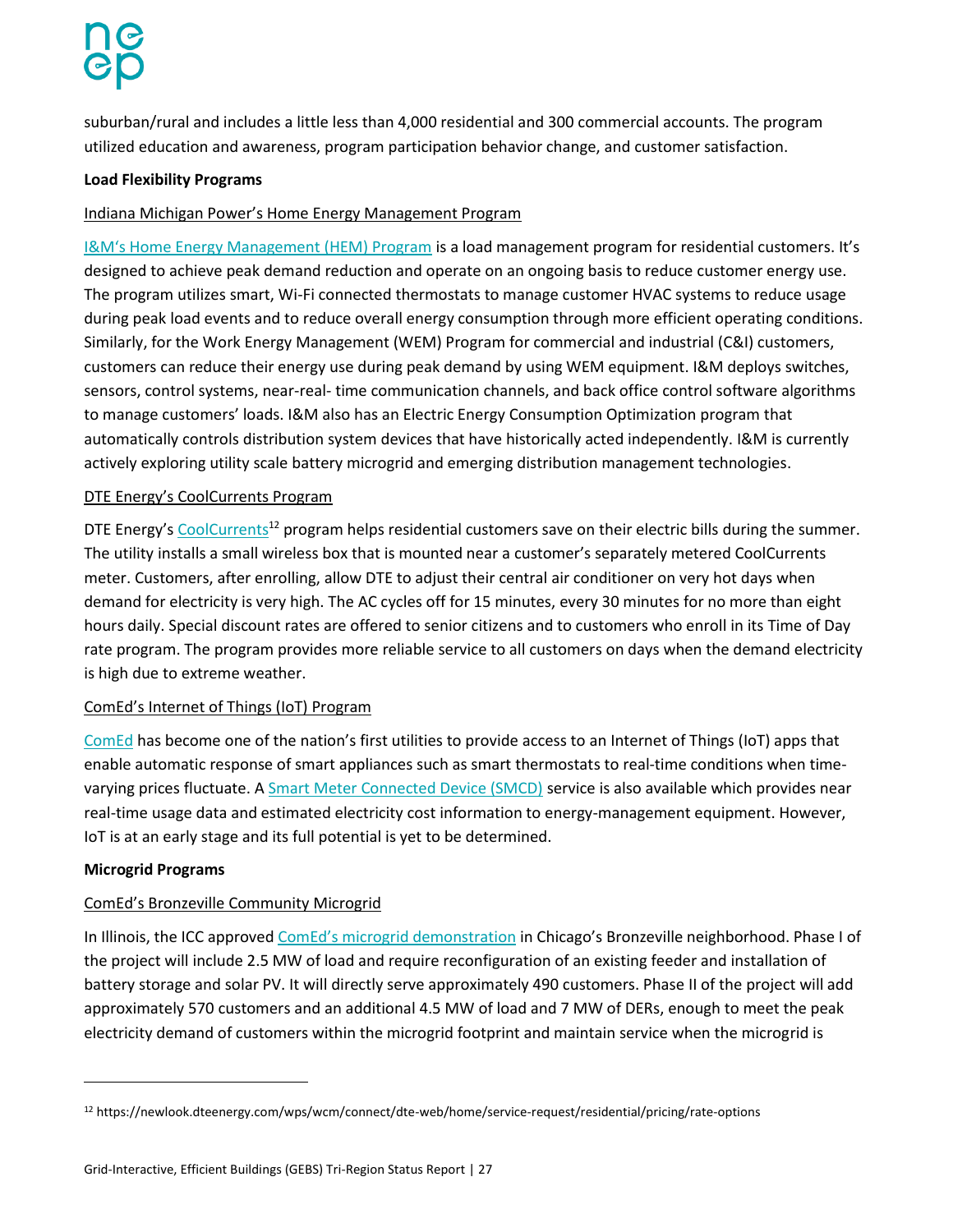islanded from ComEd's grid. The completed project will serve approximately 1,060 residential, commercial, and small industrial customers. ComEd is leveraging DOE's 2 grant awards to develop the Community microgrid.

#### Ameren's Champaign Microgrid

[Ameren](https://www.ameren.com/illinois/) is testing [a multi-sourced microgrid in Champaign,](http://www.google.com/url?sa=t&rct=j&q=&esrc=s&source=web&cd=1&ved=2ahUKEwixpueth_XmAhVNo54KHeqPCfEQFjAAegQIBRAC&url=http%3A%2F%2Fameren.mediaroom.com%2Fdownload%2Fmicrogrid-facts.pdf&usg=AOvVaw2WoiL6aIDENS1qshVmnmyk) Illinois. It has the capacity to produce 1,475 kilowatts, enough to power more than 190 homes. The leased generation assets located on site include a 100kW Northern Power Systems wind turbine, 125 kW Yingli solar array, 1000kW Caterpillar natural gas generator, and 250kW S&C Electric Company battery storage.

### **GEBs-Related Initiatives in the Southwest Region**

#### **Load Shedding Programs**

### Rocky Mountain's Cool Keeper Program

Rocky Mountain Power's [Cool Keeper program](https://www.rockymountainpower.net/coolkeeper) is available to all residential and small commercial customers with central air conditioning in the Wasatch front. The program is not available in rural parts of the company's service territory due to the lack of communications infrastructure. The switches cycle air conditioners on and off in approximately 15 minute intervals. In addition to capacity resources, Rocky Mountain Power has begun to use the Cool Keeper program to provide contingency services and frequency regulation. Events can last up to four hours each between 2:00 p.m. and 9:00 p.m. on weekdays between May 1 and September 30. In 2018 no event lasted for more than 36 minutes.

#### Fort Collins Utilities' Peak Partner Program

Fort Collins Utilities run the [Peak Partner program](https://www.peakpartnersfortcollins.com/overview) where utilities either install smart web-programmable thermostats or water heater control switches in a customers' homes at no cost to them. For the thermostat program, the utility cycles the customer's HVAC system at 50 percent of its maximum output during conservation events.

#### **Load Shifting Programs**

Load-shifting DR programs in the Southwest often utilize smart thermostats or air conditioning switches to allow the utility company to change the set point on thermostats or cycle air conditioning units for a certain period. In these programs, the utilities are shifting usage from times of peak demand on the hottest summer days; however utilities in the region have been exploring using load shifting to provide other services to the electric grid. The new services utilities are exploring include smoothing the ramp associated with the loss of renewable energy generation when the sun goes down and helping to stabilize the electric grid during times when generating resources are down for maintenance.

#### Public Service of New Mexico's Power Saver Program

The [PNM Power Saver program](https://www.pnmpowersaver.com/overview/) runs using either a utility-controlled air conditioning switch or a utility-installed smart thermostat. The program is available to all residential and small commercial customers with central air conditioning or a central heat pump. During events, the switches run air conditioning units at 50 percent of the prior hours' operating time. The thermostats change the temperature setting on the customer's thermostat. The program is generally used to provide peak load reduction; however, the company has begun to utilize the resource to help minimize the ramp associated reduced solar generation or to help during emergency events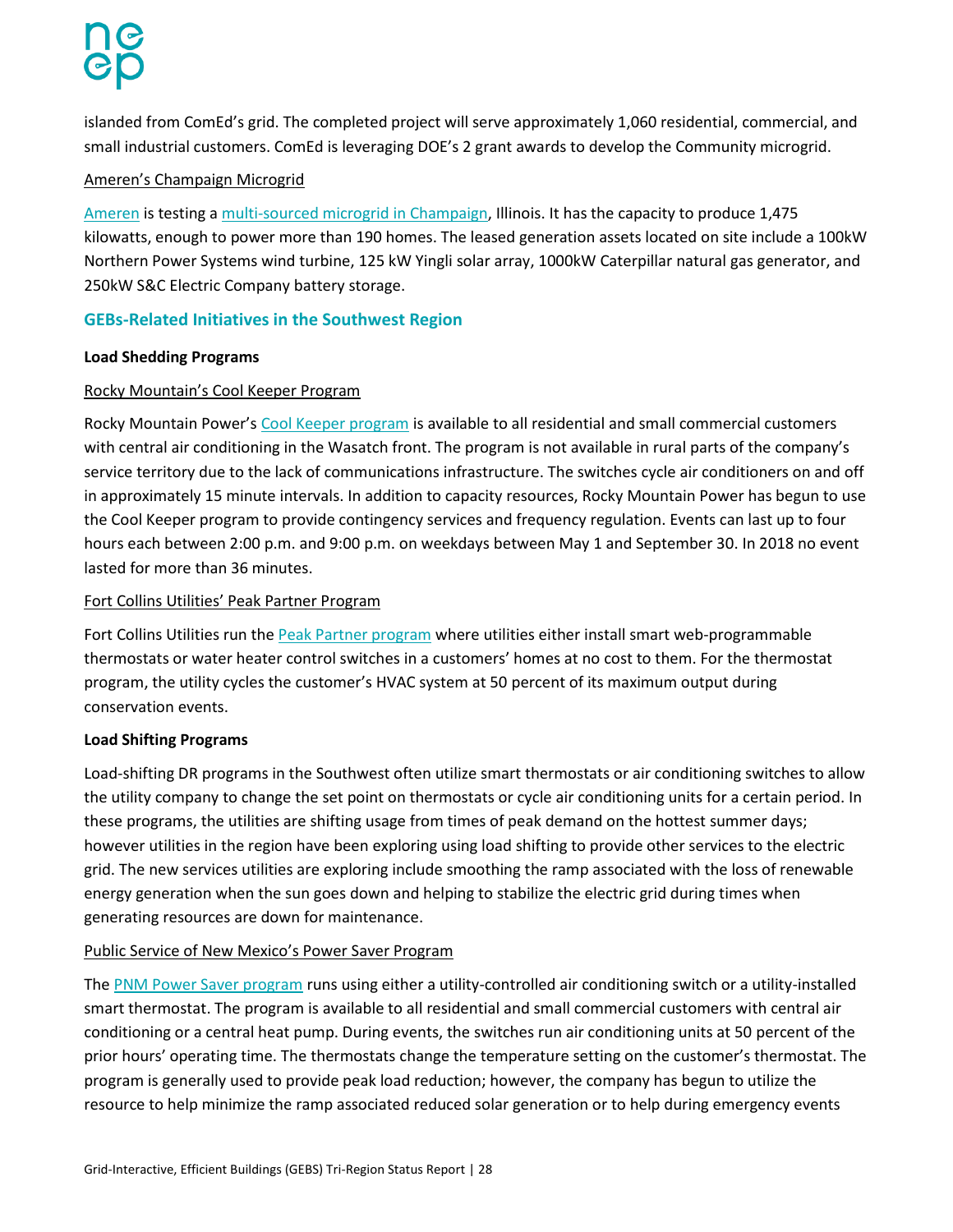when a transmission line or generator come offline. Events can last up to four hours each between 1:00 p.m. and 8:00 p.m. on weekdays between June 1 and September 30. In 2018 all events ran for four hours from 3:00 p.m. to 7:00 p.m. or 4:00 p.m. to 8:00 p.m.

#### Xcel Energy Colorado's Saver Switch Program

Xcel Energy Colorado launched its residential air conditioning switch program, known as the [Saver Switch,](https://www.xcelenergy.com/programs_and_rebates/residential_programs_and_rebates/heating_and_cooling) in 2000. The company now estimates it has switches installed in approximately 50 percent of the single-family homes in its service territory. The Saver Switches operate via the paging network. When the company calls events, the switches cycling each air conditioner on and off in 15-minute intervals. The AC Rewards program is a bring-your-own thermostat program available to owners of Ecobee and Honeywell thermostats with central air conditioners that began in 2017. The program works by adjusting the temperature set point of the thermostat during peak events. The company is also planning to pilot residential battery storage and managed electric vehicle charging, but the details of both programs are still under development Events are traditionally four hours in length from 2:00 p.m. to 6:00 p.m. or 4:00 p.m. to 7:00 p.m. on weekday afternoons. The company is experimenting with shorter duration events in its AC Rewards program.

#### NV Energy's PowerShift Program

NV Energy has been running residential and small commercial demand response programs since 2001. The curren[t PowerShift](https://www.nvenergy.com/save-with-powershift/smart-thermostat) offering began in 2016. The company installs smart thermostats in customer home and businesses. On event days, two-hour demand response events are phased across the fleet of thermostats, so events last approximately three hours and 10 minutes. Immediately before an event each home is pre-cooled by a few degrees. During an event the company increases the set point by four degrees.

In the summer of 2019 NV Energy also began using its PowerShift program to alleviate local distribution constraints. NV Energy has also begun piloting company control of behind-the-meter battery storage devices. Community events can last up to six hours each on weekdays between June 1 and September 30. The average event time is two hours.

### Arizona Public Service (APS) Cool Rewards Program

The [Cool Rewards program](https://www.aps.com/en/residential/renewableenergy/typesofsolar/Pages/coolrewards.aspx) began in 2018. It is a bring-your-own smart thermostat program. The program works by changing the thermostat temperature by 2-3 degrees and includes precooling prior to the event. The Storage Rewards programs is looking to install up to 40 behind-the-meter batteries at residences in targeted areas of the company's service territory that have high solar production or on feeders that are facing capacity constraints. The company would own and operate the batteries. Customers must be on a rate with a demand charge to qualify. The batteries are charged mid-day when solar production is high and discharged during peak demand or the evening ramp. The Reserve Rewards program is looking to install up to 200 heat pump water heaters in residences that already have electric water heating in targeted areas of the company's service territory that have high solar production or on feeders that are facing capacity constraints. Customers must be on a time-of-use rate or a rate with a demand charge to qualify. The company will control water heating to use energy in the afternoons when solar production is high, while reducing energy usage during the evening ramp or at times of peak demand. Cool Rewards events can last up to two hours each on weekdays between June 1 and September 30. The average event time is two hours.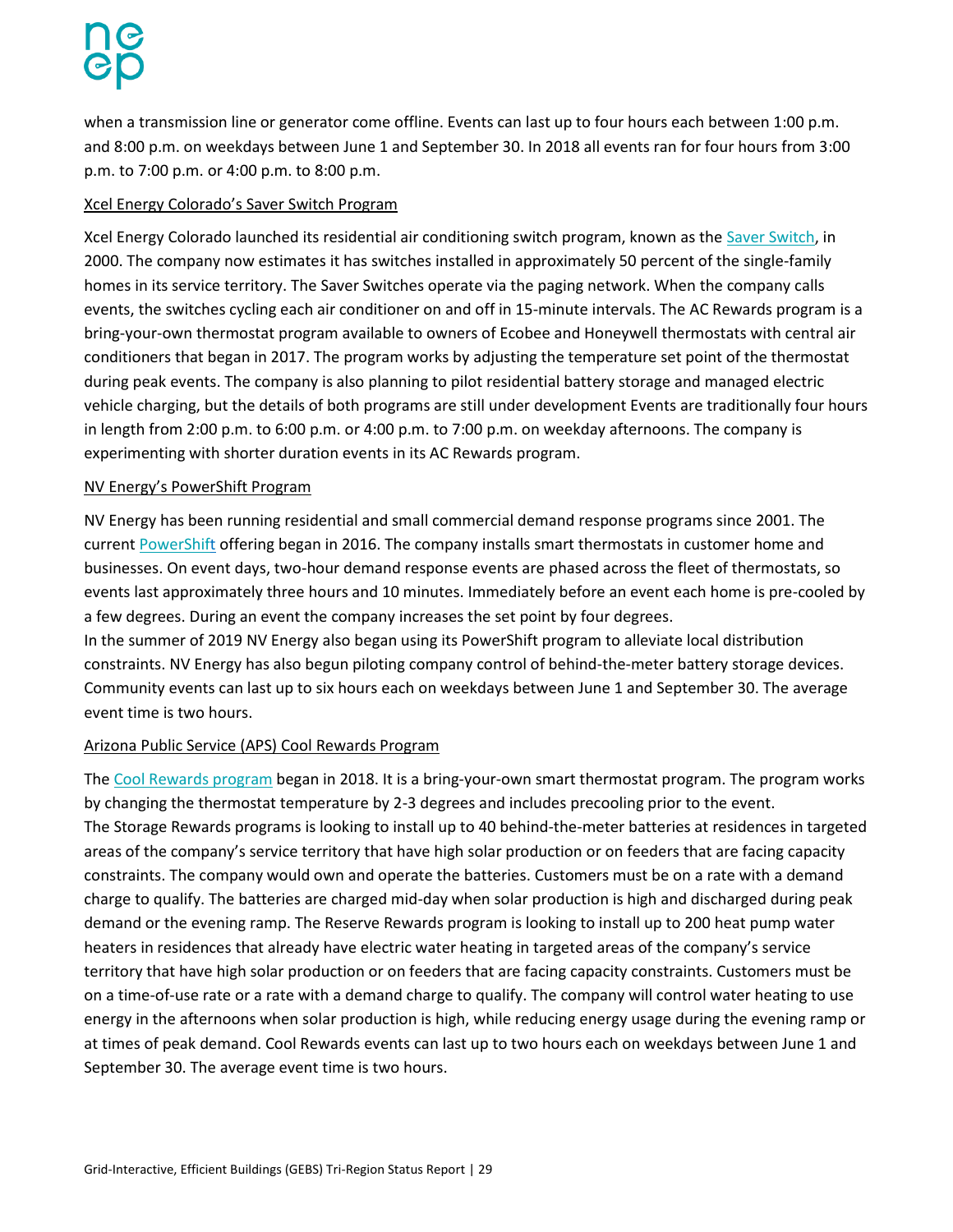#### **Load Modulating Programs**

#### Rocky Mountain's Cool Keeper Program

Beginning in 2018, Rocky Mountain Power began using it[s Cool Keeper Program](https://www.rockymountainpower.net/savings-energy-choices/home/cool-keeper.html) to provide frequency response services. As discussed above, the utility-controlled air conditioning switches respond immediately, and the company has demonstrated that the resource can respond to very detailed utility requirements. Similar to the load shedding program described above, the frequency regulation events generally last for a short duration and have no impact on the comfort of customers. Using the Cool Keeper program to provide this grid service means the company does not need to utilize existing fossil fuel resources to provide the service.

#### **Geo-Targeting Programs**

#### Xcel Energy Colorado's Geo-Targeting Pilot

Xcel Energy Colorado will implement a geo-targeting pilot as part of it[s 2019-2020 DSM Plan.](https://www.xcelenergy.com/staticfiles/xe-responsive/Company/Rates%20&%20Regulations/Regulatory%20Filings/DSM-Plan.pdf) In this pilot, the company plans to defer the need for investment in a new distribution transformer and associated feeder upgrades through targeted deployment of energy efficiency and demand response. On the feeder in question, the company projects the need for both a new transformer and feeder in 2023, at a cost of \$10.1 million, due to load growth in this localized area.

The company estimates it will need three MW of load reduction by 2026 to avoid the need for the transformer. To defer this investment, energy efficiency and DR will be used to keep feeder peak load below the current thermal limit of the distribution system. In addition to targeted energy efficiency in this area, the company plans to use its existing air conditioning switches to provide peak load reduction at times of feeder peak, dispatching resources only within the area in question instead of throughout its service territory.

#### <span id="page-29-0"></span>*Current R&D related to GEBs technologies and market development*

This section pertains to the Northeast region only.

NEEP was able to capture information on GEBs technologies from R&D institutions in the Northeast via emails, phone discussions and online research. From a sample set of 20 R&D institutions, only 13 (65 percent) conducted research on GEBs technologies. The following GEBs topics are being researched by these 13 institutions:

- Building efficiency
- Building simulation and modeling
- Building cybersecurity
- Distributed Energy Resources
- Building controls
- Building storage
- Building communication technologies
- Microgrids

The following graph shows how many R&D institutions conduct research on these GEBs topics.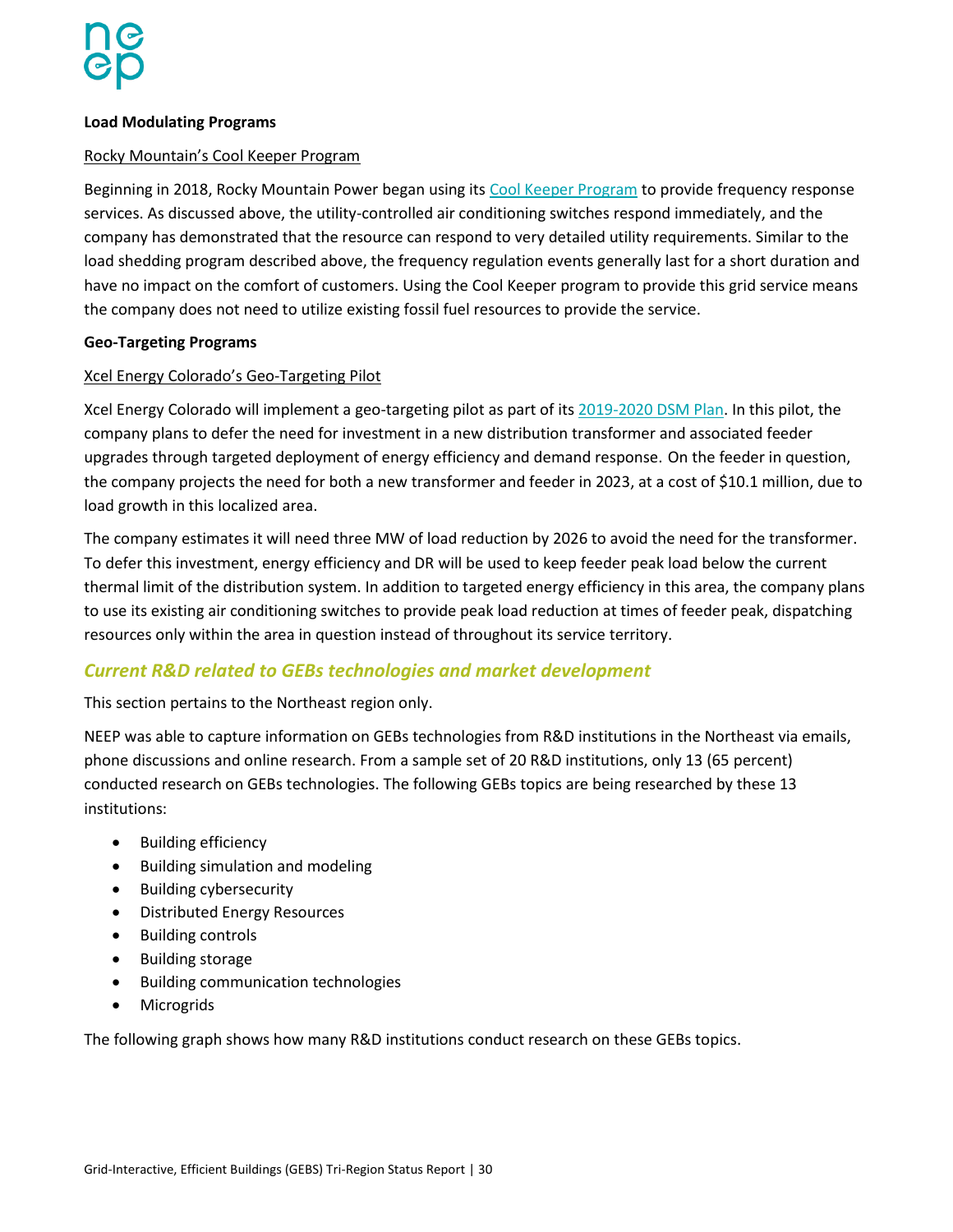

Figure 4: GEBs-related research in Northeast institutions

While the majority of GEBs technologies are being researched independent to a grid-to-building approach, there is evidence some R&D is focused on advancing holistic grid-interactive, efficient buildings. For example, New [York University \(NYU\)](https://www.nyu.edu/) is currently conducting research on how buildings behave during demand response. Using machine learning and data analysis, the [NYU Civil & Urban Engineering Department](https://engineering.nyu.edu/academics/departments/civil-and-urban-engineering) is developing modeling software to better tap in to building characteristics and improve how buildings can respond during peak events. The research seeks to overcome some of the shortcomings of smart meter data, which is very accessible in the modern day but can be difficult to dissect and understand. Through enhanced modeling, NYU researchers seek to create digital models of buildings that can enable grid interactivity floor by floor – rather than whole building response – to improve timing and responsiveness of building technologies during peak events. Their modeling will be incredibly useful for new construction GEBs, but proves to be more difficult for older buildings that have much less well documented building characteristics.

### <span id="page-30-0"></span>*Current Learning from GEBs-related Initiatives*

Although many lessons being learned from GEBs-related initiatives are similar for the Northeast, Midwest, and Southwest regions, this section represents mostly a perspective from the Northeast region.

For many program administrators, state government planners, researchers and developers, the GEBs concept is very novel. They have expressed that many technologies that support this concept and currently being researched and deployed, but there is still much to be learned and implemented. For current and impending GEBs related initiatives, the following thoughts have been expressed:

- There is a need to educate employees of government organizations, utilities, manufacturers, and R&D institutions about the GEBs concept.
- There is a need for program administrators and implementers to be trained to think holistically about demand side management, incorporating energy efficiency, demand response and renewable energy. Right now the majority of development addresses energy efficiency; GEBs R&D needs to be well aligned with demand response to better serve that purpose.
- There is a need for programs at utilities to be less siloed, meaning that program leadership, program planning and program implementation must all reflect a more integrated approach.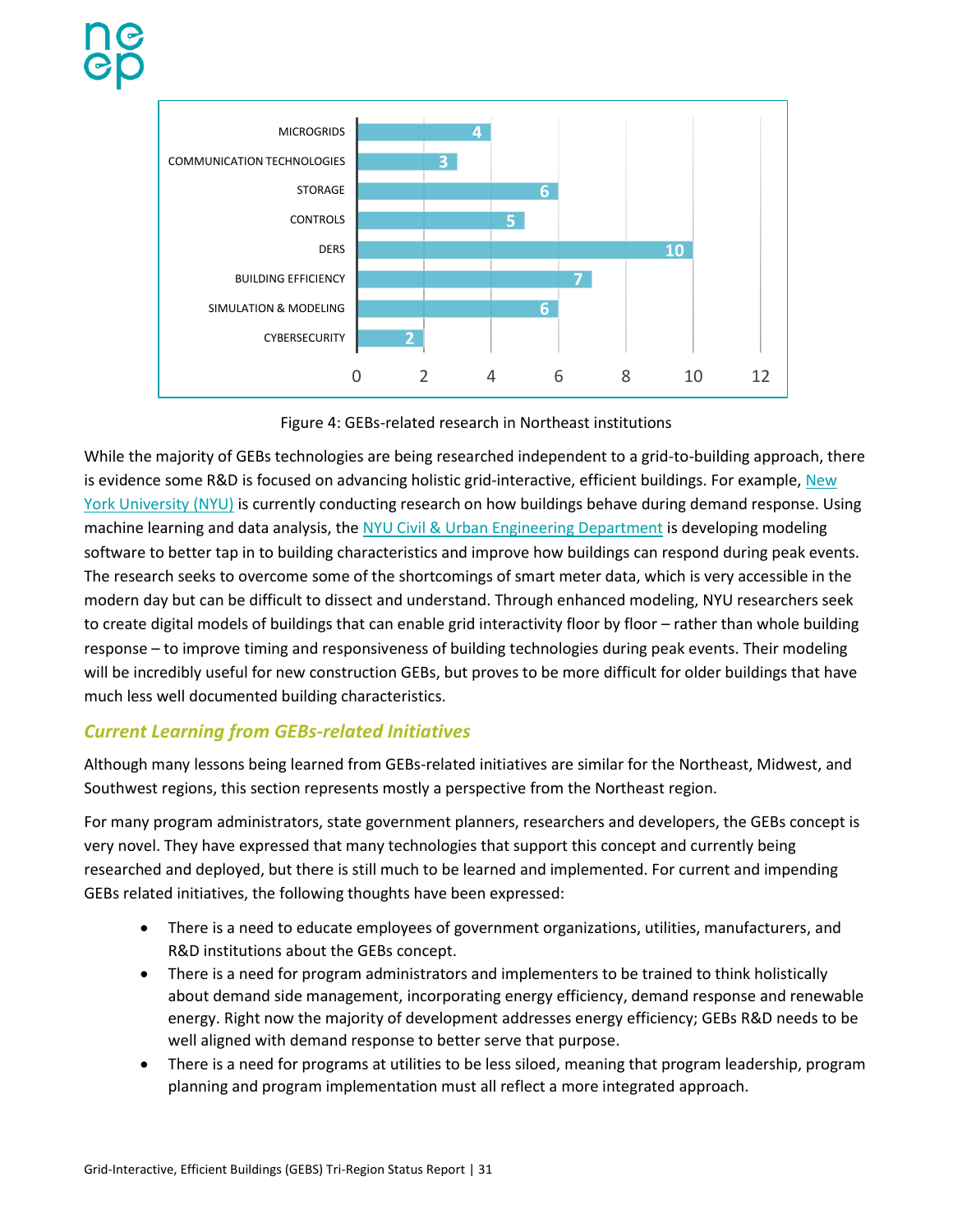- There is a need for program execution to stick to projected timelines as technology deployment is not currently keeping up with technology changes.
- There is a need for off-the-shelf technologies that are smart, communicative and interoperable.

### <span id="page-31-0"></span>**GEBs Research: Analysis**

### <span id="page-31-1"></span>*Key Barriers That Impede Regional GEBs Technology Deployment*

Many states embrace the vision of buildings evolving to become capable and willing partners with the modernized grid. However, there are many technology, financial, marketing, policy and information barriers that currently prevent this evolution from taking place more quickly. This sections gives an account of the key barriers that impede GEBs technology development in the Northeast and Midwest regions.

#### **Key barriers that impede GEBs Deployment in the Northeast**

#### Technology Barriers

The GEBs concept requires buildings to use smart technologies (e.g. smart meters, appliances, sensors and controls) to utilize multiple distributed energy resources including solar photovoltaic, wind, combined heat and power, energy storage, demand response, electric vehicles, microgrids, and energy efficiency in an integrated way to optimize energy use for grid services and building occupants.

While most states have buildings that deploy many of these technologies, the reality is that traditional buildings do not interact with the grid or exchange energy data information. Hence, many currently have a siloed approach when deploying these technologies and are only now becoming familiar with technologies that support interconnectedness, automation and interoperability.

Furthermore, many new technologies that support whole building integration tend to be unfamiliar and unproven. Utilities therefore questions their reliability, and are reluctant to invest in them. Because new technologies need to support grid stability, utilities usually have to stress-test these technologies by running pilot projects. This usually results in inflated technology implementation costs, since each utility operates in a unique environment and technology vendors are usually required to customize each deployment.

#### Marketing Barriers

Many utilities in the Northeast have expressed that the knowledge of new and available technologies does not get to them quickly enough, especially when it comes to the more sophisticated technologies that are required to realize the GEBs concept. One problem they have stated is that many of the specific technologies that are needed for interconnected, automated, interoperable GEBs applications do not yet exist – and this is because many manufacturing companies do not yet quite understand the concept and the accompanying future trends that would be needed to bring such technologies to market. For technologies making their way to the market, their barriers to adoption include:

- High cost of technology production
- The value of the technology is not yet known
- The application of the technology is not yet known
- The technology does not align with established work processes and procedures
- The technology has not been proven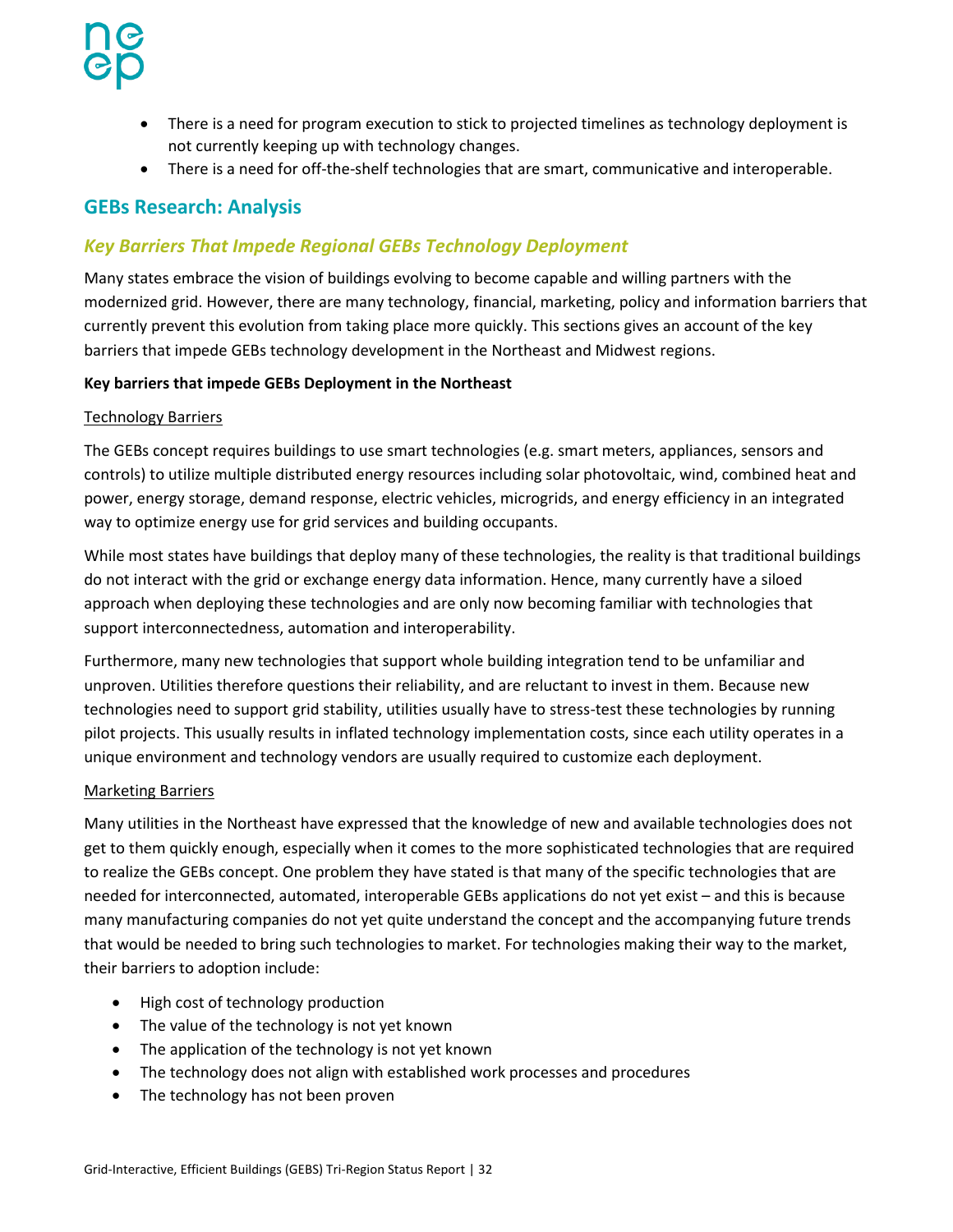• The technology is not quite suitable for clients

#### Regulatory and Policy Barriers

Many states in the Northeast have expressed that in order to effectively plan for the level of technology integration that the GEBs concept suggests, many regulatory hurdles will have to be crossed. More stringent regulations will be needed to address issues like:

- Lack of integrated program funding
- Siloed program management
- Lack of integrated EM&V regulatory rules
- Inconsistent metrics for evaluating cost-effectiveness of integrated programs
- Lack of advanced metering to provide near real-time data and price signals to customers
- Lack of robust cybersecurity guidance on both a federal and state level.

#### Information Barriers

Many states in the Northeast have expressed that one of the most widespread barriers to realizing the GEBs concept is insufficient information. While utilities lack information on proven technologies, equipment, and building management simulation software from manufacturers and developers; manufacturers have expressed that they would like utilities to be more transparent about their technology needs so that they can better customize their technology offerings. Similarly, utilities have stated that it would be beneficial to learn from R&D organizations what technologies are coming down the pipes, while R&D organizations would like to find out more about utility programs needs so that they can better steer their R&D topic choices. States have expressed that they are currently working on their customer relationships, and per customers' requests, will be providing them with more information on incentives, program choices, cost-saving opportunities, available services and potential returns on investment.

#### **Key barriers that impede GEBs Deployment in the Midwest**

#### Financial Barriers

There is a growing need to develop processes and best practices to integrate DERs into the current power system in the Midwest region. There are also numerous policy considerations that must be addressed to upgrade the electrical grid to help this transition. Even though there are large number of pilots that are underway, there is no universally accepted methodology employed to verify and compare the results across multiple studies. Without rigorous framework studies to quantify the value of DER programs, they become prone to semantic interpretations that might lead to missing or double counting costs and benefits. Better emission data transparency is needed to help decision makers and operators to optimize building operation. A shift from energy cost saving to carbon reduction would help GEBs penetration greatly. Aggregating buildings and building level energy load can help minimize cost and provide greater impact on energy saving. New metrics have to be developed to accurately capture the benefits of grid flexibility and using buildings as grid asset.

#### Cyber Security and Data Privacy Barriers

In the Midwest, cybersecurity and data privacy are growing concerns for customers. Internet of things (IOTs) for both energy and non-energy benefits are prone to cyber-attacks. The IOTs can be manipulated to affect and damage the grid. Stakeholders from different backgrounds need to work together to address these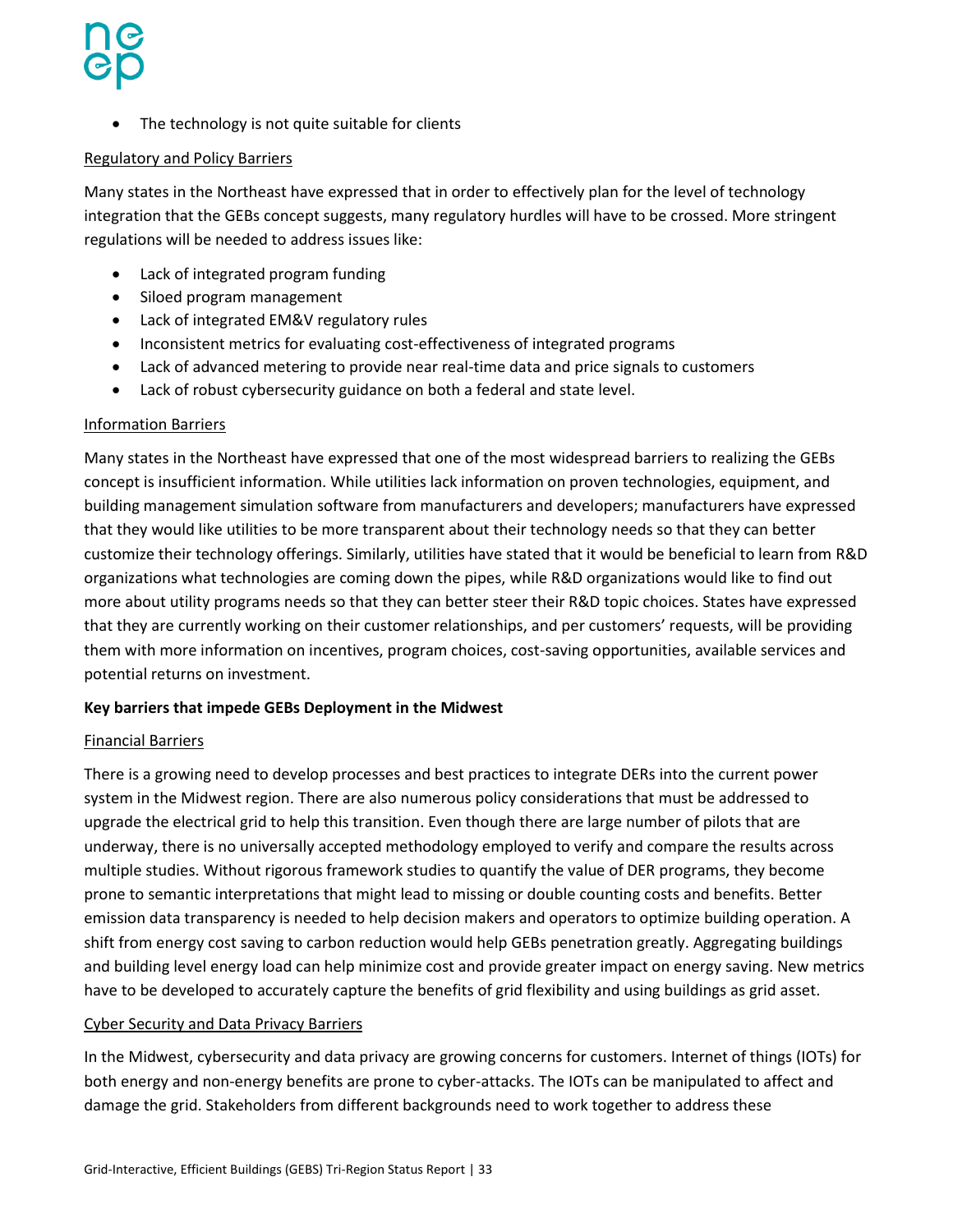vulnerabilities as energy use data is critical for utility and building owners to help them optimize energy use. They are also critical for DER deployment during demand response events. This information is especially useful for aggregators to discern business opportunities, develop service offerings, and, of course, provide services to customers. Utility business model and regulations make them reluctant to share this information with third party energy service providers.

#### Education Barriers

In the Midwest, education and awareness are the key for GEBs. It is essential to provide clear and consistent messaging for different stakeholders. Customers and stakeholders need education on the value and the services that GEBs can provide. The information shared for different stakeholders should be tailored to meet their individual set of needs. With cities having carbon reduction goals, GEBs can be used as a pathway to reduce emissions.

#### Regulatory Barriers

To help greater penetration of GEBs in the Midwest, there is a need for rate structure and design reforms. Progressive rates help owners leverage the market. Customers should have the ability to lock rates long enough to align equipment investment.

#### Technology interoperability and communication

The biggest concern for building automation is the limitations on communication and interoperability. Currently many smart grid connected services in the market do not operate together and hence customers and homeowners are confused as to which equipment should operate together.

#### Policy Barriers

The manner in which utilities operate internally is a major barrier for GEBs in the Midwest. Integrated resource planning (IRP) focuses on generation resource planning, and demand response programs are sometimes not considered IRPs. Consumer-owned utilities are not subjected to IRPs. Utility regulators have much less visibility into distributed planning and the utility transmission planning process is separate from energy efficiency programs. Integrating energy efficiency and distributed resource programs will provide better recognition of load flexibility and will offer a much better chance to showcase value of GEBs. Often utility energy efficiency and demand response programs have uncoordinated goals and dockets; and have separate responsibilities, budgets, and staff. As states look to add electricity storage and, prospectively, grid-interactivity goals to energy efficiency, demand response, and renewable energy requirements, there is risk of disjointedness and sometimes conflict if such programs are not well-designed and coordinated. However, well-crafted policies, regulations, and programs could allow these multiple DERs to work complementary through GEBs.

#### Information Barriers

In the Midwest, pilot projects and innovative programs run by utilities are poised to help demonstrate and validate load flexibility through GEBs. The results of GEBs studies, similar to studies that were conducted for this report are key to educating policy makers and regulators. Across the U.S., various grid flexibility and gridinteractive pilot projects are underway in residential, commercial, and mixed-use communities; in new and existing developments; and under varied utility regulatory structures. It would be helpful if the best practices from these projects are shares across regions and sectors.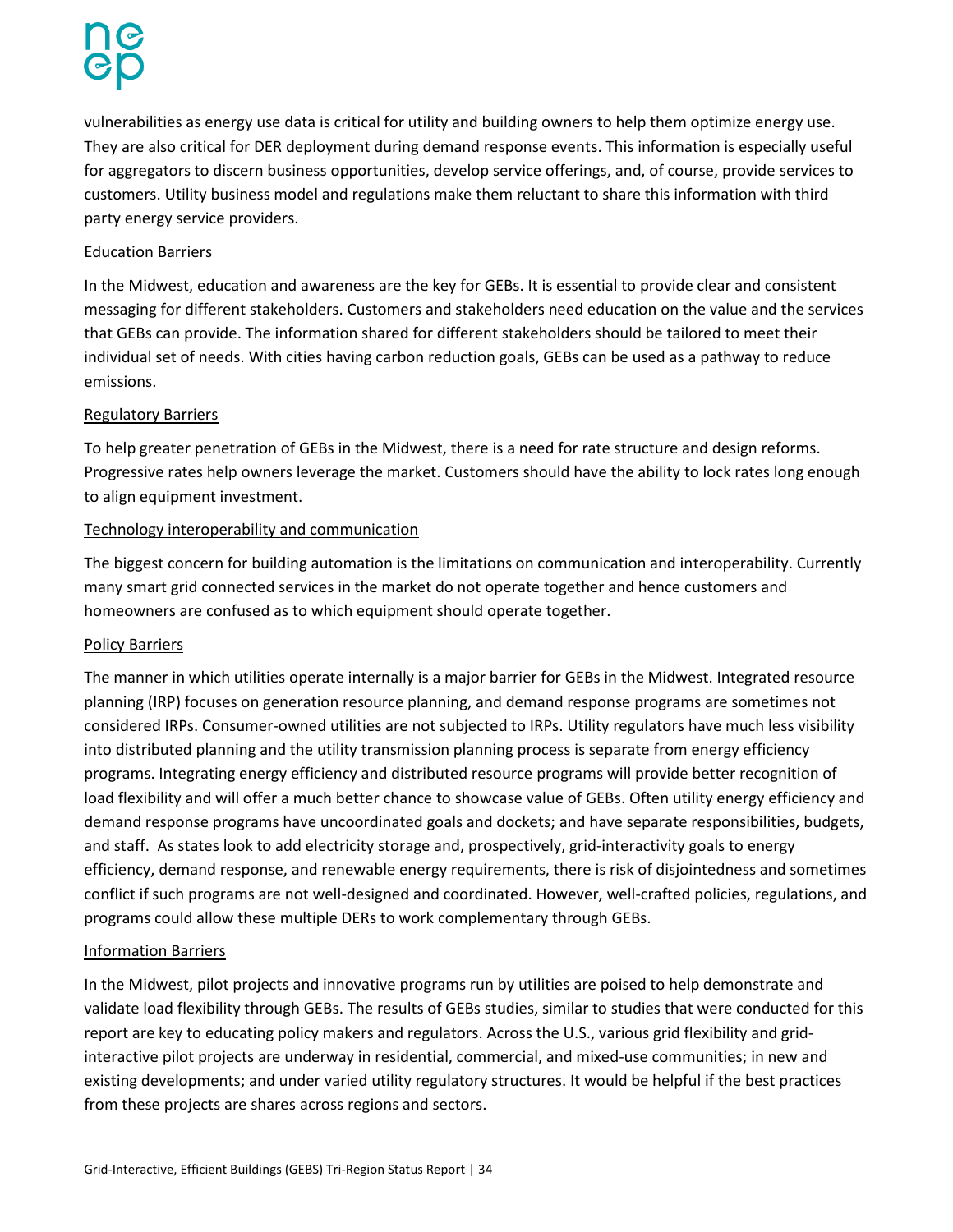### <span id="page-34-0"></span>*Regional similarities and differences*

Across the Northeast, Midwest, and Southwest, the GEBs approach is still developing and its potential to provide services to the grid in each region is not yet fully known. However, independent GEBs-related technologies are already being deployed in these parts of the country, and their advancement and integration towards grid flexibility seems like an inevitable next step for all three regions.

Demand response appears to be a high priority in all three regions, and as such, many current regional GEBs initiatives are seeking ways to offset peak demand through technologies that support bi-directional communication between utilities and buildings. While some states are still in the process of implementing programs that proliferate the number of devices connected to the grid, such as NYSERDA's Air Source Heat Pump Program, others are already deploying load shaping programs that permit utilities to cycle devices already installed and therefore manage loads during peak events, such as in Xcel Energy Colorado's Saver Switch Program. Programs with more nuanced interoperability with technologies such as EVs are still largely in their pilot stages, but other mechanisms such as time-of-use rate programs are being deployed in each region and have been effective in mitigating stress on the grid during peak hours of the day.

Advanced Metering Infrastructure has largely been identified as a prerequisite to other technological solutions, as it is necessary in many cases to enable bidirectional communication between utility and customer. In almost all state energy plans in the Northeast and Midwest, further deployment of metering and analysis infrastructure is a common goal towards building a smarter and more responsive grid - perhaps fitting with the concept "You can't manage what you don't measure." However, even though AMI has been a key component of state energy plans that were reviewed for this report, the level of commitment to the technology varies by state. In some states, market penetration for the deployment of smart meters is slowing - for example, regulators in Massachusetts have rejected proposals for AMI deployment over the concern that utilities did not sufficiently make the business case. On the other hand, Minnesota has authorized increased rollouts to help meet their grid modernization goals. Despite the inconsistencies, tens of millions more AMI meters are expected to be deployed in the coming years as utilities continue with grid modernization efforts.

The key barriers to GEBs advancement that are identified by the Northeast and Midwest regions bear both similarities and differences. The common barriers are regulatory, policy, and information barriers. While technology and market barriers are two additional key barriers that are highlighted for the Northeast, cyber security, education and financial barriers are key for the Midwest.

<span id="page-34-1"></span>It should be noted that since all categories of currently deployed GEBs-related initiatives are not covered by each region, an in-depth comparison of these initiatives was not conducted for this report. While common categories like distributed generation, energy storage and energy efficiency are recognized for both the Northeast and Midwest regions, the Southwest region has not included distributed generation as part of their intended scope for this project. Also, microgrid programs and cybersecurity programs are included as categories of Northeast GEBs-related initiatives; however (as each region had different scopes, approaches and targeted organizations for this report), that is by no means an indicator that the Midwest and Southwest regions do not currently conduct similar initiatives.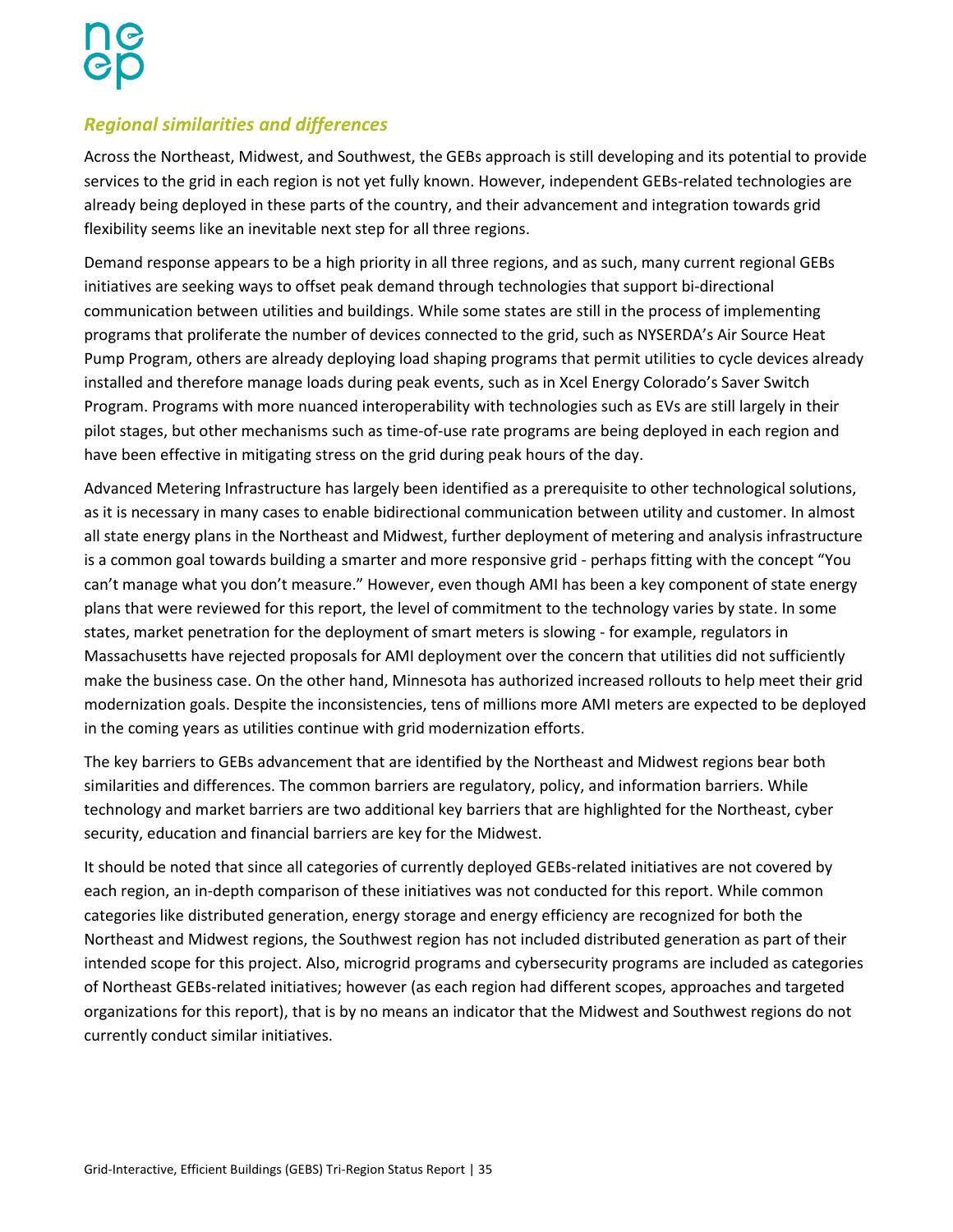### **Recommendations**

### <span id="page-35-0"></span>*Top priorities for additional GEBs R&D going forward to meet regional needs*

Investments in R&D advance science, generate fresh ideas, develop technologies, and emerge new products, services, and processes. Alongside the grid becoming increasingly complex and states seeking to advance the role buildings can play in energy system operation and planning, investment in GEBs-related R&D is either currently happening or at the forefront of state government and utility planning decisions. Based on the research that was conducted for this report, this section covers the top priorities for additional GEBs R&D to meet the needs of the Northeast and Midwest regions going forward.

Many states invest heavily in R&D projects for two main reasons: to meet state and local mandates and to stay up to date with cutting-edge technology solutions. In particular, utilities like Con Edison (NY) find that R&D pays off by making operations safer, more efficient, and more reliable, while also keeping them relevant.

For most of the utilities that were interviewed for this report, the concept of GEBs is quite novel. Hence, while many of their projected R&D investments overlap with the GEBs concept, GEBs has not been holistically considered when choosing topics for near-term R&D. When asked what future R&D topics should be prioritized so that buildings can optimally respond to a modernized grid, utilities and state government representatives suggested the following:

#### **Modeling**

Most utilities suggest that the following R&D modeling initiatives should be prioritized in the future:

- Understanding exactly what type of interaction is needed between building energy performance and electrical load modeling frameworks.
- Figuring out the modeling requirements for real-time operating systems. For example, what control systems are capable of responding to reliability events and what the response times should be expected?
- Understanding how modeling capabilities can span from design and site plans to operations.
- Modeling load aggregation and characterizing accompanying controls.
- Figuring out how whole-building models can reflect more granularity than is currently available.
- Creating frequency regulation and peak avoidance models for EV charging in residential vehicles.
- Figuring out the effect of new technologies on the distribution system.
- Analyzing demand charges versus energy charges for better optimization.
- Connecting comprehensive grid models and methods for load and resource balancing consideration of DERs, demand response and energy storage.
- Creating probabilistic models for load forecasting under dynamic pricing.
- Improving resilience and security, models for cyber-physical design methods, metrics and analytical methods.
- Creating standard models for life cycle analyses of GEBs.

#### **Analytics/ Data**

Most utilities suggest that the following R&D data and analytics initiatives should be prioritized in the future:

• Predicting how real grids will behave over time from simulation analytics.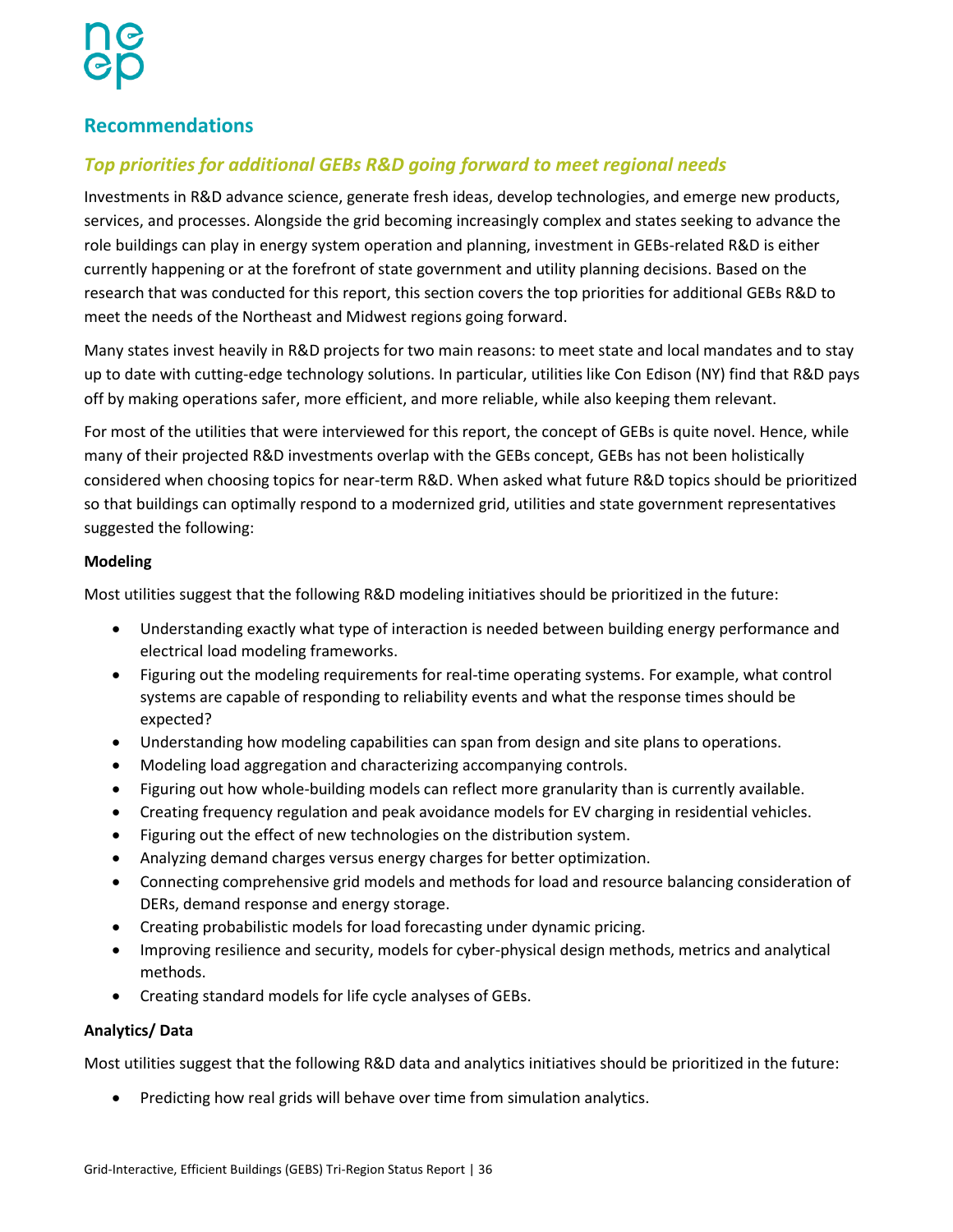Figuring out how to effectively share building data with building operators in a way that will help them to work optimally.

#### **Building Management**

Most states suggest that there needs to be a better understanding of the optimal level of intelligence that is needed when sending signals from the grid to buildings, so that buildings can respond more actively to the grid. Hence, for data communication to help improve building management, R&D initiatives that will answer the following questions are recommended:

- What level of data granularity is needed?
- What geographic scale is suitable?
- What type of customer software would be best?

#### **Communications and Interconnectivity**

Most states suggest that the following R&D communications and interconnectivity initiatives should be prioritized in the future:

- Figuring out how infrastructure needs to be upgraded to improve communication infrastructure for multiple communications.
- Figuring out how to improve interconnection methods and technologies for managing and extracting information from large and disparate data flows.

#### **Standards, Procedures and Protocols**

Prioritization of the following R&D standard, procedures and protocols initiatives has been recommended by most states:

- Creating standards and associated metrics for equipment performance, standards for communications interoperability.
- Creating standardized methods for collecting and managing distribution-level operations data.

#### **Evaluation, Measurement and Verification**

Most utilities suggest that the following R&D measurement and verification initiatives should be prioritized in the future:

 Establishing a standardized protocol framework that can be widely used to identify the best EM&V methods for energy efficiency, demand response and direct load control, based on an individual system's unique resources and attributes.

### <span id="page-36-0"></span>*Key opportunities for regional coordination and/or collaboration*

Driven by environmental concerns and higher expectations around customer service, state governments are pushing new regulations to meet aggressive emissions targets and consumer habits are changing rapidly. Utilities feel the impacts of these competing pressures and very often rely on different types of collaboration to help drive major decisions. However, utility program administrators have expressed that current collaborations, although useful, are not enough. Furthermore, in order to focus on the critical aspects of GEBs-related programs as they work towards the vision of buildings operating more dynamically with the grid, both state government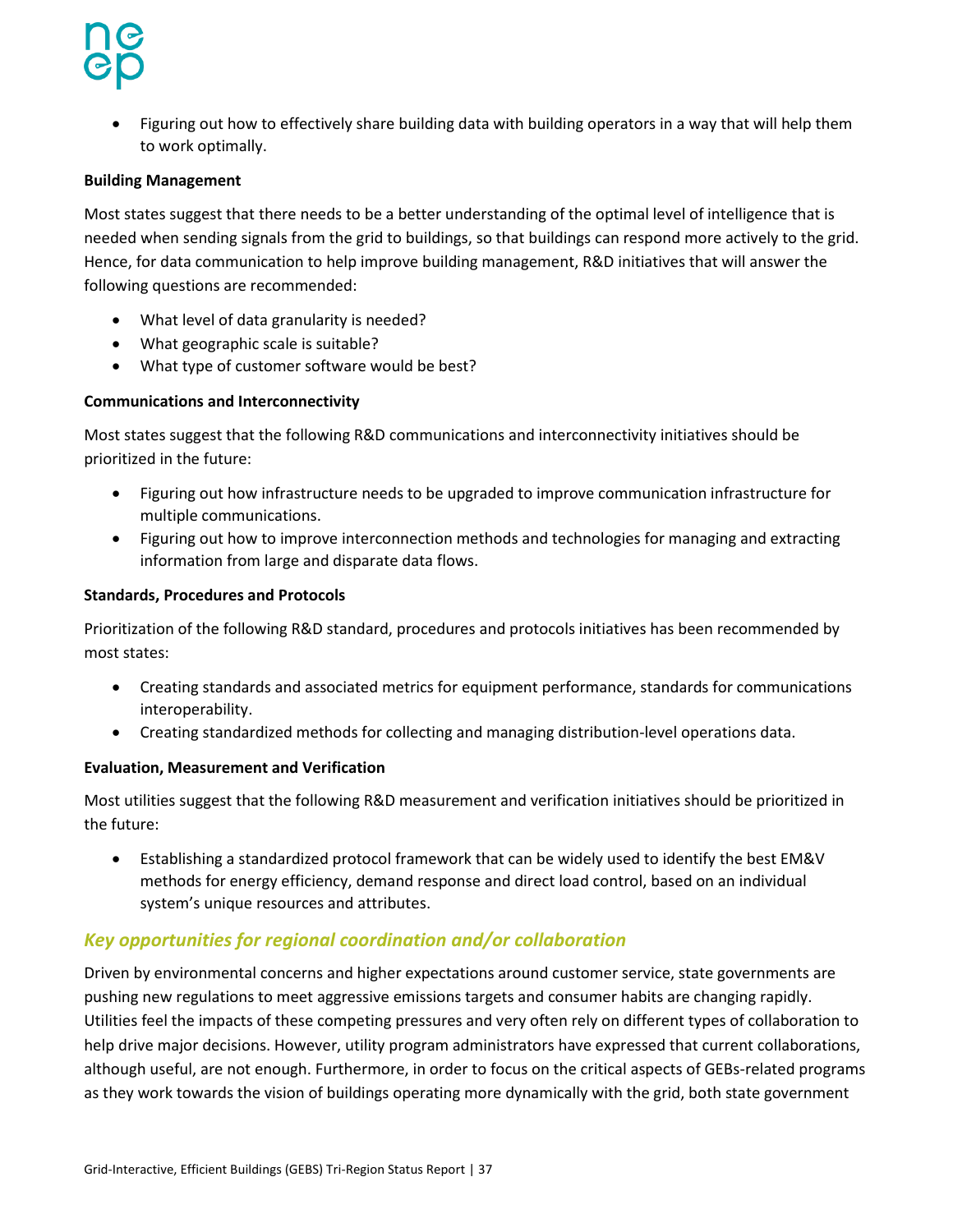and utility stakeholders have iterated that collaboration will be key. Beneficial collaborations should include, but should not be limited to:

- Between utilities
- Across utility business units
- Between utility and manufacturers
- **•** Between utility and R&D institutions
- Between manufacturers and R&D institutions
- Between utility and customers
- Between utility and utility and service providers

Stakeholders have expressed that creating regional collaborative opportunities in the following areas would be most beneficial:

#### **Sharing best practices and lessons learned**

Many states indicate that platforms that allow individual states to share their best practices and lessons learned will help other states to avoid error redundancy and expedite program successes.

#### **Cost sharing**

For most states, cost-sharing is on the top of their lists when they consider the benefits of regional collaboration. Since the cost for technology research, workforce development and training/educating customers can get very expensive, many utilities and government organizations are keen on participating in collaborations that will help them to reduce cost.

#### **Information sharing**

Sometimes finding specific information on equipment performance, building energy modeling, analytical tools and other GEBs-related technologies and solutions can be quite onerous. Hence Northeast states have indicated that having a centralized repository for the region, where such information can be stored, will be of huge benefit to them. The repository should include reports, websites, manuals, journals and other relevant documents.

#### **Sharing barriers and strategies**

Many states in the Northeast have indicated that it would be beneficial to learn about the hurdles that other states have encountered while trying to roll out their GEBs-related programs, and what strategies they used to overcome them. This would help to reduce trial and error and will assist with time and cost effectiveness in the long haul.

#### **Sharing effective policies**

Most utilities and state government organizations have their unique set of organizational rules and procedures that outline how things should be done. However, not all policies lead to employees' delivery of consistent, high caliber performance. Hence, Northeast states think that it would be beneficial to create opportunities for utilities and government organizations in the region to share policies that have been effective within their respective workplaces.

#### **Sharing effective GEBs technologies**